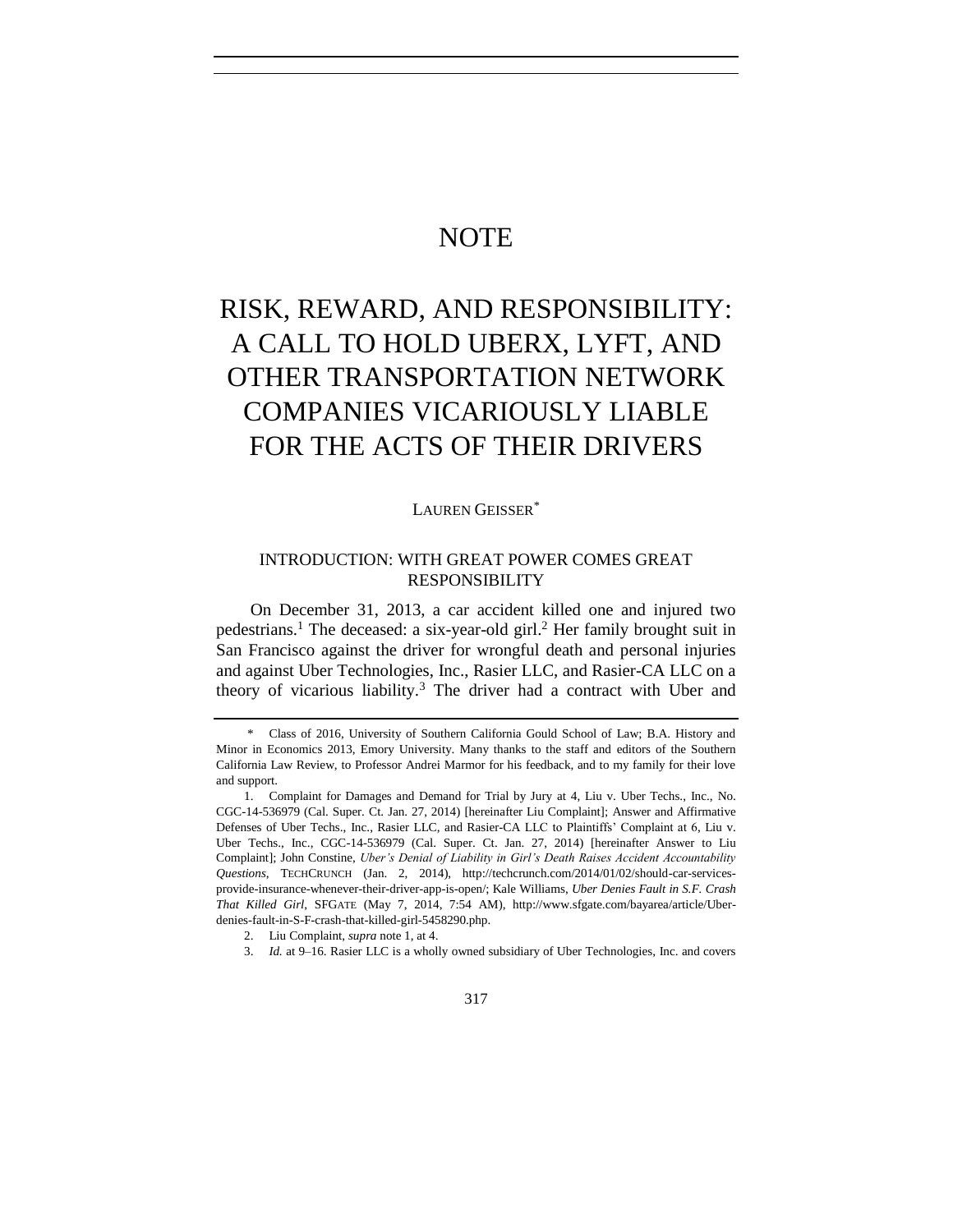Rasier-CA LLC when the accident occurred and at that time was allegedly waiting to "match"<sup>4</sup> with a passenger through Uber's app.<sup>5</sup> The question of Uber's liability centers around whether it should be liable for the acts of its driver at all, and if so, whether it should be liable for the acts of a driver when no passenger is yet in the vehicle. Uber answered the complaint claiming that because it is not a transportation carrier, has an independent contractor relationship with its drivers, and the driver-defendant was neither transporting a passenger nor en route to pick up a passenger, Uber was not liable for any damages.<sup>6</sup>

<span id="page-1-0"></span>The advent of rideshare companies has dramatically disrupted and changed the transportation market over the last five years.<sup>7</sup> Rideshare companies have helped to lower costs and increase mobility for consumers, stimulate job growth by allowing owners of vehicles to enter a more permeable transportation market, and bring new ideas into old markets in need of innovation. "Nearly 150 years ago, in *Bridge Proprietors v.* 

4. Answer to Liu Complaint, *supra* not[e 1,](#page-0-0) at 6. Depending on the car a driver owns, he or she may offer transportation services for Uber Black, Uber SUV, and UberX. Michael Carney, *Uber Continues to Screw Its "Partners," Now by Forcing Uber Black Drivers to Accept UberX Fares*, PANDO (Sept. 4, 2014), https://pando.com/2014/09/04/uber-continues-to-screw-its-partners-now-byforcing-uber-black-drivers-accept-uberx-fares. Furthermore, a driver is not precluded for working for both Lyft and UberX. The Uber app allows drivers and passengers to select from a variety of Uber's services, including, but not limited to, Uber Black, Uber SUV, and UberX. A "match" occurs when a passenger requests a ride through the app, and the software offers the ride to a driver, based on the distance between the driver and passenger as well as the driver's rating, which is based on feedback from prior passengers. A driver may accept or reject a match. If a driver rejects a match, a new driver will be matched with the passenger, based on similar criteria. *See id.*; Liu Complaint, *supra* not[e 1,](#page-0-0) at 5– 6.

5. Liu Complaint, *supra* not[e 1,](#page-0-0) at 5; Answer to Liu Complaint, *supra* not[e 1,](#page-0-0) at 6–7.

6. Answer to Liu Complaint, *supra* note [1,](#page-0-0) at 3–7. The case was dismissed with prejudice in August 2015 after the parties reached a settlement agreement in July 2015. The terms of the settlement are under seal. Order Granting Petition to Approve Compromise of a Minor's Claim, Liu v. Uber Techs., Inc., No. CGC-14-536979 (Cal. Super. Ct. Jul. 23, 2015); Request for Dismissal, Liu v. Uber Techs., Inc., No. CGC-14-536979 (Cal. Super. Ct. Jul. 23, 2015). *See* Dan Levine, *Uber Settles Wrongful Death Lawsuit in San Francisco*, REUTERS (July 15, 2015, 1:42 AM), http://www.reuters.com/article/2015/07/15/us-uber-tech-crash-settlement-

idUSKCN0PO2OW20150715.

7. "'Ridesharing' means two or more persons traveling by any mode, including, but not limited to, carpooling, vanpooling, buspooling, taxipooling, jitney, and public transit." CAL. VEH. CODE § 522 (West 2015).

UberX, which provides rideshare services. Rasier-CA LLC is "formed to do business in California and to hold any necessary regulatory license within the states of California." Answer to Liu Complaint, *supra* note [1,](#page-0-0) at 4. Uber Technologies, Inc.'s services include Uber Black and Uber SUV. These services are not considered rideshare services and are therefore beyond the scope of this Note. Because Uber Technologies, Inc. is the parent company of Rasier LLC and Rasier-CA LLC, when referring to the parent company, this Note will refer to Uber Technologies, Inc. as "Uber." When referring to the rideshare services covered by Rasier-CA LLC, this Note will refer to Rasier-CA LLC as "UberX."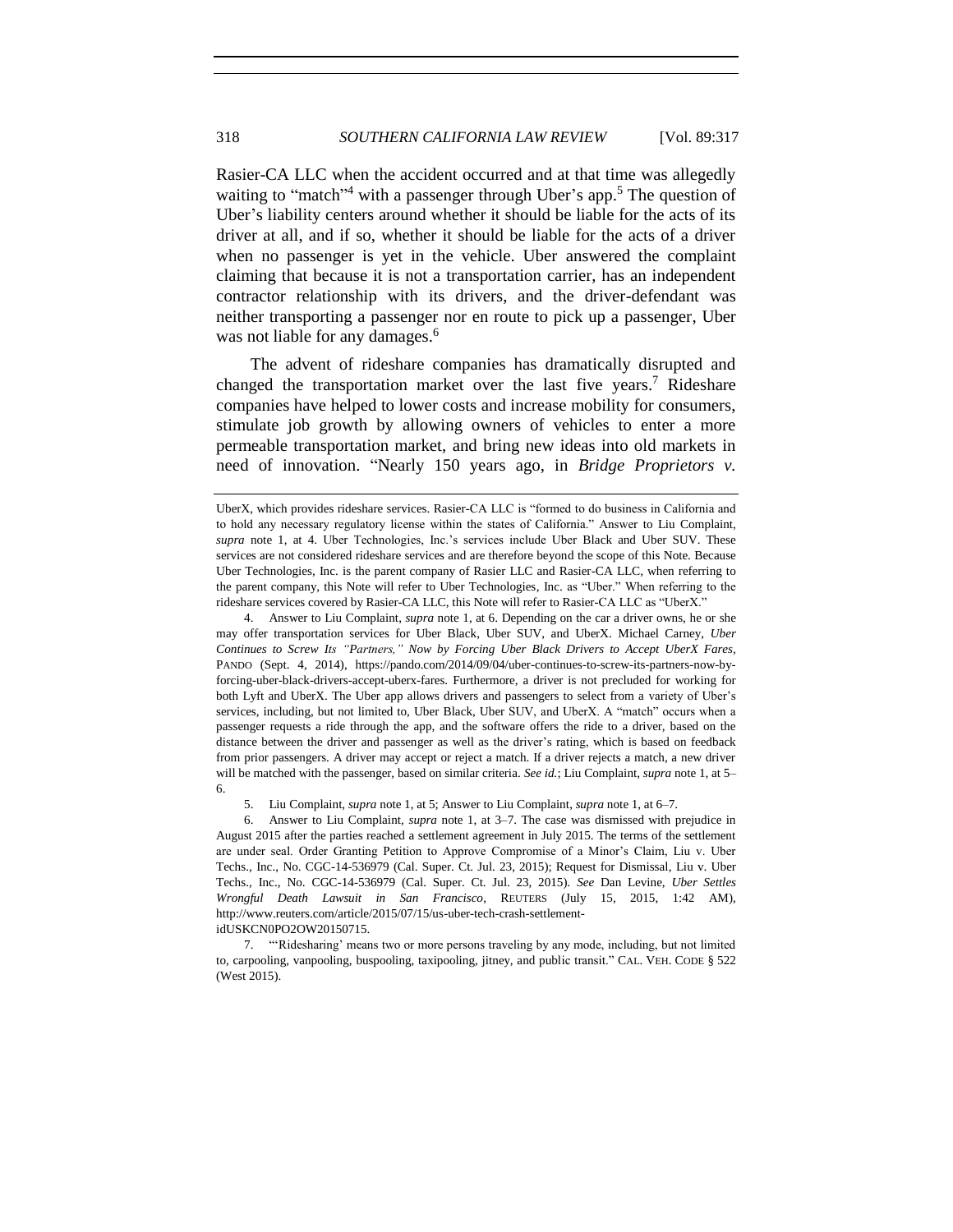*Hoboken Co.*, the U.S. Supreme Court lamented the fact that 'the most remarkable invention of modern times'—the steam engine—had caused the legal system to 'be met by difficulties of the greatest character.'" <sup>8</sup> Today, emerging technologies continue to outpace the law. Rideshare companies present a predominant demonstration of how the law must adapt to encompass more than merely traditional concepts of liability.

<span id="page-2-0"></span>California is at the forefront of recognizing this impact. It was the first state to recognize rideshare companies, such as Lyft and UberX, as charterparty carriers known in California as Transportation Network Companies  $(TNCs)$ . Because California leads all other states in this regard and continues to refine its policies as rideshare companies continue to grow, this Note will focus on TNCs in California.

The TNC category applies "to companies that provide prearranged transportation services for compensation using an online-enabled application (app) or platform to connect passengers with drivers using their personal vehicles." <sup>10</sup> TNCs connect passengers to drivers who operate their personal vehicles; TNCs are not permitted to own and operate their own vehicles or fleets of vehicles.<sup>11</sup> The regulation explicitly states that it does not seek to designate TNCs' business models with regard to whether drivers are employees or independent contractors.<sup>12</sup> As of July 1, 2015, TNC services are defined within three periods:

Period 1: The time in which the app is open and a driver is waiting for a match with a passenger.

<span id="page-2-1"></span>Period 2: The time in which the driver has accepted a match, but has

10. CPUC Press Release, *supra*, not[e 9,](#page-2-0) at 1. *See also* PUB. UTIL. § 5431; CPUC 2014 Decision, *supra* not[e 9,](#page-2-0) at 6.

<span id="page-2-2"></span>

<sup>8.</sup> John G. Browning, *Emerging Technology and Its Impact on Automotive Litigation*, 81 DEF. COUNSEL J. 83, 83 (2014) (quoting Bridge Proprietors v. Hoboken Co., 68 U.S. 116, 146–47 (1864)).

<sup>9.</sup> CAL. PUB. UTIL. CODE § 5431 (West Supp. 2015). *See also* Decision Modifying Decision 13- 09-045, at 5–6, Decision 14-11-043, Docket No. R.12-12-011 (Cal. Pub. Utils. Comm'n Nov. 20, 2014) [hereinafter CPUC 2014 Decision], http://docs.cpuc.ca.gov/PublishedDocs/Published/G000/M143/ K313/143313104.PDF; Press Release, Cal. Pub. Utils. Comm'n, CPUC Establishes Rules For Transp. Network Cos. 1 (Sept. 19, 2013) [hereinafter CPUC Press Release], http://docs.cpuc.ca.gov/Published Docs/Published/G000/M077/K132/77132276.PDF.

<sup>11.</sup> *See* PUB. UTIL. § 5431; CPUC 2014 Decision, *supra* not[e 9,](#page-2-0) at 6; Decision Adopting Rules and Regulations To Protect Public Safety While Allowing New Entrants to the Transportation Industry 29–30, Decision 13-09-045, Docket No. R.12-12-011 (Cal. Pub. Utils. Comm'n Sept. 19, 2013) [hereinafter CPUC 2013 Decision], http://docs.cpuc.ca.gov/PublishedDocs/Published/G000/M077/ K192/77192335.PDF.

<sup>12.</sup> "We will not, however, meddle into their business model by forcing TNCs to designate each driver an employee or contractor. Again, our role is to protect public safety, not to dictate the business models of these companies." CPUC 2013 Decision, *supra* note [11,](#page-2-1) at 63.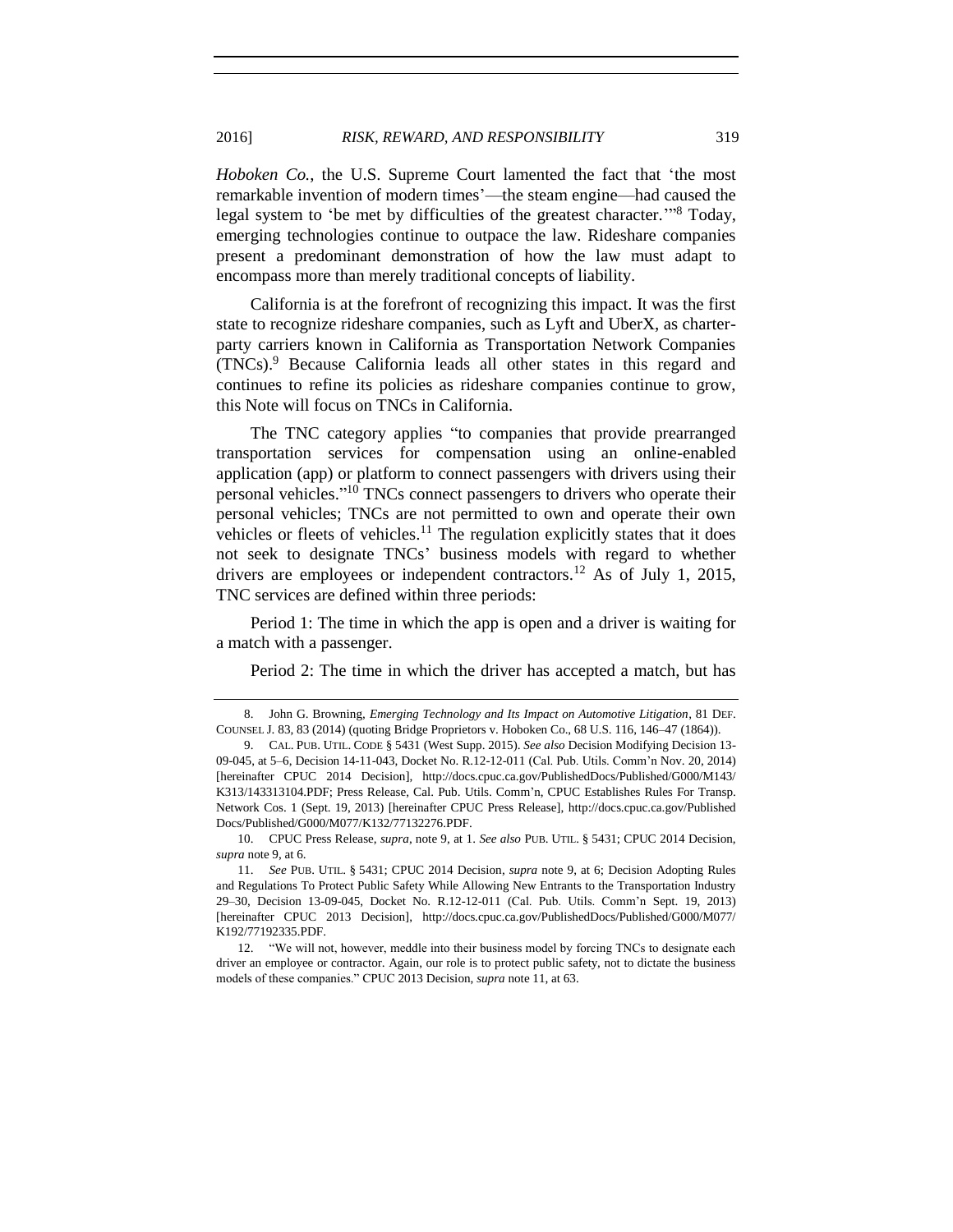not yet picked up the passenger; the driver is on his or her way to pick up the passenger.

<span id="page-3-2"></span>Period 3: The time in which the passenger is in the driver's vehicle until the passenger safely exits.<sup>13</sup>

<span id="page-3-1"></span><span id="page-3-0"></span>TNCs such as UberX and Lyft claim that they provide platforms to match passengers with drivers.<sup>14</sup> Analogizing themselves to modern-day phone books, TNCs claim—and write into their contracts with drivers and passengers—that their business is limited to providing drivers with access to the company's platform or app for which the company charges the driver a fee.<sup>15</sup> Furthermore, these companies explicitly disclaim responsibility and liability for any damages as a result of the transportation service.<sup>16</sup> Contrary to what such companies propose, they are hardly viewed as modern-day phone books.<sup>17</sup> "[I]n reality ... when you log into the app, it doesn't say 'We're going to help you find an independent transportation company.' It's saying 'Here's an Uber driver. Here's the Uber driver ID. Here's this person being tracked on your phone, and you're going to pay them through us."<sup>18</sup> These companies have created a new market for transportation, which generates opportunities for risk—by putting drivers on the road as representatives of the company—and reward—by profiting from the fees earned from the transportation provided.

As rideshare companies continue to increase their market share in the transportation industry and pervade California's roads, this Note will argue that injured plaintiffs must have the opportunity to hold TNCs liable for the

<sup>13.</sup> CPUC 2014 Decision, *supra* not[e 9,](#page-2-0) at 25–26. Based on the aforementioned facts in the Liu Complaint, *supra* note [1,](#page-0-0) it seems that the defendant-driver would be characterized as having been in Period 1.

<sup>14.</sup> *Terms and Conditions*, UBER (last updated Apr. 8, 2015) [hereinafter *Uber Terms*], https://www.uber.com/legal/usa/terms; *Lyft Terms of Service*, LYFT (Nov. 3, 2015) [hereinafter *Lyft Terms*], https://www.lyft.com/terms.

<sup>15.</sup> *See, e.g.*, UBER TECHS., INC., RASIER SOFTWARE SUBLICENSE & ONLINE SERVICES AGREEMENT 1–5, (2014) [hereinafter RASIER AGREEMENT], https://uber-regulatorydocuments.s3.amazonaws.com/country/united\_states/p2p/Rasier%20Software%20Sublicense%20Agree ment%20June%2021%202014.pdf. *See also* Emily Badger, *The Strange Tale of an Uber Car Crash and What It Means for the Future of Auto Insurance*, CITYLAB (Sept. 10, 2013), http://www.citylab.com/commute/2013/09/real-future-ride-sharing-may-all-come-down-

insurance/6832/; *States Warn Consumers About Possible Insurance Gaps with Rideshare Companies*, FOX NEWS (May 27, 2014), http://www.foxnews.com/us/2014/05/27/states-warn-consumers-aboutpossible-insurance-gaps-with-rideshare-companies.html.

<sup>16.</sup> *Uber Terms*, *supra* not[e 14;](#page-3-0) *Lyft Terms*, *supra* not[e 14.](#page-3-0)

<sup>17.</sup> Badger, *supra* note [15;](#page-3-1) *States Warn Consumers About Possible Insurance Gaps with Rideshare Companies*, *supra* not[e 15.](#page-3-1)

<sup>18.</sup> Badger, *supra* note [15](#page-3-1) (quoting Sara Peters, an attorney representing a plaintiff who was injured in a car accident that allegedly involved an Uber driver) (internal quotation marks omitted).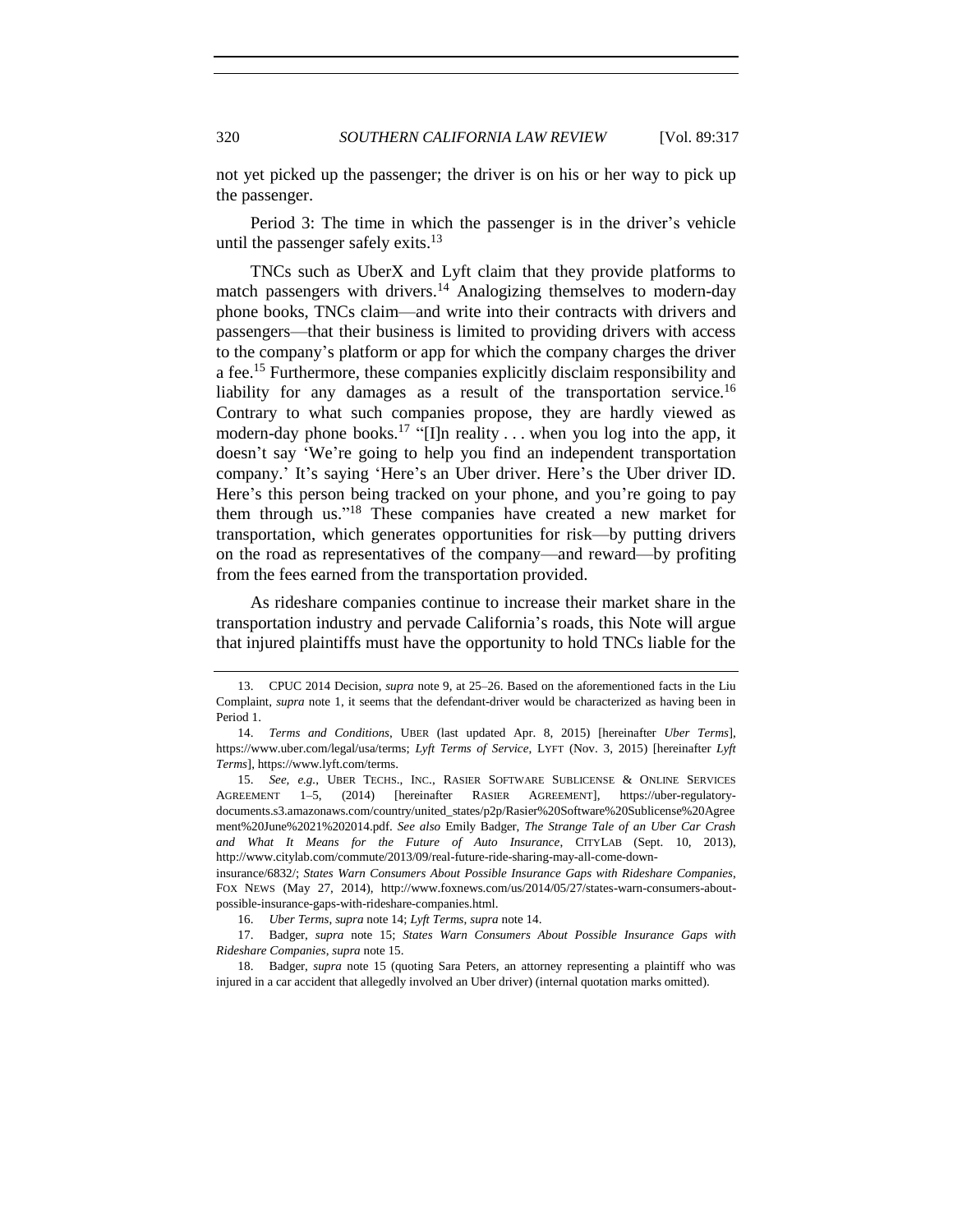#### 2016] *RISK, REWARD, AND RESPONSIBILITY* 321

negligent acts caused by TNC drivers. Requiring injured plaintiffs to commence an action against a driver with whom the plaintiff has not contracted, even if the plaintiff were a passenger in the driver's car, increases transaction costs. TNCs that claim no liability for the misconduct of their drivers seem to skirt the justice system. However, passengers are asked to rate their drivers through the app, presumably assisting TNCs in determining who to retain as a driver. The business and economic benefits TNCs achieve—low costs and strong brands—have allowed TNCs to outpace other common carriers, such as taxicabs, limousines, and shuttles. With such power comes great responsibility. A system of vicarious liability for injured plaintiffs to sue TNCs instead of seeking out a driver is necessary to protect the public. TNCs serve "a previously unmet demand for convenient, point-to-point urban travel," and as they become an integral part of the transportation system, questions of liability must be addressed.<sup>19</sup>

There are currently at least four pending suits in California claiming that UberX or Lyft misclassify their drivers as independent contractors.<sup>20</sup> Both companies deny these claims. $^{21}$  In June 2015, the California Labor Commissioner held that an UberX driver is an employee because Uber "retained all necessary control over the operation as a whole."<sup>22</sup> Uber has appealed the decision to the San Francisco Superior Court.<sup>23</sup> This is potentially the greatest threat to TNCs' business models and could greatly increase their cost of doing business, making them less competitive in the

<span id="page-4-3"></span><span id="page-4-2"></span><span id="page-4-1"></span><span id="page-4-0"></span>

<sup>19.</sup> Lisa Rayle et al., *App-Based, On-Demand Ride Services: Comparing Taxi and Ridesourcing Trips and User Characteristics in San Francisco* 1, 4 (Univ. of Cal. Transp. Ctr., Working Paper No. UCTC-FR-2014-08, 2014), *available at* http://www.uctc.net/research/papers/UCTC-FR-2014-08.pdf. *See also* Justin Wolfers, *Uber Improves Life, Economists Agree*, N.Y. TIMES: UPSHOT (Sept. 30, 2014), http://www.nytimes.com/2014/10/01/upshot/uber-improves-life-economists-agree.html (exploring the unanimous affirmance of forty economists surveyed on the question of whether the entrance of rideshare companies into the transportation market increases consumer welfare).

<sup>20.</sup> *E.g.*, Class Action Complaint for Damages, Price v. Uber Techs., Inc., No. BC554512 (Cal. Super. Ct. Aug. 12, 2014); Liu Complaint, *supra* not[e 1;](#page-0-0) Complaint for Damages, Fahrbach v. Gafurov, No. CGC-13-533103 (Cal. Super. Ct. Jul. 25, 2013); Class Action Complaint for Violation of the Unfair Bus. Practices Act, Goncharov v. Uber Techs., Inc., No. CGC-12-526017 (Cal. Super. Ct. Nov. 9, 2012).

<sup>21.</sup> *E.g.,* Answer to Liu Complaint, *supra* note [1;](#page-0-0) Defendant Uber Techs., Inc.'s Answer to Plaintiff's Unverified Complaint for Damages, Fahrbach v. Gafurov, No. CGC-13-533103 (Cal. Super. Ct. Sept. 6, 2013); Demurrer of Defendant Uber Techs., Inc. to First Amended Complaint, Goncharov v. Uber Techs., Inc., No. CGC-12-526017 (Cal. Super. Ct. Aug. 22, 2013).

<sup>22.</sup> Berwick v. Uber Techs., Inc., No. 11-46739 EK, slip op. at 8 (Cal. Labor Comm'r June 3, 2015).

<sup>23.</sup> Labor Comm'n Appeal, Uber Techs., Inc. v. Berwick, No. CGC-15-546378 (Cal. Super. Ct. June 16, 2015). *See also* Ellen Huet, *Uber Driver Is An Employee, Not Contractor, Rules California Labor Commission*, FORBES (June 17, 2015, 12:11 PM), http://www.forbes.com/sites/ellenhuet/2015/06/17/uber-drivers-are-employees-not-contractors-rulescalifornia-labor-commission/.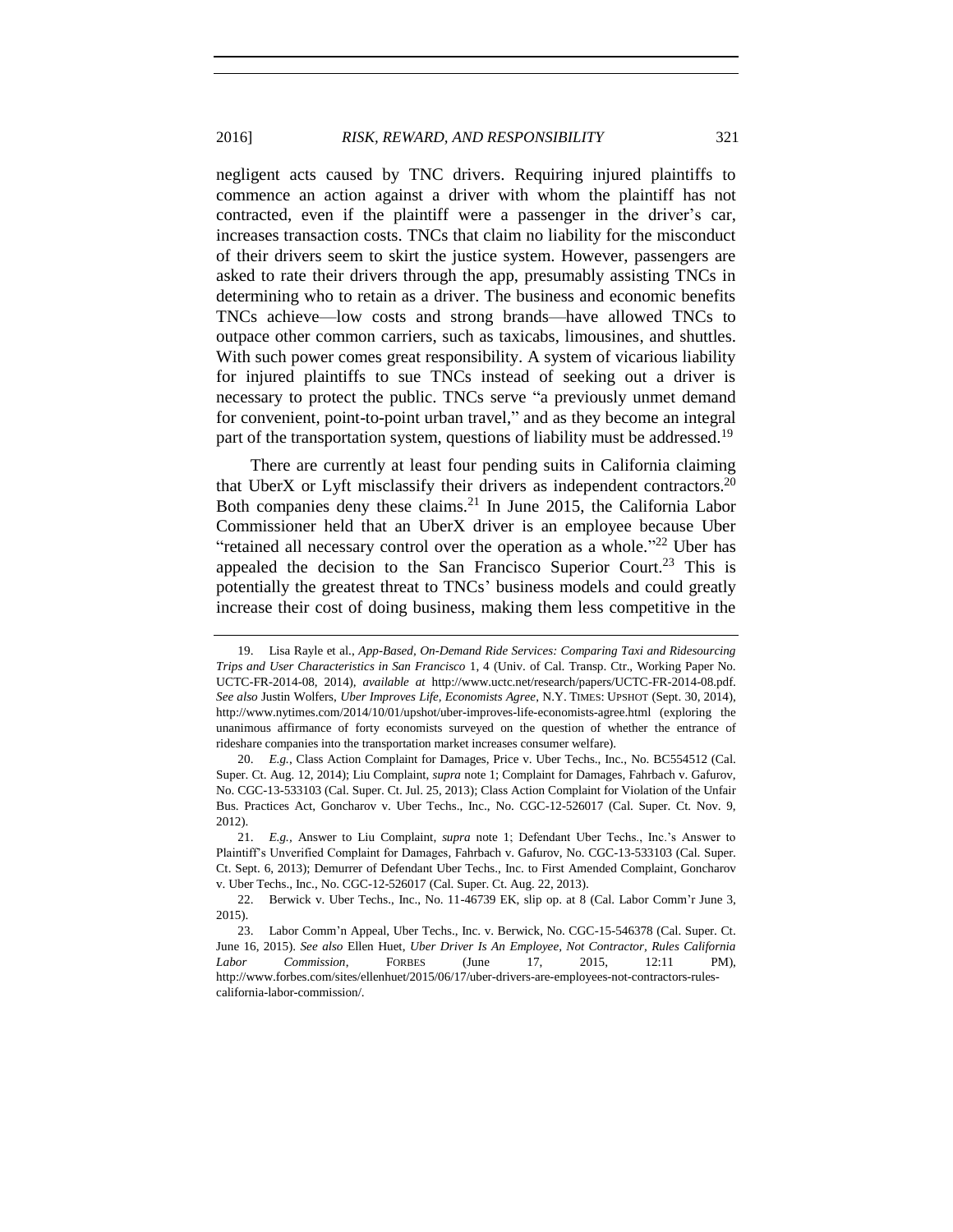marketplace. If TNC drivers are independent contractors, then based on traditional concepts of liability, rideshare companies like Uber cannot be held vicariously liable for the wrongful death and personal injuries of the six-year-old girl and her family. On the other hand, if TNC drivers are employees, then the companies may be held vicariously liable for the actions of their drivers, so long as the harms caused are within the scope of the drivers' employment.<sup>24</sup> Based on the tests put forth by the Supreme Court of California, most recently endorsed in a July 2014 opinion, $25$  the evidence seems to suggest that TNC drivers are independent contractors. However, in light of the June 2015 California Labor Commission ruling, the Supreme Court of California may likely revisit this controversial issue. However, until this issue is resolved, the relationship between TNCs and their drivers are that of independent contractors.

<span id="page-5-0"></span>This Note will put forth a framework proposing that even if TNC drivers are defined as independent contractors, TNCs should still be held vicariously liable for the actions of their drivers on a theory of vicarious liability. Traditional tests defining worker status can no longer stand in this new world of app-based, on-demand services. Through the lens of TNCs, this Note seeks to provide a framework, substantiated by both traditional and modern justifications of tort law, to distinguish when TNCs should be held vicariously liable for the harms caused by their drivers. In Part I, this Note will describe the background behind TNCs and tort law as it applies to taxicabs, limousines, and other closely related transportation services in California. Part II covers the liability imposed on taxicabs and charter-party passenger carriers, which provides a comparative framework for the proposed vicarious liability for TNCs. In Part III, this Note will focus on the impact of ridesharing on (1) the taxicab and limousine industry, (2) consumers and prices, and (3) insurance. Ultimately, Part IV puts forth a system of joint and several liability for TNCs to be held liable for the actions of their drivers, even if their drivers are independent contractors.

<sup>24.</sup> *See* RESTATEMENT (SECOND) OF TORTS § 409 (1965).

<sup>25.</sup> Ayala v. Antelope Valley Newspapers, Inc., 327 P.3d 165, 170 (Cal. 2014). Because the holding in *Ayala* thus far has only permitted classwide assessment for a class action lawsuit by newspaper carriers against a newspaper company, which is a broader inquiry than finding worker status as a matter of law, *S. G. Borello & Sons, Inc. v. Dep't. of Indust. Relations*, 769 P.2d 399 (Cal. 1989), is more pertinent to understanding the nuances of defining worker status. *See infra* Part I.B.2.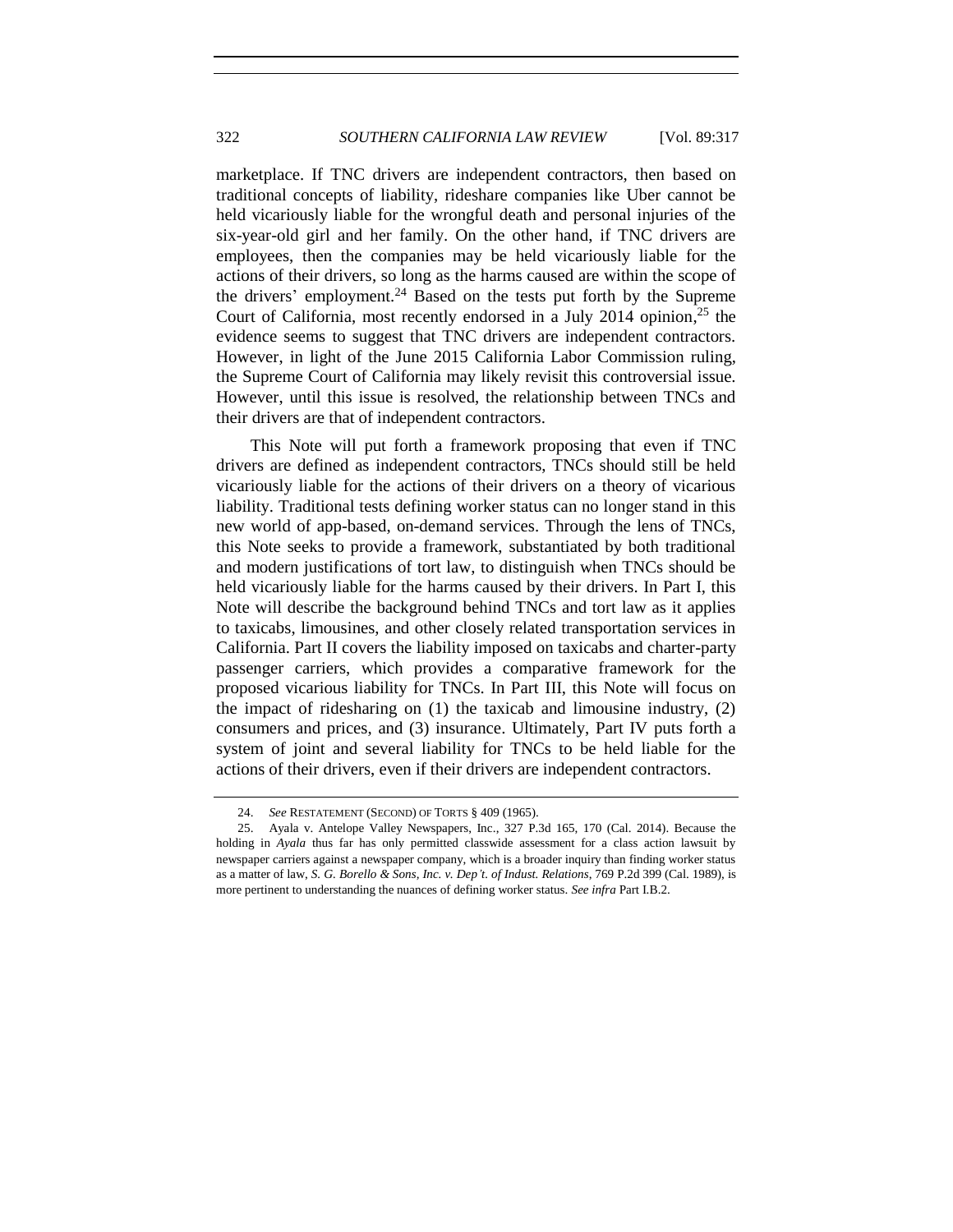# I. TRANSPORTATION NETWORK COMPANIES AND TORT LAW IN CALIFORNIA

# A. TRANSPORTATION NETWORK COMPANIES: WHAT ARE THEY AND HOW ARE THEY REGULATED?

Throughout the United States, municipal law regulates taxis. In California, cities and counties regulate taxicab services, and the California Public Utilities Commission ("CPUC") recognizes and regulates charterparty passenger carrier services and passenger-stage companies.<sup>26</sup> The Public Utilities Code defines a charter-party passenger carrier as "every person engaged in the transportation of persons by motor vehicle for compensation, whether in common or contract carriage, over any public highway in this state."<sup>27</sup> Transportation is for compensation even if the transportation service is free, if the business receives a benefit by providing the transportation services.<sup>28</sup>

As of September 19, 2013, the CPUC recognized rideshare companies as charter-party passenger carriers under the newly created category, Transportation Network Companies (TNCs).<sup>29</sup> The category applies "to companies that provide prearranged transportation services for compensation using an online-enabled application (app) or platform to connect passengers with drivers using their personal vehicles."<sup>30</sup> Among the twenty-eight rules and regulations with which TNCs must comply, the companies must (1) obtain a license from the CPUC to operate in the state; (2) perform a criminal background check on each driver;<sup>31</sup> (3) implement a

<sup>26.</sup> CAL. GOV'T CODE § 53075.5 (West 2012); CPUC 2013 Decision, *supra* note [11,](#page-2-1) at 7, 11. Passenger-stage companies provide scheduled service over fixed routes between fixed points; they include non-publicly owned buses and shuttles. Charter-party carriers provide prearranged services and keep a waybill in the vehicle throughout the transit, which must include, among other details, the name and address of the chartering party (the party who arranged the transit) and of at least one passenger (if not the chartering party), the time and date when the transit was arranged, the number of passengers, and the points of origin and destination. Charter-party carriers do not include taxis, but they include limousines and other prearranged for-hire motor vehicle transit services. TRANSP. LICENSE SECTION, CAL. PUB. UTILS. COMM'N, BASIC INFORMATION FOR PASSENGER CARRIERS AND APPLICANTS 5–7 (2014), http://www.cpuc.ca.gov/NR/rdonlyres/D5E763FD-5706-4F7D-9F95-1DE383C4F92C/0/Basic InformationforPassengerCarriersandApplicants\_Nov2014\_11172014lct.pdf.

<sup>27.</sup> CAL. PUB. UTIL. CODE § 5360 (West 2010); CPUC 2013 Decision, *supra* not[e 11,](#page-2-1) at 18.

<sup>28.</sup> CPUC 2013 Decision, *supra* note [11,](#page-2-1) at 19.

<sup>29.</sup> *Id*. at 2–3; CPUC Press Release, *supra* not[e 9,](#page-2-0) at 1.

<sup>30.</sup> CPUC Press Release, *supra* not[e 9,](#page-2-0) at 1.

<sup>31.</sup> *But see* Katy Steinmetz, *Prosecutors in San Francisco and Los Angeles Sue Uber, Settle with Lyft*, TIME (Dec. 9, 2014), http://time.com/3626922/san-francisco-los-angeles-uber-lyft/ (noting that prosecutors claim that Uber and Lyft have violated the CPUC's requirements by making "false and misleading statements" to consumers about the background checks they conduct for new drivers).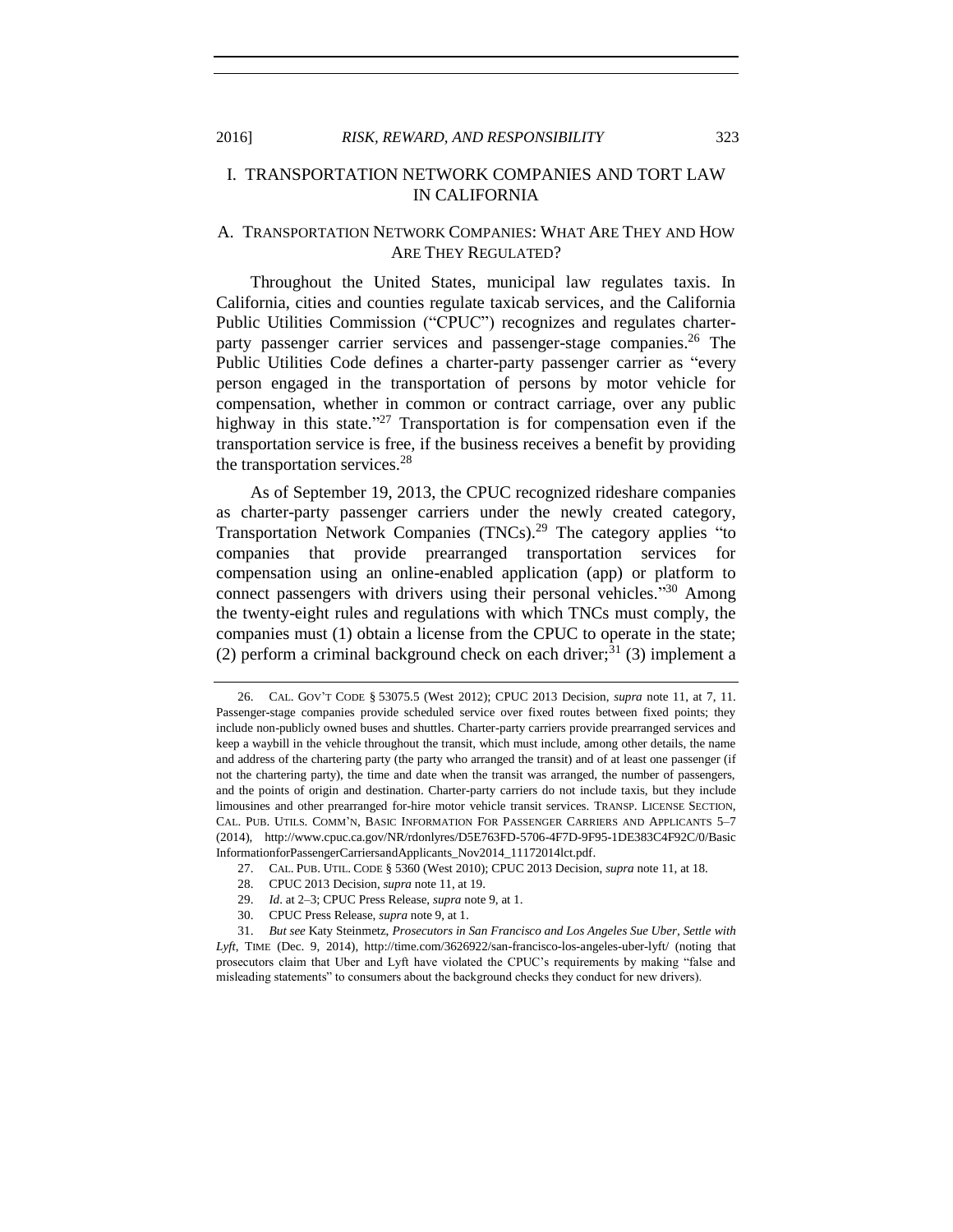zero-tolerance policy on drugs and alcohol; (4) establish a training program for drivers and obtain each driver's driving record; (5) display "consistent trade dress" when providing ridesharing services; and (6) provide commercial liability insurance.<sup>32</sup> A key feature of TNCs is that unlike taxicabs, which a passenger can hail on the street, TNC services must be prearranged. Also, unlike limousines and other charter-party carriers, which generally provide vehicles for their drivers, TNCs connect passengers to drivers who operate their personal vehicles; TNCs are not permitted to own and operate their own vehicles or fleets of vehicles.<sup>33</sup>

The regulation explicitly states that it does not seek to force TNCs to designate whether drivers are employees or independent contractors.<sup>34</sup>

#### B. TORT LAW IN CALIFORNIA: DUTIES OWED AND LIABILITY FOR BREACH

California law provides that "[e]veryone is responsible, not only for the result of his or her willful acts, but also for an injury occasioned to another by his or her want of ordinary care or skill in the management of his or her property or person."<sup>35</sup> Negligence requires proving (1) a legal duty to use care, (2) breach of that duty, (3) the breach was the factual cause of the harm, and (4) the harm was within the scope of liability.<sup>36</sup>

<span id="page-7-0"></span>Drivers of common carriers, which include TNCs, limousines, and taxicabs in California, owe a duty to exercise utmost care to their passengers.<sup>37</sup> Contrarily, individuals owe a duty to exercise reasonable care

- 36. RESTATEMENT (SECOND) OF TORTS § 281 (1965).
- 37. A common carrier under California law is

Van Maanen v. Youth with a Mission-Bishop, 852 F. Supp. 2d 1232, 1245–46 (E.D. Cal. 2012) (citations omitted) (internal quotation marks omitted), *aff'd sub nom.* Van Maanen v. Univ. of the

<sup>32.</sup> CPUC 2013 Decision, *supra* note [11,](#page-2-1) at 29–35; CPUC Press Release, *supra* note [9,](#page-2-0) at 1. Specifically, the insurance requirements mandate that as of July 1, 2015, for Periods 2 and 3, the TNC must provide primary commercial liability insurance of a minimum of \$1 million, and for Period 1, the TNC must provide primary commercial liability insurance of a minimum of \$50,000 for death and personal injury per person, \$100,000 for death and personal injury per incident, and \$30,000 for property damage. The insurance requirements may be satisfied if either the driver maintains the TNC insurance as long as the TNC verifies that the driver's insurance covers the driver's use of a vehicle to provide TNC services or if the TNC maintains the insurance, or through a combination of those options. CPUC 2014 Decision, *supra* not[e 9,](#page-2-0) at 23–27.

<sup>33.</sup> CPUC 2013 Decision, *supra* note [11,](#page-2-1) at 67–68.

<sup>34.</sup> *Id.* at 63.

<sup>35.</sup> CAL. CIV. CODE § 1714(a) (West 2009).

<sup>[</sup>O]ne who offers to the public to carry persons, property or messages, excepting only telegraphic messages . . . . The distinctive characteristic of a common carrier is that he undertakes to carry for all people indifferently; and hence he is regarded, in some respects, as a public servant. . . . Factors to consider in determining whether a defendant is a common carrier are whether: (1) the defendant maintains a regular place of business for the purpose of transportation; (2) the defendant advertises its services to the general public; and (3) the defendant charges standard fees for its services.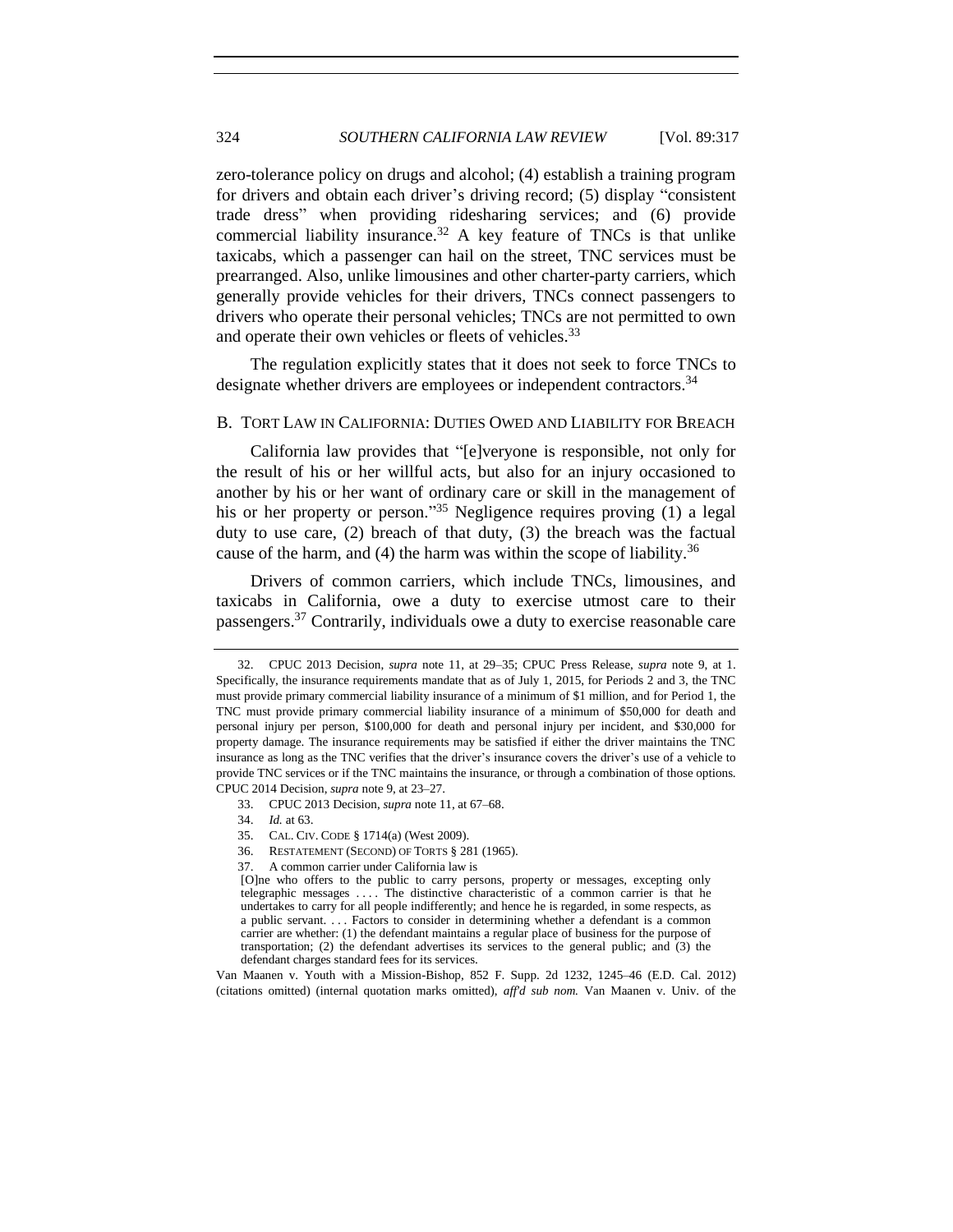#### 2016] *RISK, REWARD, AND RESPONSIBILITY* 325

to others foreseeably endangered by their conduct, which is a lower standard than utmost care. The duty of utmost care applies "until the passenger reaches a place outside the sphere of any activity of the carrier which might reasonably constitute a mobile or animated hazard to the passenger."<sup>38</sup> The driver must "use the utmost care and diligence for . . . safe carriage, must provide everything necessary for that purpose, and must exercise to that end a reasonable degree of skill."<sup>39</sup> The duty of utmost care may extend to those *who intend* to become passengers if the driver "takes some action indicating acceptance of the passenger as a traveler." <sup>40</sup> The duty to exercise utmost care does not extend to pedestrians or to drivers of other vehicles.<sup>41</sup> Therefore, with regard to pedestrians and other drivers, common carriers owe a duty to exercise reasonable care.

#### <span id="page-8-0"></span>1. Holding Employers Liable

In a tort cause of action, plaintiffs have the right to join as many defendants to the action as they so choose.<sup>42</sup> If the harm to the plaintiffs is indivisible, each defendant is liable for the entire harm, and the plaintiffs can collect the entire amount from whichever defendant against whom they choose to bring to the action. Known as "joint and several liability," this system shifts the risk of one defendant's insolvency onto the remaining defendants.<sup>43</sup> It is "plaintiff-centered" in that the purpose is primarily focused on making the injured party whole, but it also allows the defendants to seek proportionate contribution or equitable indemnity from one another.<sup>44</sup> This leaves the risk of insolvency on the defendants, so a

Nations, Inc., 542 F. App'x 581 (9th Cir. 2013).

<sup>38.</sup> Orr v. Pac. Sw. Airlines, 257 Cal. Rptr. 18, 20–21 (Ct. App. 1989) (quoting Dayton v. Yellow Cab Co., 193 P.2d 959, 962 (Cal. Ct. App. 1948)).

<sup>39.</sup> CIV. § 2100 (West 2010). *See also* McGettigan v. Bay Area Rapid Transit Dist., 67 Cal. Rptr. 2d 516, 520 (Ct. App. 1997) ("While a carrier is not an insurer of its passenger's safety, a carrier is required by statute '[to] use the utmost care and diligence for safe carriage . . . . '" (citations omitted)).

<sup>40.</sup> *Orr*, 257 Cal. Rptr. 2d at 21 (quoting Sanchez v. Pac. Auto Stages, 2 P.2d 845, 847 (Cal. Ct. App. 1931)).

<sup>41.</sup> *See supra* note [37](#page-7-0) and accompanying text; Simon v. Walt Disney World Co., 8 Cal. Rptr. 3d 459, 464–65 (Ct. App. 2004) (holding that the common carrier obligations apply only if the person or entity acts as a common carrier within the meaning of the California Civil Code, and that the duty of utmost care does not apply when no common carrier relationship arises).

<sup>42.</sup> CAL. CIV. PROC. CODE § 379 (West 2004).

<sup>43.</sup> *See* Am. Motorcycle Ass'n v. Superior Court, 578 P.2d 899, 906–07 (Cal. 1978) (citing Li v. Yellow Cab Co., 532 P.2d 1226, 1243 (Cal. 1975)).

<sup>44.</sup> CAL. CIV. CODE § 1432 (West 2007); CIV. PROC. § 876 (West 2015) ("Where one or more persons are held liable solely for the tort of one of them or of another, as in the case of the liability of a master for the tort of his servant, they shall contribute a single pro rata share, as to which there may be indemnity between them."). *See generally* Neil M. Levy & Edmund Ursin, *Tort Law in California: At the Crossroads*, 67 CALIF. L. REV. 497 (1979) (arguing that California tort liability, since the 1960s, has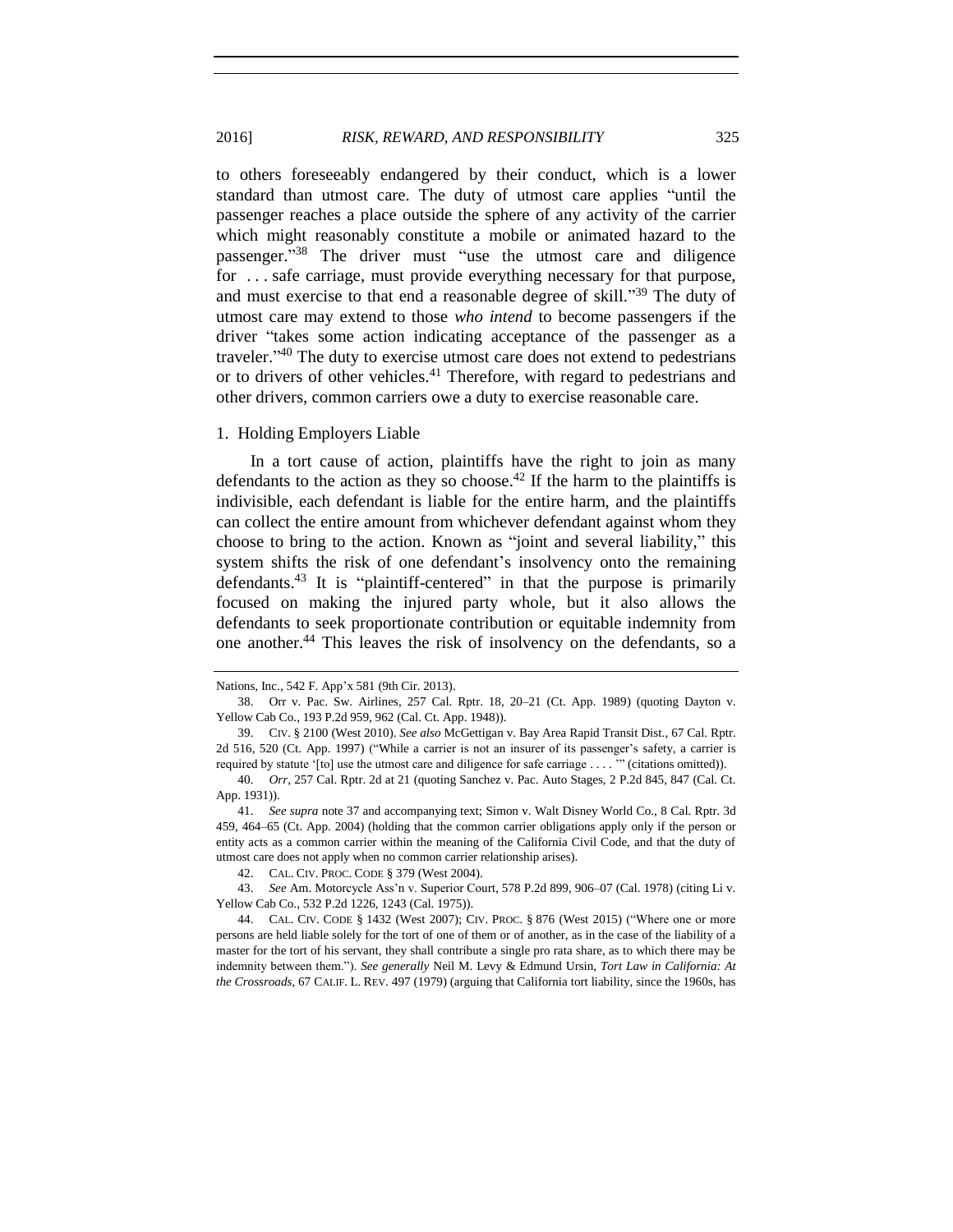company-defendant that had the ability to reduce activity levels and purchase insurance absorbs the costs instead of an injured plaintiff.

In case of a tort caused by an employee, the plaintiff may bring the claim against the employer by virtue of vicarious liability, against the employee, or against both parties.<sup>45</sup> An employer will be held vicariously liable for the physical harm caused by an act or omission of its employee acting within the scope of employment; however, in case of an independent contractor relationship, the employer will not be held liable unless an exception applies.<sup>46</sup> The plaintiff must seek out the individual contractor and sue him or her independently of the employer, leaving the risk of insolvency on the injured party. An "independent contractor" is one employed by another to perform work "who follows the employer's 'desires only as to the results of the work, and not as to the means whereby it is to be accomplished.'" <sup>47</sup> Thus, vicarious liability is a means of strict liability: it holds the employer liable for acts it did not commit, making it jointly and severally liable for the negligence of its employees.<sup>48</sup>

<span id="page-9-2"></span><span id="page-9-0"></span>Vicarious liability is justified based on various theories.<sup>49</sup> First, as a cost of doing business, also known as enterprise liability, the employer is in a better position to minimize the risks and activity levels of its employees by obtaining insurance and screening hires.<sup>50</sup> Next, as a means of loss

49. *See* 3 WITKIN, SUMMARY OF CALIFORNIA LAW § 166, at 211 (10th ed. 2005) ("More recent decisions have summarized the modern theory by listing three reasons for applying the doctrine: (1) to prevent recurrence of the tortious conduct, (2) to give greater assurance of compensation for the victim, and (3) to ensure that the victim's losses will be equitably borne by those who benefit from the enterprise that gave rise to the injury.").

50. *See* Johnston v. Long, 181 P.2d 645, 651 (Cal. 1947) ("The principal justification for the application of the doctrine of *respondeat superior* in any case is the fact that the employer may spread the risk through insurance and carry the cost thereof as part of his costs of doing business."); W. PAGE KEETON ET AL., PROSSER AND KEETON ON THE LAW OF TORTS § 69, at 500–01 (5th ed. 1984) ("What has emerged as the modern justification for vicarious liability is a rule of policy, a deliberate allocation of a risk. The losses caused by the torts of employees, which as a practical matter are sure to occur in the conduct of the employer's enterprise, are placed upon that enterprise itself, as a required cost of doing business. They are placed upon the employer because, having engaged in an enterprise, which

expanded and continues to do so by shifting losses to defendants who were previously exempt from liability).

<span id="page-9-1"></span><sup>45.</sup> *See Am. Motorcycle Ass'n*, 578 P.2d at 906–07 (citing *Yellow Cab Co.*, 532 P.2d at 1243).

<sup>46.</sup> *See* RESTATEMENT (SECOND) OF TORTS § 409 (1965). Exceptions described *infra* Part I.B.3.

<sup>47.</sup> Millsap v. Fed. Express Corp. 277 Cal. Rptr. 807, 811 (Ct. App. 1991) (quoting White v. Uniroyal, Inc., 202 Cal. Rptr. 141, 155 (Ct. App. 1984) (finding a deliveryman to be an independent contractor based on the fact that he used his own car to deliver the goods; furnished his own gas, liability insurance, and repairs; collected lump sum compensation based on the distance traveled; and received notification of deliveries by calling the employer-company)).

<sup>48.</sup> Gary T. Schwartz, *The Hidden and Fundamental Issue of Employer Vicarious Liability*, 69 S. CAL. L. REV. 1739, 1742–43 (1996). *See also* ZERNE P. HANING ET AL., CALIFORNIA PRACTICE GUIDE: PERSONAL INJURY § 2:611 (2015).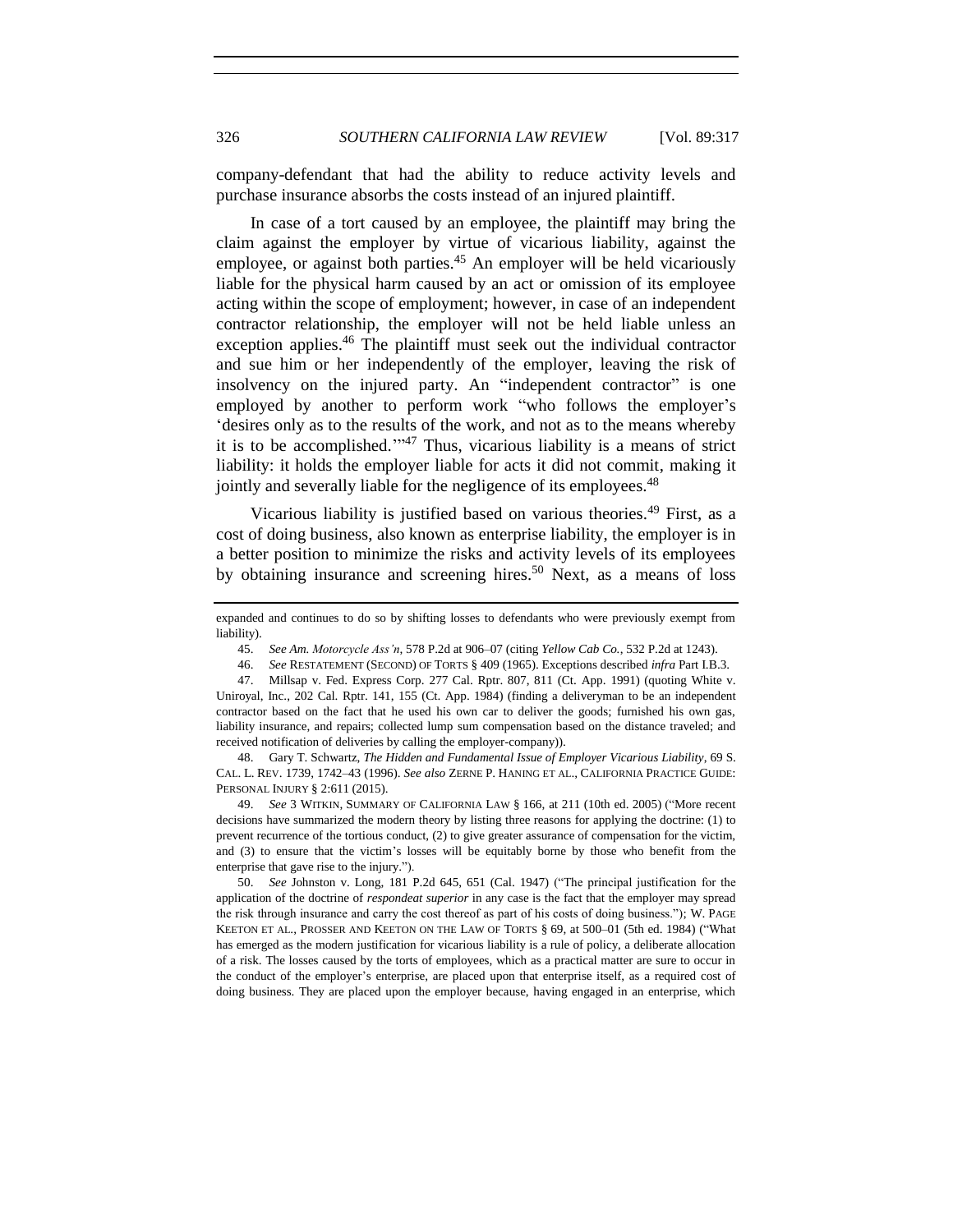spreading, if an employee injures a third party as a result of the risks the business undertakes, as between the employee and employer, the latter is in a better position to respond to damages and distribute loss—for example, through its cost of goods—to its consumers.<sup>51</sup> Thus, loss is distributed through society at a smaller cost to a large number of individuals as opposed to a few.<sup>52</sup>

<span id="page-10-1"></span>These policies in turn require the law to differentiate between (1) employees whose acts or omissions may bring their employers to be held vicariously liable and (2) independent contractors whose acts or omissions cannot bring vicarious liability on their employer. The law as it exists today therefore requires defining workers' status to determine whether an employer may be held vicariously liable.

#### 2. How Courts Define Worker Status

Vicarious liability applies only if an agency relationship exists, such as in an employer-employee relationship. The California Supreme Court follows the principal "right to control" test to define worker status, which focuses on "whether the person to whom service is rendered has the right to control the manner and means of accomplishing the result desired." <sup>53</sup> A significant factor in determining the right to control "is whether the hirer can discharge the worker without cause, because '[t]he power of the principal to terminate the services of the agent gives him the means of controlling the agent's activities.'" <sup>54</sup> In addition to the "right to control" test, courts consider a secondary multifactor or "economic realities" test, which requires looking at all of the factors intertwined.<sup>55</sup> Courts apply

<span id="page-10-0"></span>will on the basis of all past experience involve harm to others through the torts of employees, and sought to profit by it, it is just that he, rather than the innocent injured plaintiff, should bear them; and because he is better able to absorb them, and to distribute them, through prices, rates or liability insurance, to the public, and so to shift them to society, to the community at large. Added to this is the makeweight argument that an employer who is held strictly liable is under the greatest incentive to be careful in the selection, instruction and supervision of his servants, and to take every precaution to see that the enterprise is conducted safely.").

<sup>51.</sup> Marc C. Carter, Note, *Getting to the Deep Pocket: An Analysis of Employer and Third Party Liability Under* Yellow Cab Co. v. Phillips, 17 T. MARSHALL L. REV. 445, 446–47 (1992).

<sup>52.</sup> Hinman v. Westinghouse Elec. Co*.* 471 P.2d 988, 990 (Cal. 1970). *See also* HANING ET AL., *supra* not[e 48,](#page-9-0) § 2:612 ("The justification is in part based on 'deep pockets': As between employer and employee, it is felt that the employer is more likely to be able to respond in damages to an innocent third person injured by the employee's tortious conduct (i.e., by working for the employer, the employee has increased the employer's profits).").

<sup>53.</sup> Ayala v. Antelope Valley Newspapers, Inc., 327 P.3d 165, 171 (Cal. 2014) (quoting S. G. Borello & Sons, Inc. v. Dep't of Indus. Relations, 769 P.2d 399, 404 (Cal. 1989)).

<sup>54.</sup> *Ayala*, 327 P.3d at 171 (quoting Malloy v. Fong, 232 P.2d 241, 249 (Cal. 1951)).

<sup>55.</sup> *See S. G. Borello*, 769 P.2d at 404.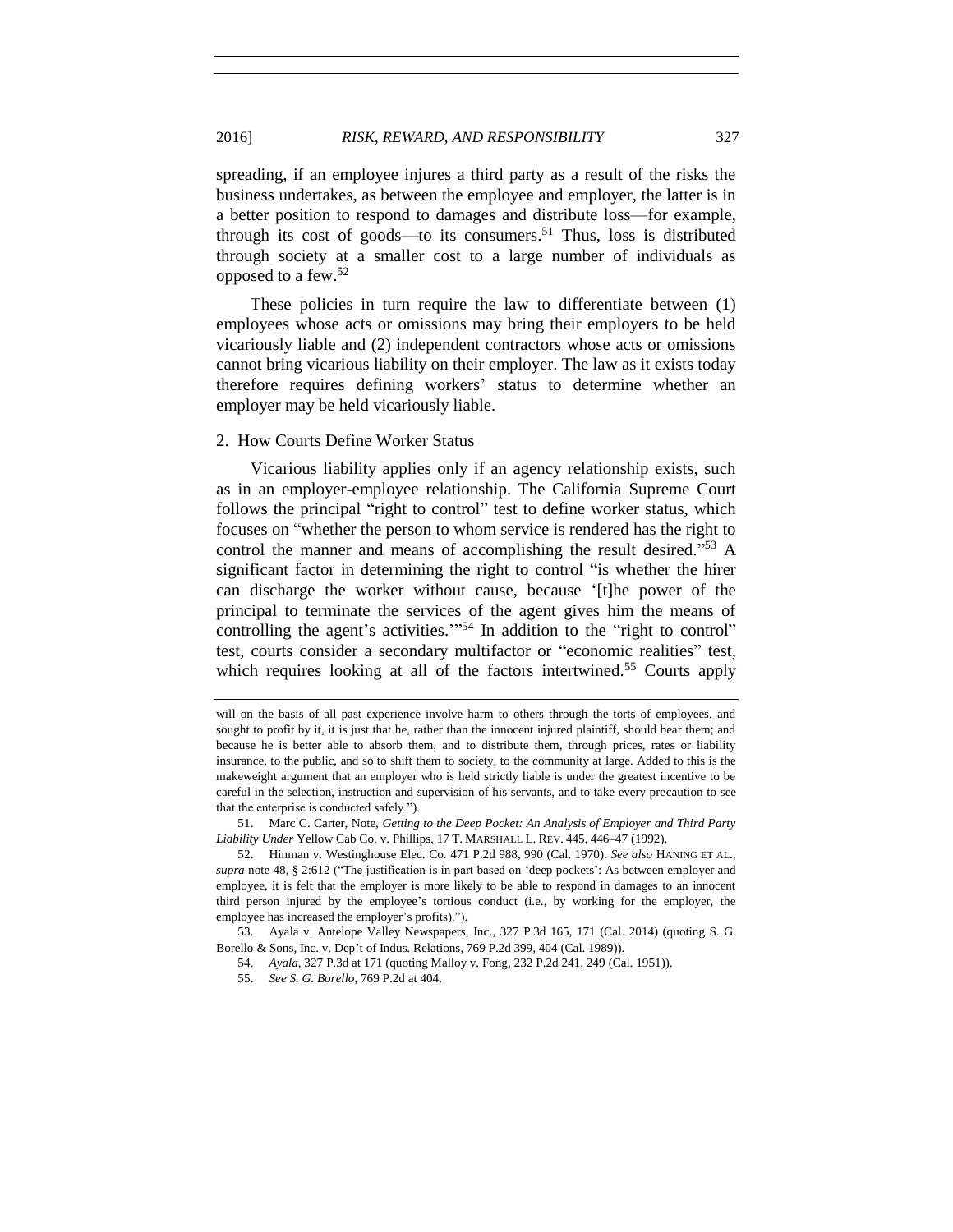328 *SOUTHERN CALIFORNIA LAW REVIEW* [Vol. 89:317

these factors "with deference to the purposes of the protective legislation" at issue.<sup>56</sup> The factors include:

(a) [W]hether the one performing services is engaged in a distinct occupation or business; (b) the kind of occupation, with reference to whether, in the locality, the work is usually done under the direction of the principal or by a specialist without supervision; (c) the skill required in the particular occupation; (d) whether the principal or the worker supplies the instrumentalities, tools, and the place of work for the person doing the work; (e) the length of time for which the services are to be performed; (f) the method of payment, whether by the time or by the job; (g) whether or not the work is a part of the regular business of the principal; and (h) whether or not the parties believe they are creating the relationship of employer-employee.<sup>57</sup>

In *S. G. Borello & Sons, Inc. v. Department of Industrial Relations*, the Supreme Court found that agricultural laborers were employees. The agricultural laborers challenged their status as independent contractors under the California Workers' Compensation Act.<sup>58</sup> Even though the grower company maintained no direct field supervision, allowed the laborers to set their own hours and furnish their own tools, and paid the laborers based on the results of their harvest, the Court nonetheless found that the company "retain[ed] all necessary control over a job which can be done only one way." 59

The label the parties ascribe to their employment relationship is not dispositive "and will be ignored if their actual conduct establishes a different relationship." <sup>60</sup> In *Estrada v. FedEx Ground Package System, Inc.*, an agreement between FedEx and its drivers defining the worker

<span id="page-11-0"></span><sup>56.</sup> *Id.* at 406.

<sup>57.</sup> *Id*. at 404. *See also* RESTATEMENT (SECOND) OF AGENCY § 220 (1958).

<sup>58.</sup> *S. G. Borello*, 769 P.2d at 403. Under the Act, the term "employee" is defined broadly because the Act's purpose is

<sup>(1) [</sup>T]o ensure that the cost of industrial injuries will be part of the cost of goods rather than a burden on society, (2) to guarantee prompt, limited compensation for an employee's work injuries, regardless of fault, as an inevitable cost of production, (3) to spur increased industrial safety, and (4) in return, to insulate the employer from tort liability for his employees' injuries.

*Id.* at 406.

<sup>59.</sup> *Id.* at 401. *See also id.* at 407 ("[T]he workers made no capital investment beyond simple hand tools; they performed manual labor requiring no special skill; their remuneration did not depend on their initiative, judgment, or managerial abilities; their service, though seasonal, was rendered regularly and as an integrated part of the grower's business; and they were dependent for subsistence on whatever farm work they could obtain.").

<sup>60.</sup> Ruiz v. Affinity Logistics Corp., 754 F.3d 1093, 1101 (9th Cir. 2014) (quoting Estrada v. FedEx Ground Package Sys., Inc., 64 Cal. Rptr. 3d 327, 335 (Ct. App. 2007) ("[T]he label that parties place on their employment relationship 'is not dispositive and will be ignored if their actual conduct establishes a different relationship.'").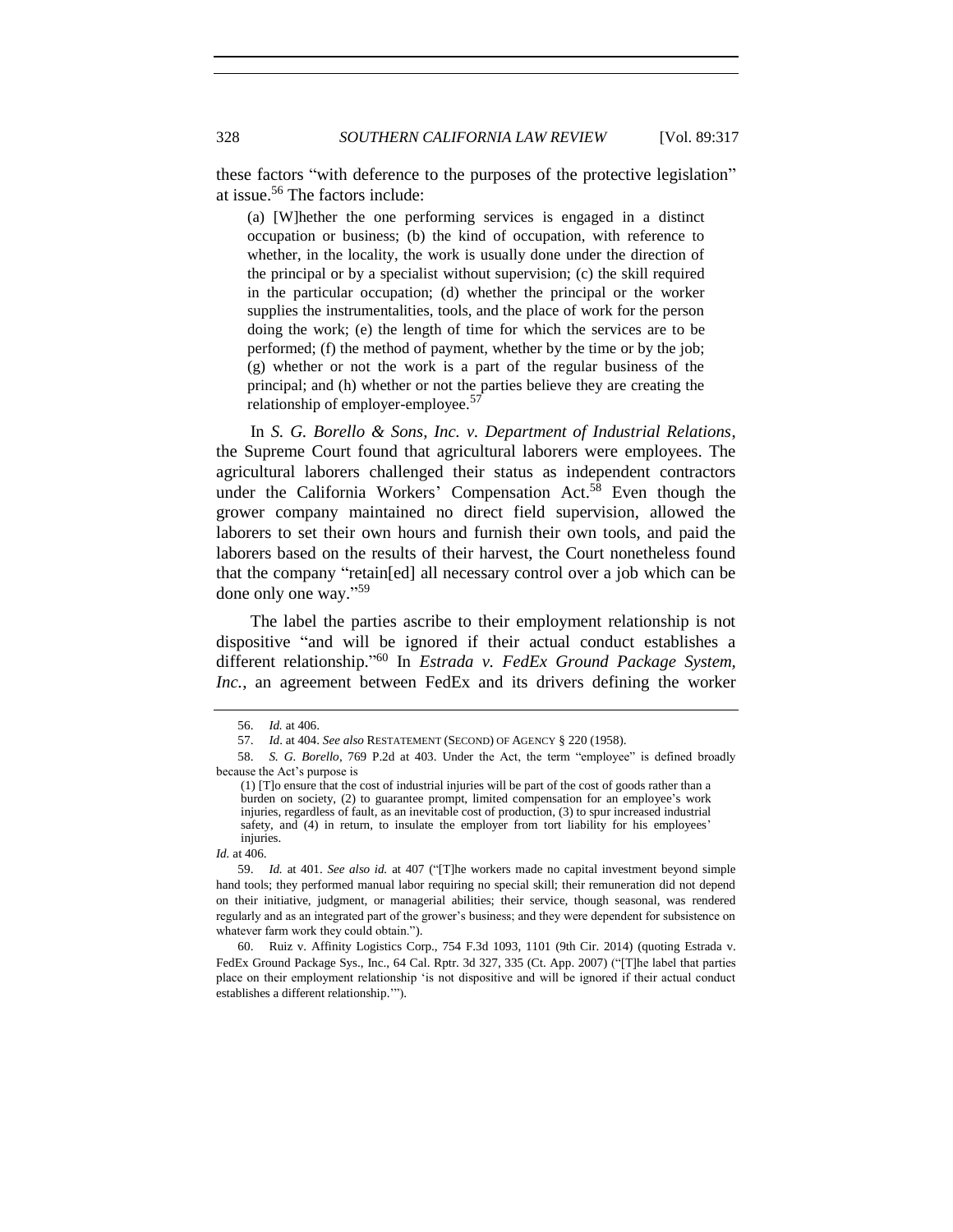<span id="page-12-1"></span>status relationship as an independent contractor was ignored because the court found that FedEx retained "control over every exquisite detail of the drivers' performance, including the color of their socks and the style of their hair." <sup>61</sup> Additionally, the secondary factors including skill (drivers needed only the ability to drive), instrumentalities (drivers used specific scanners, forms, and delivery trucks provided by FedEx or FedEx-approved providers), payment (drivers were paid weekly based on a flat daily rate and number of stops made and packages handled, rather than only per delivery or hours worked), and the work as the regular business of FedEx all led the court to conclude that FedEx drivers were employees, not independent contractors.<sup>62</sup> The Court of Appeals for the Ninth Circuit reaffirmed these factors in *Ruiz v. Affinity Logistics Corp.*, in which the court, applying California law, found furniture-delivery drivers were employees, as opposed to independent contractors.<sup>63</sup> Similar to *Estrada*, in *Ruiz*, the company retained substantial control over the drivers, and the secondary factors further demonstrated an employee relationship.<sup>64</sup>

3. Exceptions: When Liability Is Imposed on Employers for Tortious Acts Caused by Independent Contractors

An employer is not liable for the physical harms caused by an independent contractor. This general rule is

[R]iddled with exceptions so that there is "only a small area in which the so-called general rule operates." 6 Witkin, *Summary of California Law*

<span id="page-12-0"></span>

<sup>61.</sup> *Estrada*, 64 Cal. Rptr. 3d at 336.

<sup>62.</sup> *Id.* at 336–37.

<sup>63.</sup> *Ruiz*, 754 F.3d at 1096, 1105.

<sup>64.</sup> Principally, the court found that the company had the right to control the drivers based on a number of reasons: (1) drivers had to be at a warehouse at 6:00 or 6:30 a.m. everyday to pick up their delivery routes which were mapped out by the company; (2) drivers had to attend a meeting with their supervisor after receiving their routes to review "customer satisfaction survey scores"; (3) drivers wore uniforms and had to "abide by certain grooming requirements" (e.g., light blue shirts, shiny shoes, and no visible tattoos or piercings); (4) drivers reported to headquarters each delivery's arrival and departure time; (5) supervisors would occasionally follow drivers along a part of the route to ensure the drivers complied with the uniform requirements and delivery techniques; (6) drivers were "encouraged" to leave the trucks and keys at the warehouse. *Id.* at 1097–99. As for the secondary factors, the court found that (1) the drivers did not engage in a distinct occupation or business because they were "strongly discouraged" from using the trucks other than for company work; (2) the work was under the principal's direction based on the fact that a driver "simply had to have a driver's license, sign a work agreement, and pass a physical examination and drug test"; (3) the drivers did not require substantial skill; (4) the company provided the instrumentalities "by encouraging or requiring that the drivers obtain the tools from them through paid leasing arrangements"; (5) "drivers were essentially paid by a regular rate of pay" because the drivers made approximately the same number of deliveries every day; (6) even though the parties believed their relationship was an independent contractor agreement, such beliefs are not dispositive; and (7) the company's regular business consisted of home delivery services, so "[w]ithout drivers, Affinity could not be in the home delivery business." *Id.* at 1104–05.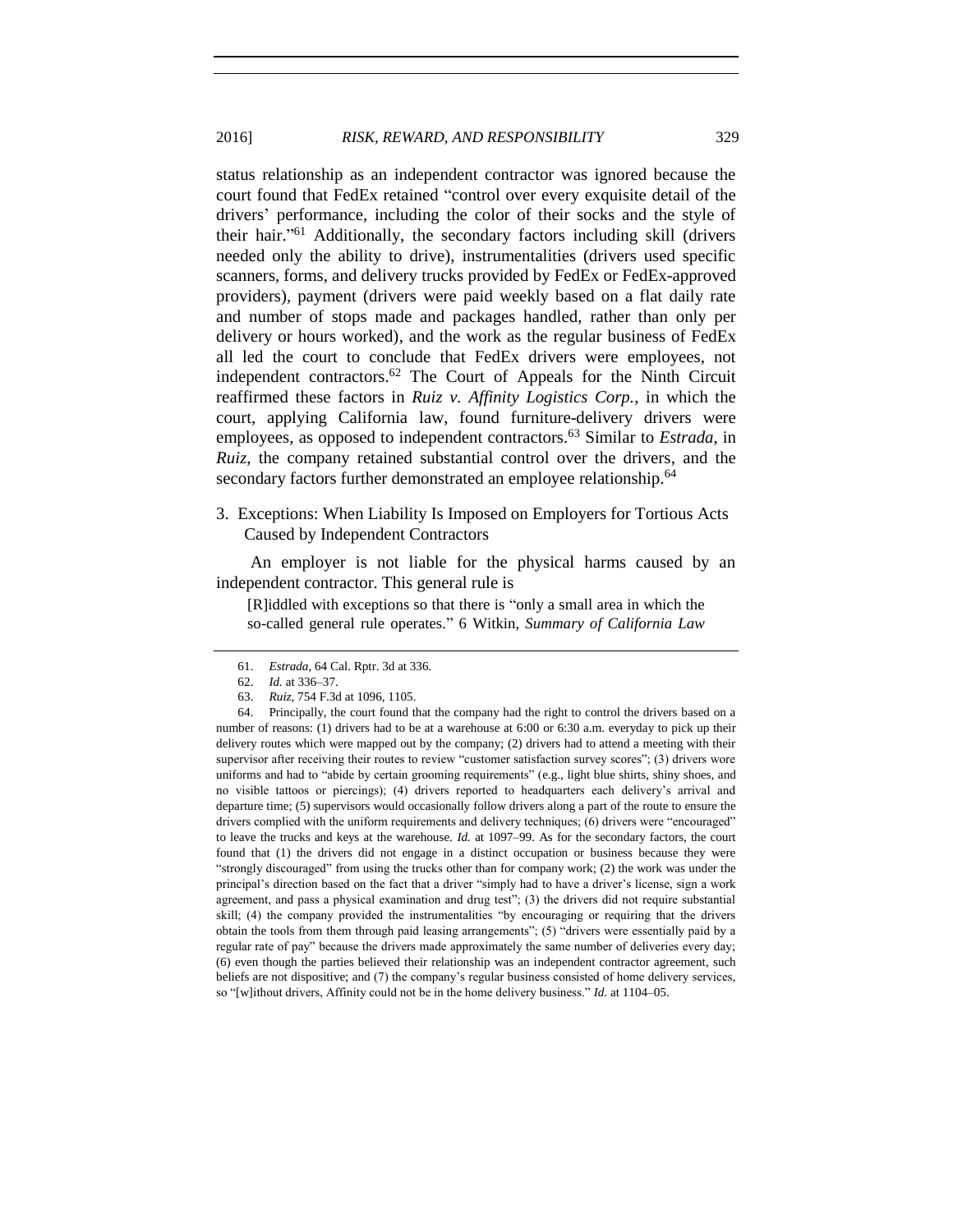<span id="page-13-0"></span>§ 1009 (1987). California law in this respect is in harmony with the *Restatement (Second) of Torts* § 409, comment b, which states that the rule "can now be said to be general only in the sense that it is applied when no good reason is found for departing from it."<sup>65</sup>

The reason for the many exceptions to the general rule is based on policy rationales.<sup>66</sup> These policies underlie the five following exceptions, for which courts hold employers liable for the tortious acts of independent contractors.<sup>67</sup>

a. Personal Negligence of the Employer

An employer may be held liable for the actions of its independent contractor if such harms are based on the employer's own negligence. Such liability may be based on the employer's failure to exercise reasonable care in (1) directing the independent contractor's work,<sup>68</sup> (2) selecting and hiring the independent contractor,<sup>69</sup> (3) inspecting the independent contractor's work after it is done or during its progress to ensure the safety of others,<sup>70</sup> or (4) supervising the methods and equipment used in the work performed.<sup>71</sup> The rationale behind these exceptions is that the employer has been personally negligent in directing, selecting, inspecting, or supervising the independent contractor, and therefore is responsible for the foreseeable harms the employer caused.

b. Inherently Dangerous Activities

If the employer recognizes that the work contracted for is likely to create a "peculiar risk" of physical harm to others unless special precautions are taken, and if the contract has not provided for precautions, the employer is liable for the contractor's failure to take precautions.<sup>72</sup> If the contract does provide for such precautions, the employer is still liable for the harm, but the contractor must indemnify the employer for the harms caused by the contractor's failure to take precautions.<sup>73</sup>

"Peculiar risk" means "a special, recognizable danger arising out of

<sup>65.</sup> Sugimoto v. Exportadora de Sal, S.A. de C.V*.,* 19 F.3d 1309, 1312 (9th Cir. 2014).

<sup>66.</sup> *See* Privette v. Superior Court, 854 P.2d 721, 724 (Cal. 1993).

<sup>67.</sup> *See* KEETON*, supra* note [50,](#page-9-1) § 71, at 510–16. *See generally* Alan O. Sykes, Note, *An Efficiency Analysis of Vicarious Liability Under the Law of Agency*, 91 YALE L.J. 168, 190–91 (1982) (discussing how efficiency analysis provides a basis for policy guidelines regarding vicarious liability).

<sup>68.</sup> RESTATEMENT (SECOND) OF TORTS § 410 (1965).

<sup>69.</sup> *Id.* § 411.

<sup>70.</sup> *Id*. § 412.

<sup>71.</sup> *Id*. §§ 414A, 415.

<sup>72.</sup> *Id*. §§ 413, 416, 416 cmt. c; Privette v. Superior Court, 854 P.2d 721, 728–29 (Cal. 1993).

<sup>73.</sup> RESTATEMENT (SECOND) OF TORTS § 416 cmt. c.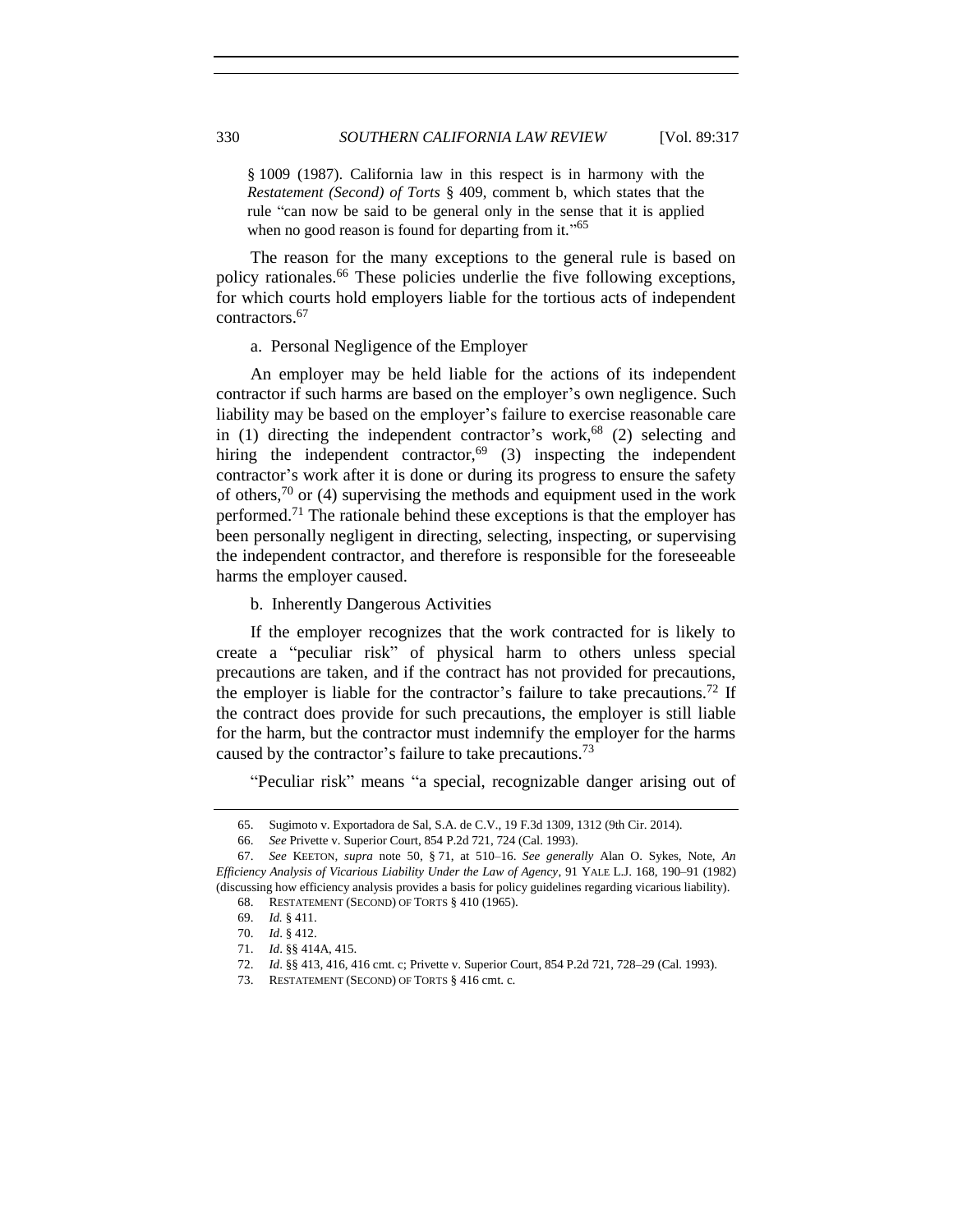the work itself." <sup>74</sup> This exception "is more commonly applied where the danger involved in the work calls for a number of precautions, or involves a number of possible hazards, as in the case of blasting, or painting carried on upon a scaffold above the highway." <sup>75</sup> Therefore, given the ubiquity of driving, courts do not apply the exception to taxicabs or charter-party carriers.<sup>76</sup>

c. Nondelegable Duties

If a statute or regulation imposes a duty to exercise a certain degree of care or provide safety precautions, an employer may not delegate the duty to an independent contractor. Thus, if the contractor fails to abide by the duty imposed by statute, the employer will be held liable.<sup>77</sup> Such nondelegable duties are often found in situations where the duty relates to maintaining land and structures, such as airplanes or construction sites, in a condition not unreasonably dangerous to others.<sup>78</sup>

#### <span id="page-14-0"></span>d. Retained Control

If an employer retains "too much" control over the independent contractor, it may be held liable.<sup>79</sup> "Too much" control exists when the employer retains "a right of supervision that the contractor is not entirely free to do the work in his own way," and thus the relationship effectively shifts to mimic a principal-agency relationship.<sup>80</sup> Even if the relationship does not shift so far, supervisory control—where the employer directs the order in which the work should be performed—is sufficient to make the employer liable. This scenario is generally applicable in the case of a principal contractor and subcontractors, in which the principal superintends

<sup>74.</sup> *Id.* § 413 cmt. b; *Privette*, 854 P.2d at 726.

<sup>75.</sup> RESTATEMENT (SECOND) OF TORTS § 416 cmt. a.

<sup>76.</sup> *See id*. § 413 cmt. b ("The situation is one in which a risk is created which is not a normal, routine matter of customary human activity, such as driving an automobile, but is rather a special danger to those in the vicinity, arising out of the particular situation created, and calling for special precautions."); *id.* § 416 cmt. d ("Thus if a contractor is employed to transport the employer's goods by truck over the public highway, the employer is not liable for the contractor's failure to inspect the brakes on his truck, or for his driving in excess of the speed limit, because the risk is in no way a peculiar one, and only an ordinary precaution is called for. But if the contractor is employed to transport giant logs weighing several tons over the highway, the employer will be subject to liability for the contractor's failure to take special precautions to anchor them on his trucks.").

<sup>77.</sup> *Id*. § 424.

<sup>78.</sup> *Id*. ch. 15, topic 2, intro. note. *See also* Deanna N. Conn, *When Contract Should Preempt Tort Remedies: Limits on Vicarious Liability for Acts of Independent Contractors*, 15 FORDHAM J. CORP. & FIN. L. 179, 192–93 (2009).

<sup>79.</sup> RESTATEMENT (SECOND) OF TORTS § 414. *See also* Conn, *supra* not[e 78,](#page-14-0) at 194–95.

<sup>80.</sup> RESTATEMENT (SECOND) OF TORTS § 414 cmt. c.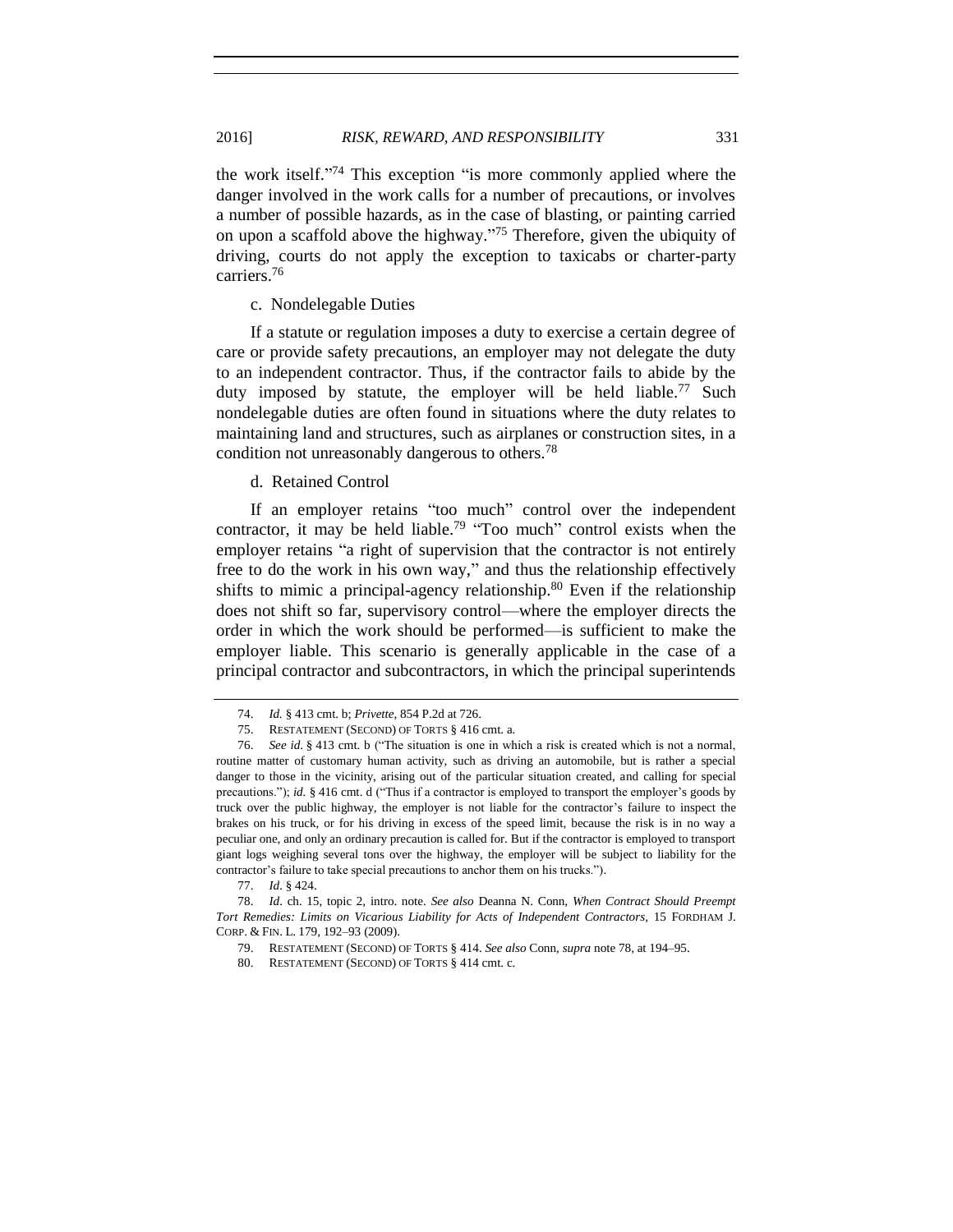the job performed by the subcontractors.<sup>81</sup>

e. Apparent Authority

If, viewing the relationship from a third party's perspective, an employer holds the contractor out as an employee and a third party reasonably relies on such a position, the employer is liable for the actions of the independent contractor.<sup>82</sup> This exception "requires some act on the part of the principal that manifests the agency role, which causes the third party to reasonably believe that the person is an agent of the principal."<sup>83</sup> This exception only applies if the independent contractor and consumer enter into a contract. In an effort to skirt this potential for vicarious liability, an employer may take precautions to explain the relationship of the employer and the independent contractor to the third party and to receive confirmation that the third party understands the relationship.<sup>84</sup>

# II. TAXICAB AND CHARTER-PARTY PASSENGER CARRIER LIABILITY

Common carriers owe a duty of utmost care to their passengers but owe a duty of reasonable care to all others foreseeably endangered by their conduct.<sup>85</sup> For example, in *Ingham v. Luxor Cab Co.*, a taxicab driver dropped off a fifty-seven-year-old woman with brittle bones two blocks from a medical clinic rather than outside the clinic as she asked, and she subsequently fractured her hip walking to the clinic. The driver breached his duty of utmost care to her because the driver "made no good-faith effort" to discharge the passenger into a "relatively safe space," as the duty of utmost care requires, and the harm to the passenger was foreseeable in light of the passenger's "physical afflictions." 86

Because TNCs are common carriers, they similarly owe the duty of utmost care to their passengers and owe a duty of reasonable care with regard to pedestrians, other motorists, and vehicles on the road.<sup>87</sup> TNCs such as UberX and Lyft assert that they are not liable for damages caused by drivers.<sup>88</sup> Unlike the taxicab company in *Ingham*, a significant

<sup>81.</sup> *Id.* § 414 cmt. b.

<sup>82.</sup> CAL. CIV. CODE §§ 2317, 2334 (West 1985); RESTATEMENT (SECOND) OF TORTS § 429.

<sup>83.</sup> Conn, *supra* not[e 78,](#page-14-0) at 196–97.

<sup>84.</sup> *See id*. at 198.

<sup>85.</sup> Ingham v. Luxor Cab Co., 113 Cal. Rptr. 2d 587, 590–91 (Ct. App. 2001).

<sup>86.</sup> *Id*. at 591–93.

<sup>87.</sup> TNCs also have a duty to collect and preserve information concerning accidents in which its drivers are involved. *See* De Vera v. Long Beach Pub. Transp. Co., 225 Cal. Rptr. 789, 795 (Ct. App. 1986).

<sup>88.</sup> *See supra* note[s 6,](#page-1-0) [20](#page-4-0)[–23](#page-4-1) and accompanying text.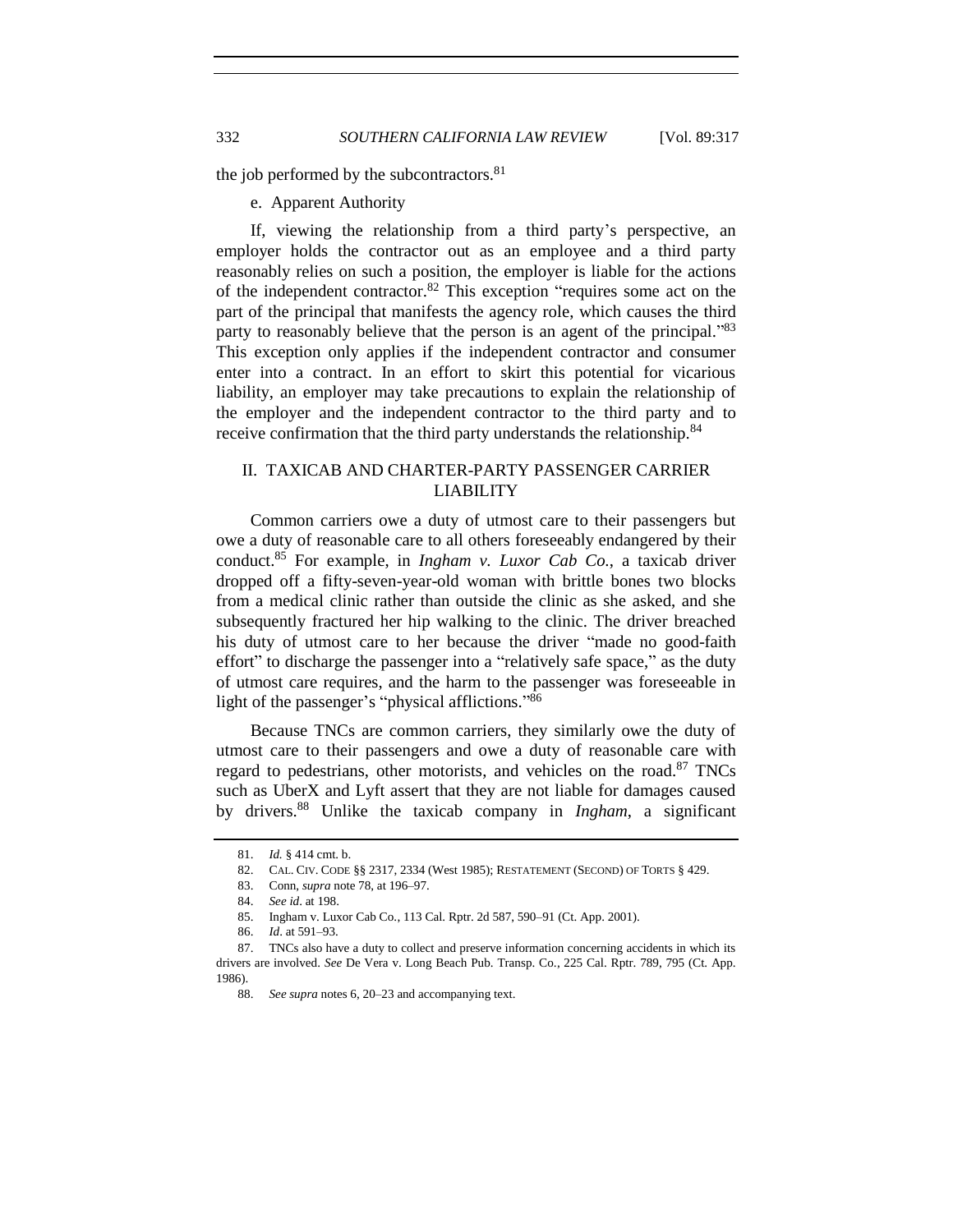difference between taxicab companies and TNCs is that the taxicab companies engage in hailed cab operations, and TNCs engage in prearranged transportation services.

On the other hand, similar to TNCs, charter-party passenger carriers operate on a prearranged basis. Case law is limited with regard to prearranged charter-party carriers. In *Rogoff v. Grabowski*, a couple prearranged, via oral contract, to rent from a limousine company a limousine and a driver for one night.<sup>89</sup> The driver drove the couple to a party, and was supposed to sit in the parked limousine outside the party while the couple was inside.<sup>90</sup> However, the driver drove away during the party in violation of the arrangement, taking the couple's belongings and leaving them with no ride at an early-morning hour when it was difficult to get alternative transportation.<sup>91</sup> The court granted the couple leave to amend to state a cause of action against the limousine company for the breach of its duty to exercise utmost care.<sup>92</sup> It is worth noting that the court did not focus on the liability flowing from the driver to the couple; rather, the court focused on the oral prearrangement between the couple and the limousine company, and the breach of duty owed based on the status of that company.<sup>93</sup> "[C]ommon carriers have a specific statutory duty to provide for the safe carriage of those specific individuals who have accepted the carrier's offer of transportation and have put their safety, and even their lives, in the carrier's hands." <sup>94</sup> Similar to the limousine company in *Rogoff*, the party with whom the couple prearranged the service, TNCs are the party with whom a passenger prearranges transportation, and courts may find, contrary to the position TNCs take, that TNCs can be at fault in their drivers' failure to exercise utmost care.

# III. IMPACT OF RIDESHARING ON TAXICABS AND CHARTER-PARTY CARRIERS, CONSUMERS AND PRICES, AND INSURANCE

<span id="page-16-0"></span>"*How Uber Is Changing Night Life in Los Angeles*." 95 "*Uber Valued* 

<sup>89.</sup> Rogoff v. Grabowski, 246 Cal. Rptr. 185, 186–87 (Ct. App. 1988).

<sup>90.</sup> *Id*.

<sup>91.</sup> *Id*. at 187.

<sup>92.</sup> *Id*. at 187, 191.

<sup>93.</sup> *Id*. at 190–91.

<sup>94.</sup> De Vera v. Long Beach Pub. Transp. Co., 225 Cal. Rptr. 789, 793 (Ct. App. 1986) (quoting Lopez v. S. Cal. Rapid Transit Dist., 710 P.2d 907, 912 (Cal. 1985)) (finding that a bus company owed a duty to exercise utmost care to its passengers).

<sup>95.</sup> Melena Ryzik, *How Uber Is Changing Night Life in Los Angeles*, N.Y. TIMES (Oct. 31, 2014), http://www.nytimes.com/2014/11/02/fashion/how-uber-is-changing-night-life-in-losangeles.html.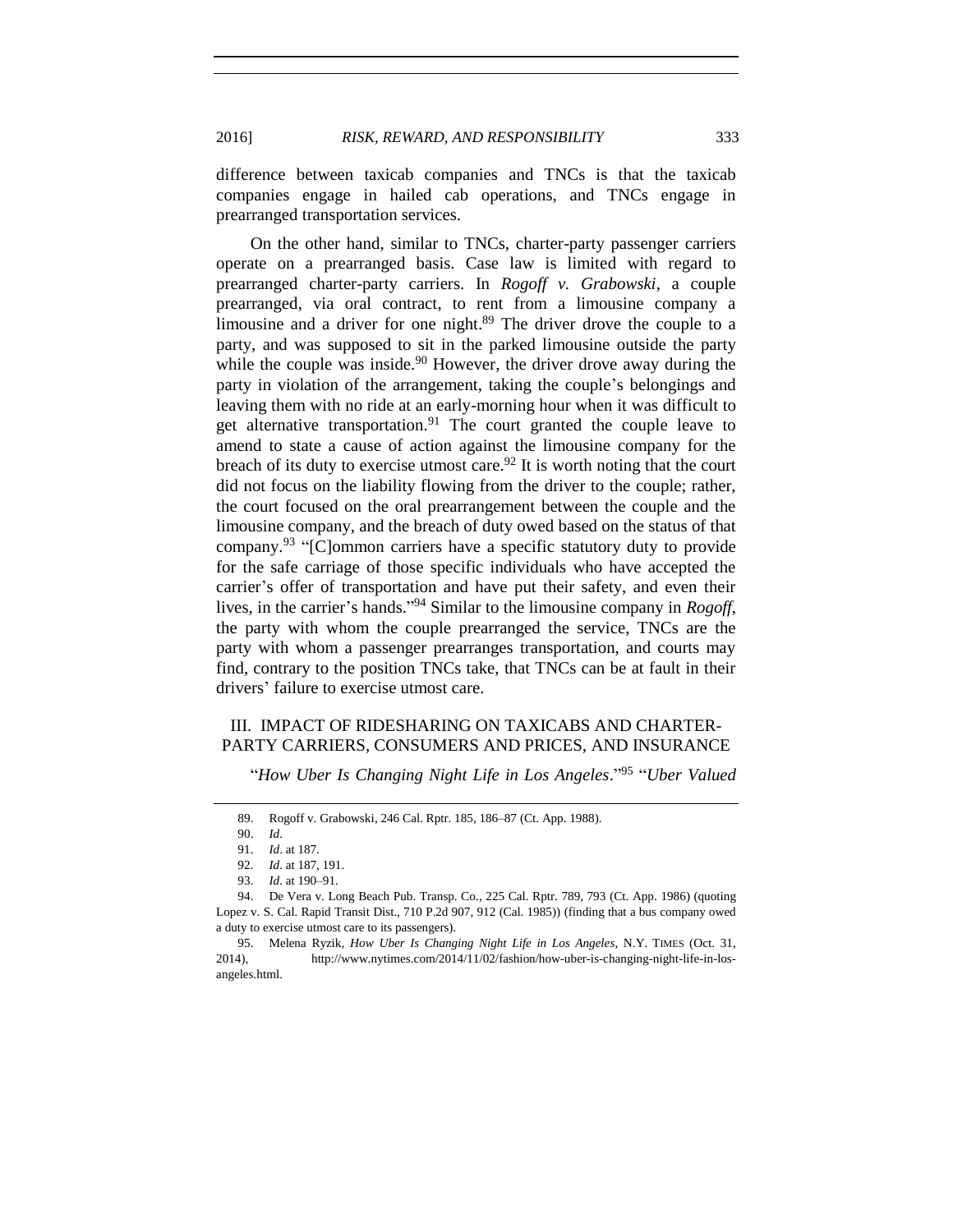<span id="page-17-2"></span><span id="page-17-1"></span>*at More Than \$50 Billion*." 96 "*The Sharing Economy: Remove the Roadblocks*." <sup>97</sup> These are just a sampling of headlines from commercial publications recognizing the impact rideshare companies have had and continue to have on the many facets of the transportation market.  $98$ Specifically, the impact is most prevalent on taxicabs and charter-party carriers, consumers and prices, and on insurance.

#### A. IMPACT ON TAXICABS AND CHARTER-PARTY PASSENGER CARRIERS

<span id="page-17-0"></span>A notable impact of the rise of rideshare companies is most visible through the backlash of taxicab companies across the country. The threat of rideshare companies utilizing simple laws of supply and demand through competitive pricing on user-friendly platforms has caused taxicab companies and drivers to appeal to city and state legislatures, litigate against the rideshare companies (often as class action suits), and attempt to halt the new services.<sup>99</sup> In many parts of the country and the world, taxicabs and charter-party carriers remain the sole for-hire car transportation service, as legislatures have banned rideshare companies in large part thanks to the backlash of the old regime of taxicab companies.<sup>100</sup> In California, now that rideshare companies are recognized by the state as

99. *The Sharing Economy: Boom and Backlash*, ECONOMIST (Apr. 26, 2014), http://www.economist.com/node/21601254. *See also* Sarah McBride & Jonathan Kaminsky, *California Regulators OK On-Demand Ridesharing, with Conditions*, INS. J. (Sept. 20, 2013), http://www.insurancejournal.com/news/west/2013/09/20/305851.htm ("While the services have become very popular with consumers in a number of cities around the world, existing taxi companies have complained they are cutting into their business. Taxi representatives complained the new rules [regarding CPUC regulation of TNCs] were unfair [and argued that the rules were too lax on TNCs].").

100. *E.g.*, *Uber Suspends Activities In Nevada*, EMERGING MKTS. ONLINE, 2014 WLNR 33995913 (Dec. 2, 2014) ("A [Nevada] District Court imposed a preliminary injunction banning the company's operations in the state, citing regulatory concerns."). *See The Sharing Economy: Boom and Backlash*, *supra* note [99](#page-17-0) ("Taxi drivers on both sides of the Atlantic have complained loudly (and, at least in Milan and Paris, violently) about the intruders who, they say, not only undercut their fares but are poorly vetted and underinsured. They have found ready listeners among officials and judges."). *But cf.*, Mark Frankena, *More Economic Freedom in the Music City*, 37 REGULATION 2, 2 (2014) (following Uber's introduction into Nashville, which pushed for deregulation of black car restrictions, Nashville's largest black car company, Metro Livery, "was supplying three times as many luxury sedan rides as before . . . . There has been incredible change for the better in Nashville's vehicle-for-hire marketplace.").

<sup>96.</sup> Douglas MacMillan & Telis Demos, *Uber Valued at More Than \$50 Billion*, WALL ST. J. (July 31, 2015, 8:50 PM), http://www.wsj.com/articles/uber-valued-at-more-than-50-billion-1438367457.

<sup>97.</sup> *The Sharing Economy: Remove the Roadblocks*, ECONOMIST (Apr. 26, 2014), http://www.economist.com/node/21601257.

<sup>98.</sup> *See* Salvador Rodriguez, *Here's Why Investors Think Uber Is Worth More than Netflix and Twitter*, INT'L BUS. TIMES (Dec. 1, 2014, 4:49 PM), http://www.ibtimes.com/heres-why-investorsthink-uber-worth-more-netflix-twitter-1731523 ("Since launching in 2009, [Uber] has expanded its service to 230 cities in 50 countries and around the globe.").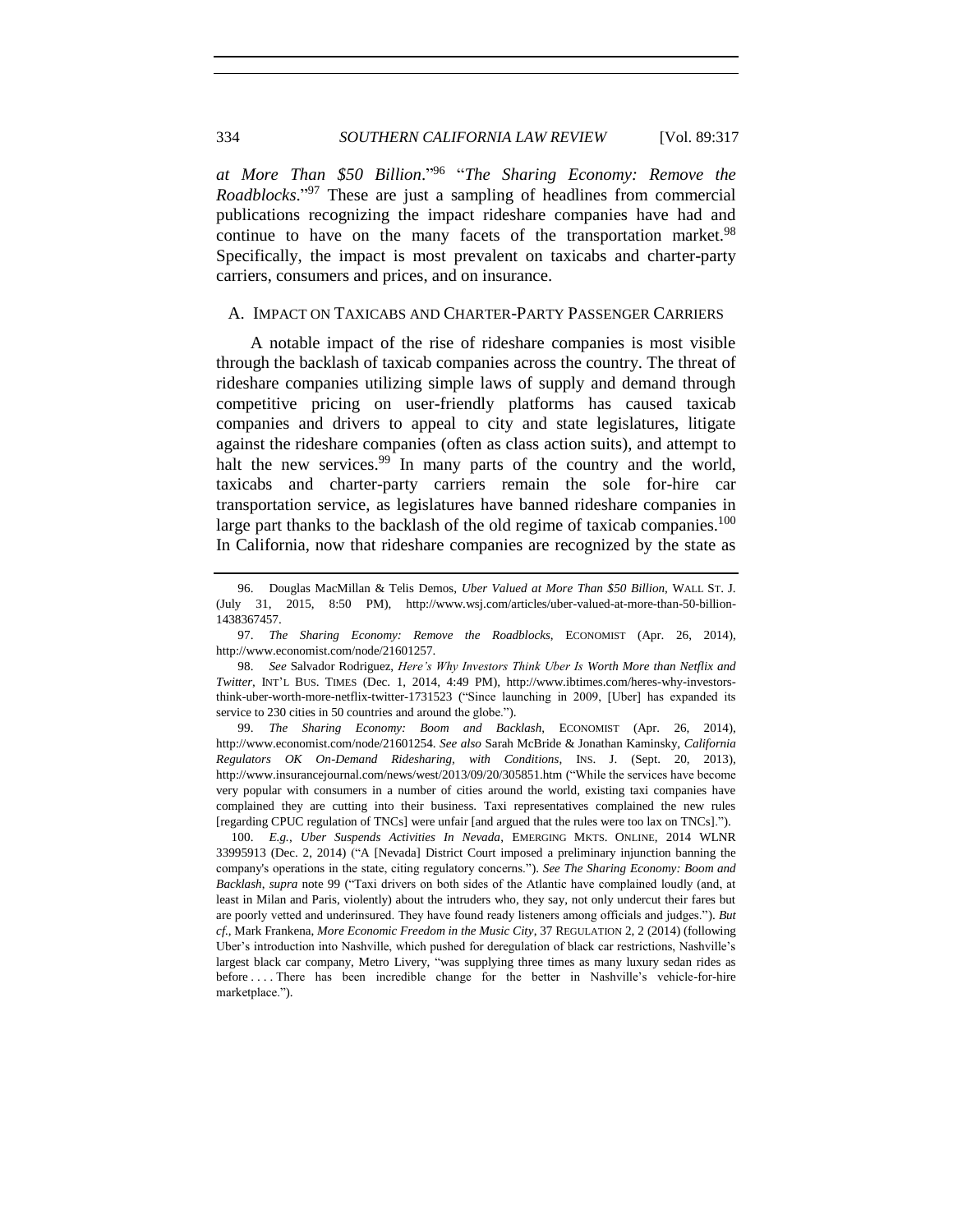TNCs, the effects on the transportation market are more demonstrable than other markets in the country and the world.

According to Kate Toran, Interim Director of Taxis and Accessible Services for the San Francisco Municipal Transportation Agency, over the last two years, taxicab use has declined by 65%.<sup>101</sup> While the cause of the decline has not been empirically measured and attributed to rideshare companies, the implication is not so farfetched. A study conducted by the University of California Transportation Center at Berkeley on rideshare companies' impact on urban transportation in San Francisco found "that ridesourcing serves a similar demand to taxis, although some characteristics of users and trips differ."<sup>102</sup> The study found that ridesharing appeals "to generally younger, well-educated users looking for short wait times and fast point-to-point service, while avoiding the inconveniences of driving, like parking and having to drink and drive," thereby enhancing "mobility options for city dwellers, particularly in large, dense cities like San Francisco where parking is constrained and public transit incomplete." <sup>103</sup> Other cities in California similarly feel the impact. In Los Angeles, Yellow Cab, the city's largest taxi company, "has 15 percent fewer calls coming in, after four years of double-digit growth."<sup>104</sup>

As taxicab companies recognize the new players in the for-hire transportation market, they have started to compete with TNCs. According to William Rouse, former president of the Taxicab Association and current General Manager of Yellow Cab of Los Angeles, the competition has caused taxicab companies "to peel back the onion, look at their product, and improve their product."<sup>105</sup> For example, the company now offers an E-Hail app and requires drivers to improve customer service skills. "It seems to be a direct response to the perception that, get in a taxi and you'll be met by a scowl, but ride Uber and the driver will ask what you want on the radio and hand you a chilled bottle of water." <sup>106</sup> Other taxicab companies in San Francisco have introduced E-Hail apps, and the San Francisco

<span id="page-18-1"></span><span id="page-18-0"></span>

<sup>101.</sup> Anna Bergren Miller, *Is Ridesharing Killing San Francisco's Taxi Industry?*, SHAREABLE (Sept. 23, 2014), http://www.shareable.net/blog/is-ridesharing-killing-san-franciscos-taxi-industry.

<sup>102.</sup> Rayle et al., *supra* note [19,](#page-4-2) at 1. In this study, the term "ridesourcing" is used instead of "ridesharing" in order to purposely convey the technology as "a platform used to 'source' rides from a driver pool." *Id.* at 2.

<sup>103.</sup> *Id*. at 17–18.

<sup>104.</sup> Ben Bergman, *Taxis vs. Ride-Share: How One Cabbie Views the Industry's Transformation*, 89.3 KPCC: S. CAL. PUB. RADIO (Nov. 14, 2013), http://www.scpr.org/blogs/economy/2013/11/14/15185/can-yellow-cab-save-the-taxi-industry/.

<sup>105.</sup> *Id*.

<sup>106.</sup> *Id*.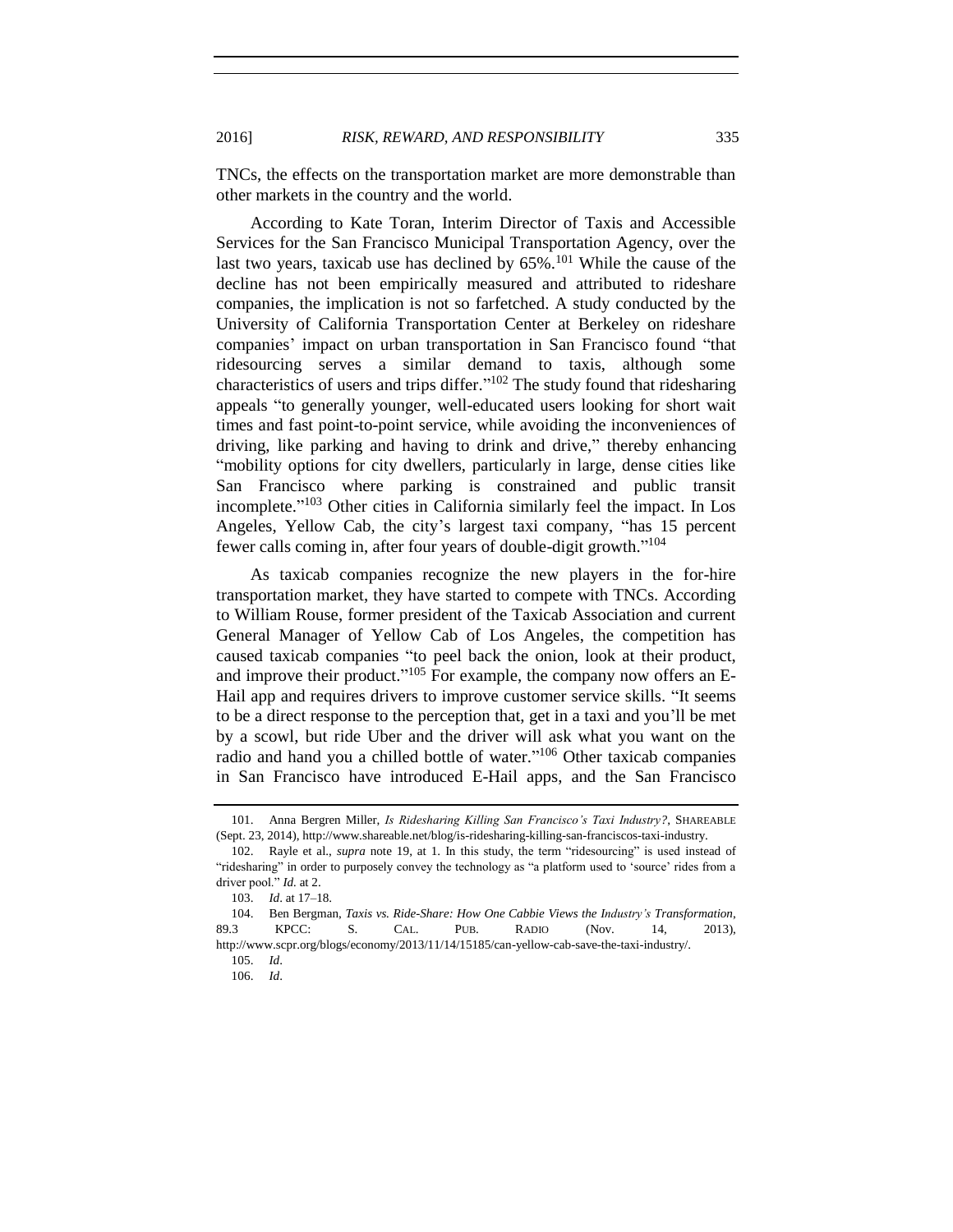336 *SOUTHERN CALIFORNIA LAW REVIEW* [Vol. 89:317

Municipal Transportation Authority has indicated that they may reduce regulatory hurdles for taxicabs and make taxicab driving more financially appealing to allow taxicabs to compete in the changing transportation market.<sup>107</sup> Thus, while TNCs may have displaced taxicabs and charterparty carriers, there is still room for improvement across the market to increase job opportunities, the for-hire transportation experience, and accessibility.

#### B. IMPACT ON CONSUMERS AND PRICES

The advantage rideshare companies have over taxicab companies and charter-party carriers resides in the rideshare companies' prominent brand and ease of use, which have grown exponentially in a short period of time.

As the firm expands the number of drivers it has in a market, the time it takes for a car to get to a customer shortens, which attracts more passengers, which in turn begets more drivers. As its business grows, drivers also have less downtime, meaning the firm can lower prices, which again attracts more users.<sup>108</sup>

The competitive pricing that rideshare companies like UberX and Lyft provide has led taxicab companies to fight against them. While safety is a key issue for regulating public transportation, "[t]he opposition to Lyft and Uber $[X]$  is coming not from customers but from taxi companies, which understand that GPS makes detailed knowledge of the streets redundant and fear cheaper competition." 109

<span id="page-19-0"></span>Ridesharing is empirically cheaper, even with surge pricing, in nearly every city across the country.<sup>110</sup> Specifically, in Los Angeles, UberX and Lyft are cheaper than taxis over 95% of the time; in San Francisco, UberX is cheaper than a taxi 75% percent of the time and Lyft is cheaper 72% of the time.<sup>111</sup> With such accessible pricing, the University of California Transportation Center at Berkeley study found an "induced travel effect of people [in San Francisco] who took trips they otherwise would not

<sup>107.</sup> Jessica Kwong, *Report Says SF Taxis Suffering Greatly*, S.F. EXAMINER (Sept. 16, 2014), http://www.sfexaminer.com/sanfrancisco/report-says-sf-taxis-sufferinggreatly/Content?oid=2899618&mode.

<sup>108.</sup> *Internet Monopolies: Everybody Wants to Rule the World*, ECONOMIST (Nov. 29, 2014), http://www.economist.com/node/21635077.

<sup>109.</sup> *The Sharing Economy: Remove the Roadblocks*, *supra* not[e 97.](#page-17-1)

<sup>110.</sup> Jonathan Goldman & Matthew Liu, *It Pays to Compare: Ride-Sharing by the Numbers,*  WHAT'S THE FARE (Oct. 9, 2014), http://blog.whatsthefare.com/2014/10/it-pays-to-compare.html. *See also* Geoffrey A. Fowler, *Testing UberX, Lyft and Sidecar Against a Cab in Six Cities*, WALL ST. J. (Mar. 12, 2014, 12:11 AM), http://www.wsj.com/articles/SB10001424052702304250204579 433113467536876.

<sup>111.</sup> Goldman & Liu, *supra* not[e 110.](#page-19-0)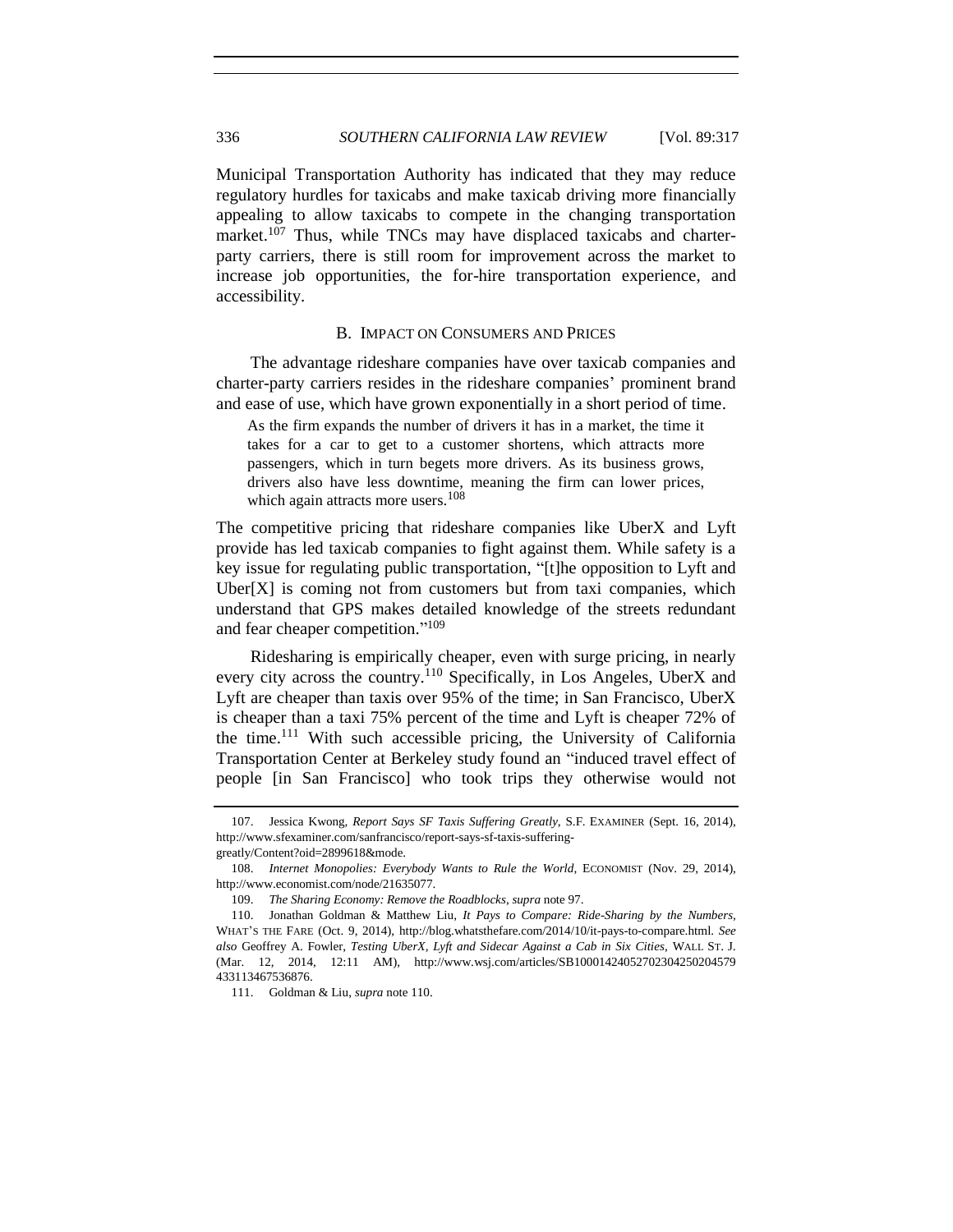have."<sup>112</sup> Similarly, Los Angeles, "one of America's most auto-centric places," is a sprawling city in which a night out "used to involve negotiating parking, beating traffic and picking a designated driver." <sup>113</sup> As the *New York Times* describes, "[o]nce, only the privileged few, the studio bosses and pampered starlets, could afford to have a chauffer and a waiting car to transport them around sprawling Los Angeles. Now anyone with a credit card can enjoy that freedom." 114

In addition to cheaper prices, the convenience factor is notable. As one *Wall Street Journal* article compares it,

Rather than hailing a cab or calling a taxi dispatcher, you launch an app. Your phone tells the service where you are and shows you the nearest potential rides on a map with little car icons crawling around the screen like gerbils. As your ride comes to pick you up, you can watch its avatar scamper across the map—offering a level of assurance and ETA I've never had from traditional taxi companies. With all the services, you use a credit card through the app—no swiping or fumbling for cash.<sup>115</sup>

The University of California Transportation Center at Berkeley study's findings support the *Wall Street Journal* writer's findings: for passengers who took an UberX or Lyft instead of a taxicab, the "key" factor for their choice was convenience.<sup>116</sup>

#### C. IMPACT ON INSURANCE

The advent of TNC services has created new complications for insurance. When driving a vehicle for UberX or Lyft, if a driver's personal auto insurance policy does not cover commercial use of the vehicle, an accident in that vehicle will not be covered by insurance because driving for hire is generally considered commercial use and is specifically excluded.<sup>117</sup> With California's recognition of TNCs, state and municipal governments, insurance companies, and TNCs have worked together to form a new model to insure such accidents.<sup>118</sup> As of July 1, 2015, the

<sup>112.</sup> Rayle et al., *supra* not[e 19,](#page-4-2) at 17.

<sup>113.</sup> Ryzik, *supra* not[e 95.](#page-16-0)

<sup>114.</sup> *Id*.

<sup>115.</sup> Fowler, *supra* not[e 110.](#page-19-0) 

<sup>116.</sup> Rayle et al., *supra* note [19,](#page-4-2) at 13. Of 313 respondents, the top reasons for using a rideshare company included "ease of payment" (35%), "short wait time" (30%), "fastest way to get there" (30%), "easy to call car" (21%), "didn't want to drink after driving" (21%), and "don't need to park" (18%). *Id.* at 15.

<sup>117.</sup> *See* McBride & Kaminsky, *supra* note [99](#page-17-0) (discussing the commercial liability insurance coverage requirement for TNCs); Amy O'Connor, *Getting a Grip on Ridesharing Coverage*, INS. J. (July 17, 2014), http://www.insurancejournal.com/news/national/2014/07/17/334665.htm (same).

<sup>118.</sup> *See* McBride & Kaminsky, *supra* not[e 99.](#page-17-0)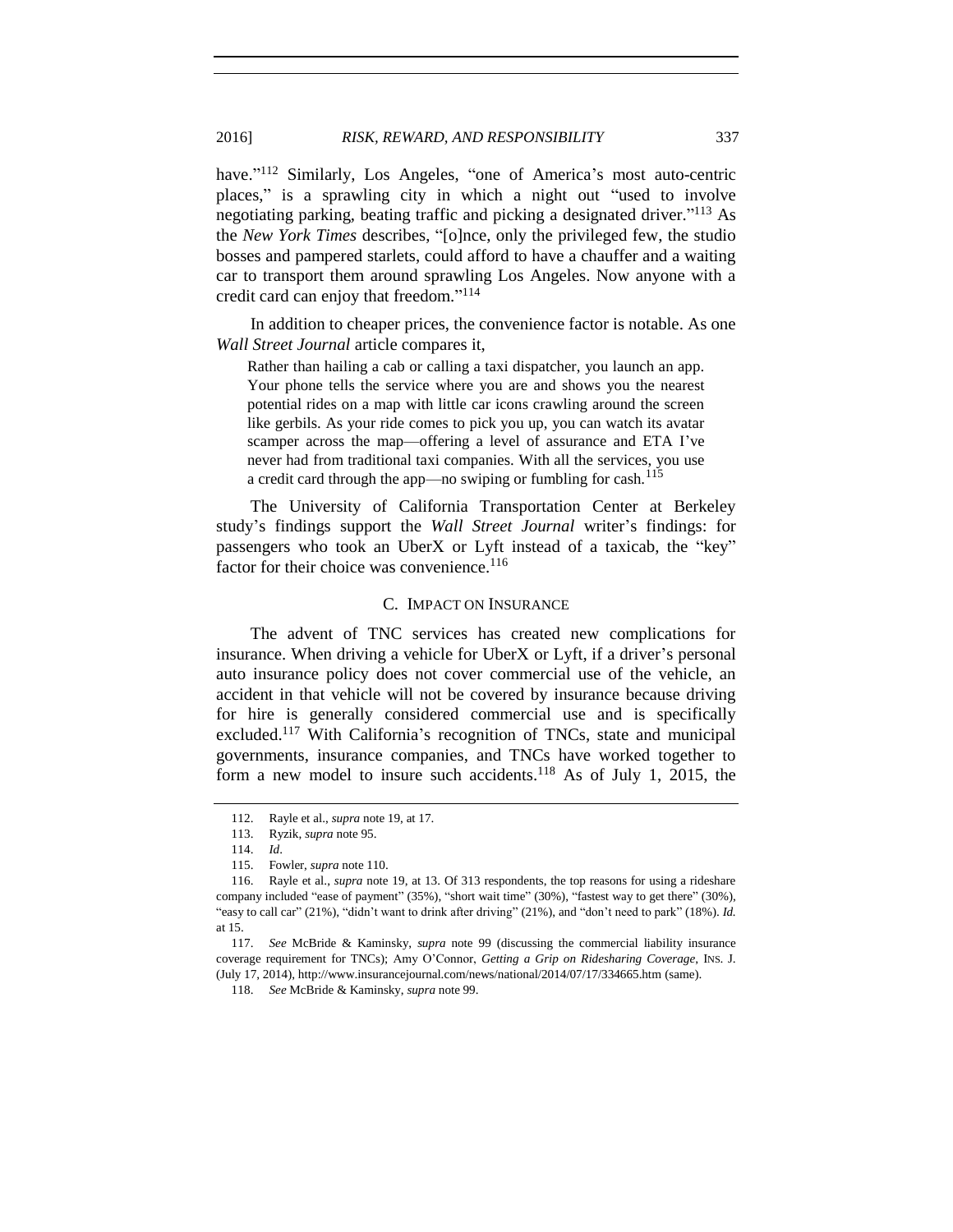CPUC requires TNCs to provide primary commercial insurance for drivers, although drivers may maintain their own insurance "if the TNC verifies that the driver's TNC insurance covers the driver's use of a vehicle for TNC services."<sup>119</sup> TNCs such as Lyft and UberX are hostile to the new requirement that TNCs must provide primary commercial insurance when the TNC app is open on a driver's device while the driver is waiting for a match (Period 1). $120$ 

Nonetheless, this new responsibility forced upon the TNCs—that either the drivers have their own commercial liability insurance or the TNCs cover the drivers under the TNCs' insurance policies—could be one more nail in their coffin that may allow a court or legislature to shift the relationship from that of an independent contractor to that of an employeremployee relationship. This requirement could in turn lead to liability if the TNC chooses to provide its drivers with insurance. For example, in the multifactor economic realities test, courts may find that providing insurance is exemplary of a principal providing the instrumentality for its workers and that the work is part of the regular business of the principal.<sup>121</sup>

Coupled with this new insurance market is the reality that all TNC drivers are not covered by their personal auto insurance policies, and are taking a risk in believing they are covered by the TNCs' policies. This new regulatory requirement could force a repricing of TNCs' costs as well as of auto insurance costs for all drivers. Increased insurance for TNCs' independent contractors may lead to increased payments by TNCs and reduced profits for the TNCs. On the other hand, this ensures that when accidents occur, injured parties will be compensated for damages caused by TNCs and their drivers. Additionally, to the extent that TNCs are held to that of an employer-employee relationship with their drivers, TNCs' costs could exponentially increase as a result of various mandated benefits, workers compensation, and potential Equal Employment Opportunity Commission claims and employer-employee lawsuits.

<sup>119.</sup> CPUC 2014 Decision, *supra*, not[e 9,](#page-2-0) at 14.

<sup>120.</sup> *See id.* at 24–25 ("For Period 1, TNCs shall provide primary insurance in the amount of at least fifty thousand dollars (\$50,000) for death and personal injury per person, one hundred thousand dollars (\$100,000) for death and personal injury per incident, and thirty thousand dollars (\$30,000) for property damage. TNCs may satisfy this requirement through: (a) TNC insurance maintained by the driver; (b) TNC insurance maintained by the TNC that provides coverage if a driver does not maintain the required TNC insurance, or if the driver's TNC insurance ceases to exist or is cancelled; or (c) a combination of (a) and (b).").

<sup>121.</sup> *See supra* notes [55](#page-10-0)[–64](#page-12-0) and accompanying text.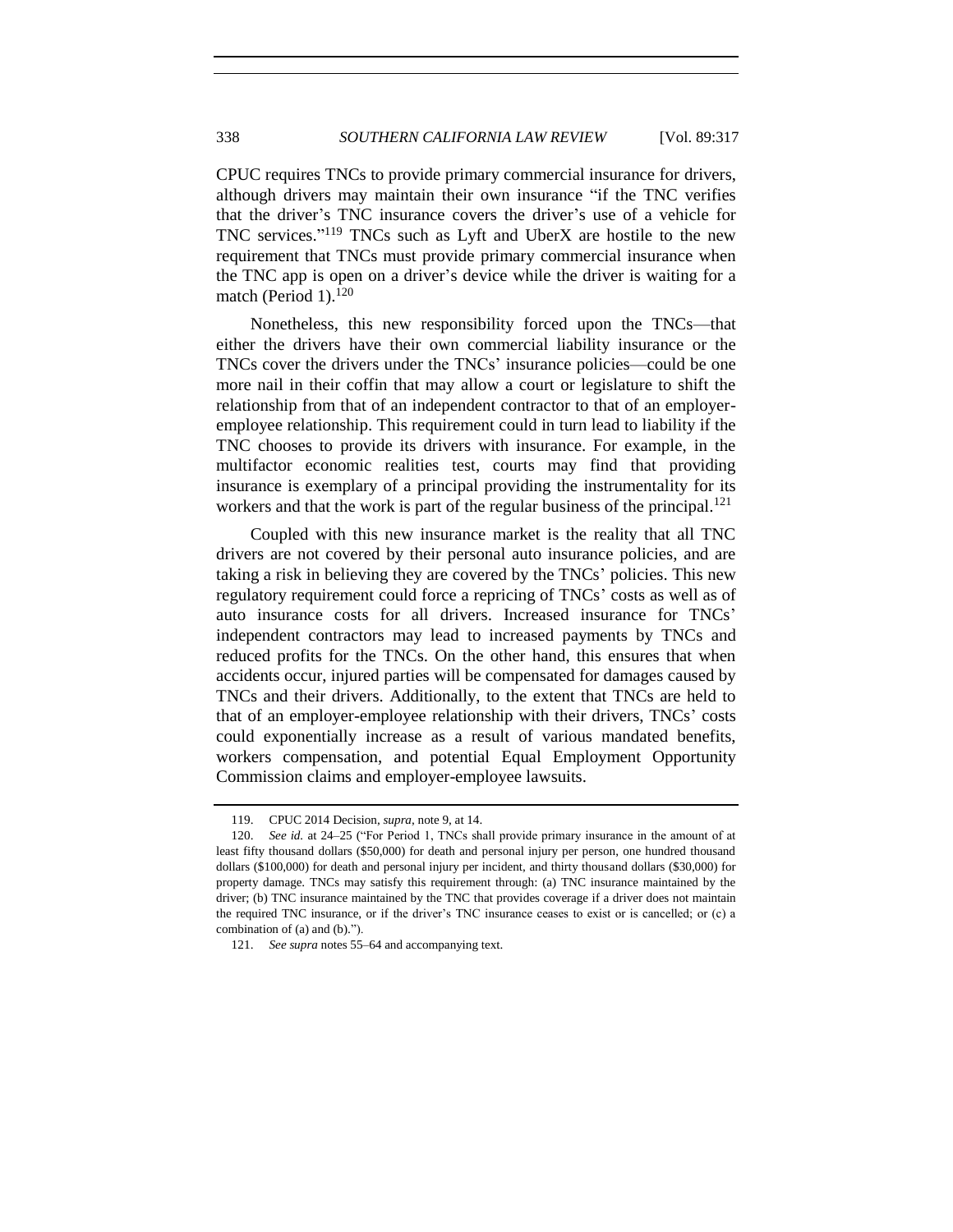2016] *RISK, REWARD, AND RESPONSIBILITY* 339

# IV. TNCS SHOULD BE HELD VICARIOUSLY LIABLE FOR THE TORTIOUS ACTS CAUSED BY THEIR DRIVERS

Employers are vicariously liable for the physical harms caused by their employees acting within the scope of employment. However, if an independent contractor engages in the same conduct, an employer will not be held liable. The rationale for this general rule of non-liability is that since the employer does not have power of control over the work done by the independent contractor, the manner of work is "regarded as the contractor's own enterprise, and he, rather than the employer, is the proper party to be charged with the responsibility of preventing the risk, and bearing and distributing it."<sup>122</sup> Granted, the application of this general rule is widely regarded as unpredictable, due to the aforementioned exceptions courts have carved out based on policy considerations.<sup>123</sup> However, based on California's formula for defining worker status, TNC drivers fit most plausibly as independent contractors and do not seem to qualify for an exception.<sup>124</sup> The argument that TNCs exercise control over their drivers is plausible; however, even if the foregoing demonstrates some control, it is insufficient to pass the right to control test mandated by courts.<sup>125</sup>

#### A. WORKER STATUS OF TNC DRIVERS

TNCs hold their employees out as independent contractors. In both UberX and Lyft's "Terms and Conditions" provided to their consumers,

<sup>122.</sup> RESTATEMENT (SECOND) OF TORTS § 409 cmt. b (1965).

<sup>123.</sup> *See* Privette v. Superior Court, 854 P.2d 721, 724 (Cal. 1993) ("The rule is now primarily important as a preamble to the catalog of its exceptions.").

<sup>124.</sup> While the June 2015 opinion by the California Labor Commissioner held that an UberX driver is an employee rather than an independent contractor for purposes of the Workers' Compensation Act, *see supra* notes [22](#page-4-3)[–25](#page-5-0) and accompanying text, the finding can be reconciled with this Note's postulation that TNC drivers are independent contractors under California's current formula for defining worker status. First, when challenging worker status under the Workers' Compensation Act, courts presume an employment relationship exists. "The party seeking to avoid liability has the burden of proving that persons whose services he has retained are independent contractors rather than employees." Berwick v. Uber Techs., Inc., No. 11-46739 EK, slip op. at 8 (Cal. Labor Comm'r June 3, 2015). Second, the Labor Commissioner's policy reasons for finding employee status, *id.*, mirror the policy reasons for why TNCs should bear responsibility for the actions of their drivers even if drivers are independent contractors, *see supra* note[s 49](#page-9-2)[–52](#page-10-1) and accompanying text.

<sup>125.</sup> *See supra* text accompanying not[e 25.](#page-5-0) *But see Berwick*, No. 11-46739 EK, slip op. at 9 (The California Labor Commissioner held that a driver was an employee by finding that Uber was "involved in every aspect of the operation," given that (1) Uber requires drivers to provide them with "their personal banking and residence information, as well as their Social Security Number"; (2) "[d]rivers cannot use [Uber's] application unless they pass [Uber's] background and DMV checks"; (3) "drivers must register their cars" with Uber and keep them in specific working condition; (4) only "approved and registered drivers are allowed to use [Uber's] intellectual property"; and (5) "passengers pay [Uber] a set price for the trip, and [Uber], in turn, pay[s] their drivers a non-negotiable service fee.").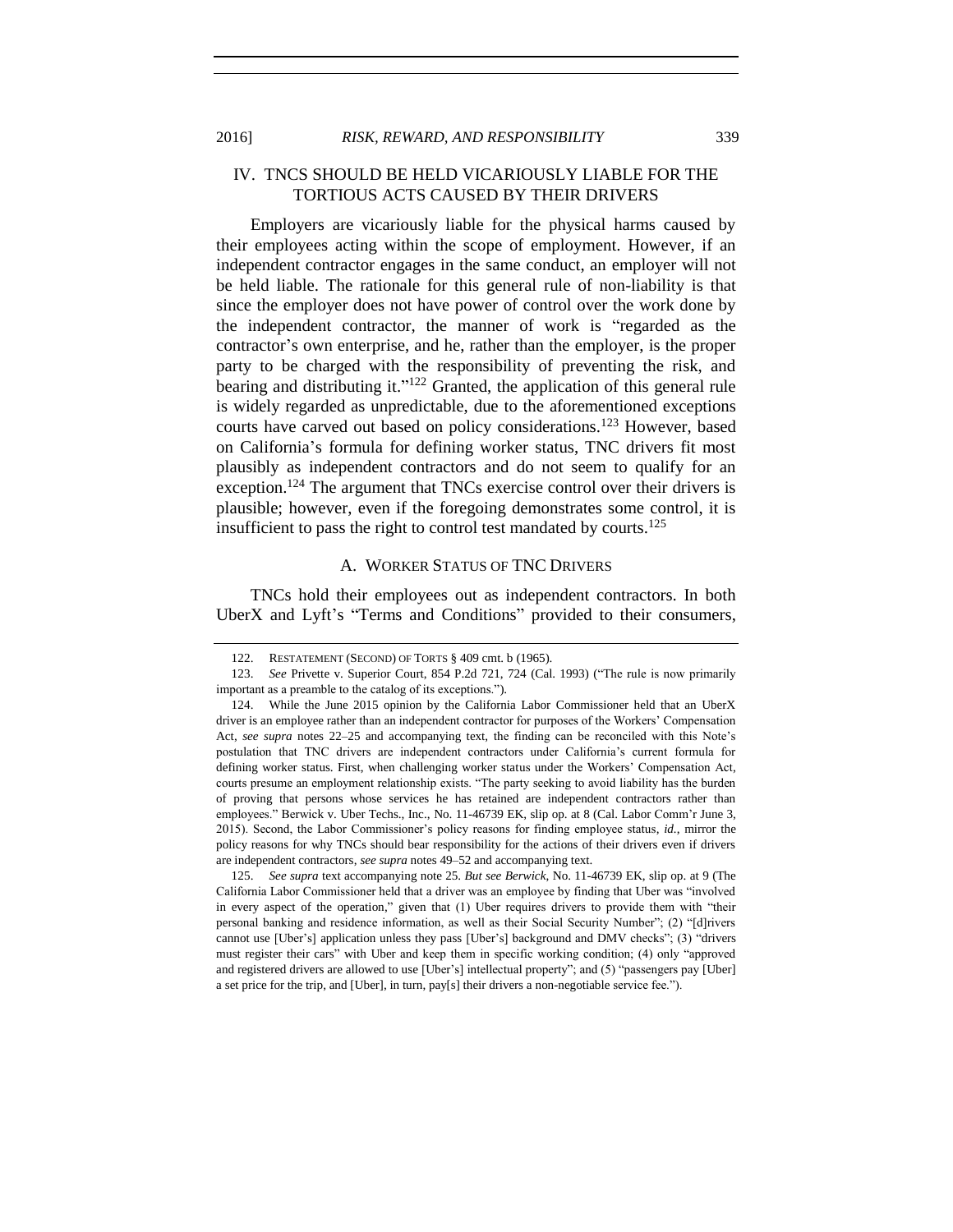and in the employment contract provided to drivers, the TNCs explicitly state that their drivers are independent contractors.<sup>126</sup> Still, such a clause or label is not dispositive; the definition hangs on the actual conduct of the parties.<sup>127</sup>

1. Right to Control

The termination policies of TNCs such as UberX and Lyft allow the companies to discharge drivers with or without cause, which generally indicates the right to control.<sup>128</sup> TNCs' policies state that drivers may be terminated without cause.<sup>129</sup> As of the publication date, a class action has been filed by and on behalf of Uber drivers, claiming that Uber misclassifies its drivers as independent contractors.<sup>130</sup> Recognizing the significance of termination policies, the district court compelled Uber to produce documents regarding deactivated California drivers.<sup>131</sup> Additionally, the district court compelled Uber to produce "[d]ocuments showing driver expectations, rules, requirements, and policies used in California" because they "are directly relevant to the question of whether Plaintiffs and the putative class are employees or independent contractors." <sup>132</sup> Although the district court has since certified the class based on the evidence gathered, the issue of worker classification has yet to be established,<sup>133</sup> and evidence relating to termination policies is the only compelling evidence that indicates TNCs' right to control.

Other than the ability to terminate at will, TNCs do not exhibit the right to control that courts have demanded to find employer-employee status. Distinct from *Estrada v. FedEx Ground Package System, Inc*. and *Ruiz v. Affinity Logistics Corp.*, in which the defendant corporations controlled drivers' dress and hair styles, their pay rates and routes, their

<sup>126.</sup> *Uber Terms*, *supra* note [14;](#page-3-0) *Lyft Terms*, *supra* note 14. *E.g.*, RASIER AGREEMENT*, supra* note [15,](#page-3-1) at 3.

<sup>127.</sup> *See* Estrada v. FedEx Ground Package Sys., Inc., 64 Cal. Rptr. 3d 327, 335 (Ct. App. 2007).

<sup>128.</sup> *See* Ayala v. Antelope Valley Newspapers, Inc., 327 P.3d 165, 171 (Cal. 2014) (quoting Malloy v. Fong, 232 P.2d 241, 249 (Cal. 1951)) ("Perhaps the strongest evidence of the right to control is whether the hirer can discharge the worker without cause, because '[t]he power of the principal to terminate the services of the agent gives him the means of controlling the agent's activities'").

<sup>129.</sup> *See, e.g.*, RASIER AGREEMENT, *supra* not[e 15,](#page-3-1) at 9–10.

<sup>130.</sup> Second Amended Class Action Complaint and Jury Demand at 5, O'Connor v. Uber Techs., Inc., No. CV 13-3826-EMC, 2014 WL 10805308 (N.D. Cal. Nov. 12, 2015).

<sup>131.</sup> Order on Joint Discovery Letter, O'Connor v. Uber Techs., Inc., No. C-13-03826 (EMC) DMR, 2015 U.S. Dist. LEXIS 157275, at \*16 (N.D. Cal. Nov. 6, 2014).

<sup>132.</sup> *Id*. at \*14.

<sup>133.</sup> *See* Amended Order Granting in Part and Denying in Part Plaintiffs' Motion for Class Certification, O'Connor v. Uber Techs., Inc., No. C-13-3826 EMC, 2015 U.S. Dist. LEXIS 116482, at \*111–12, \*134–35 (N.D. Cal. Sept. 1, 2015).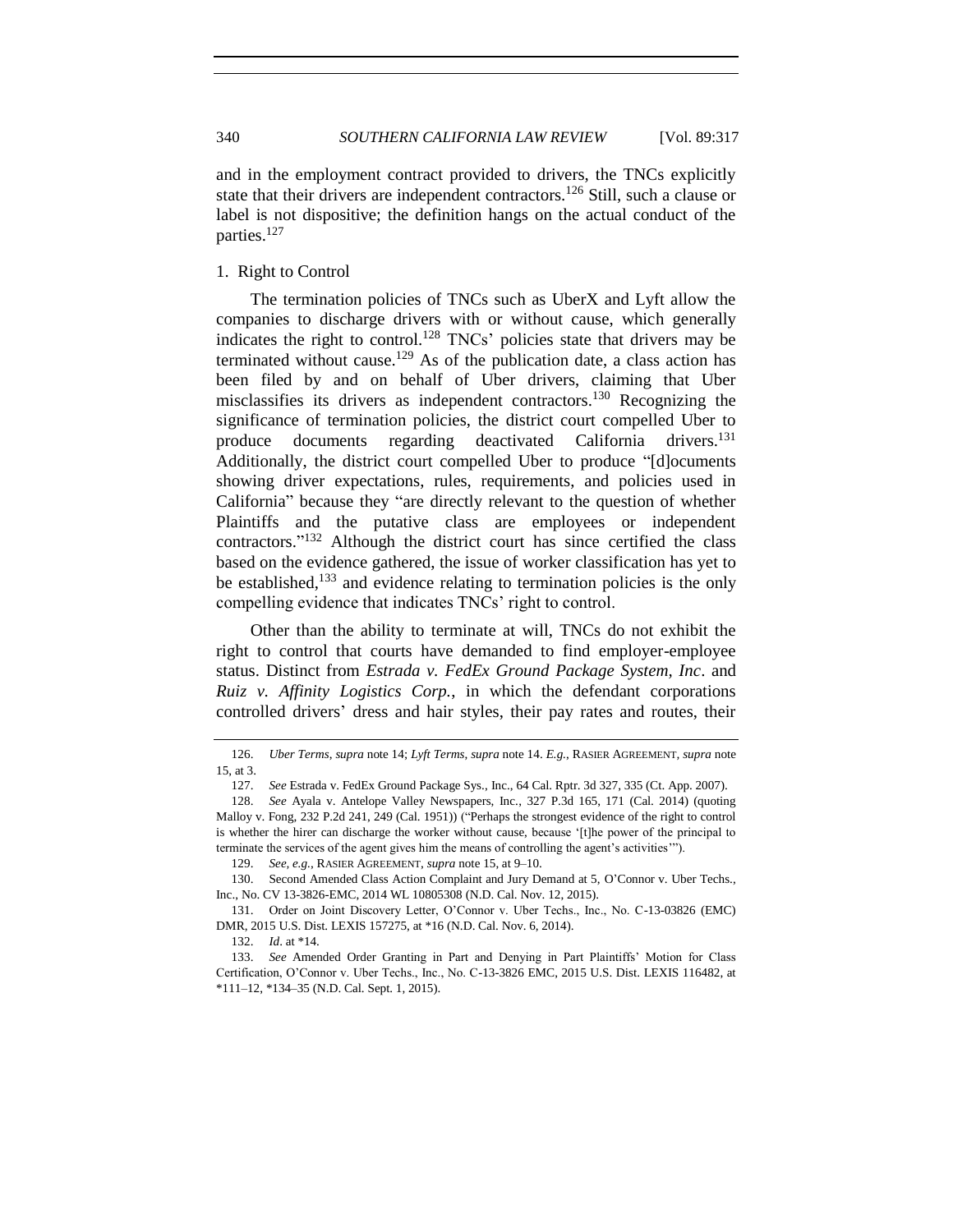trucks and electronic devices, and the meetings drivers attended, here, TNCs do not assert similar degrees of control.<sup>134</sup> Although TNCs require that their drivers adhere certain distinguishing features to their car (UberX drivers must adhere a trademarked "U" to the front windshield; Lyft drivers must adhere a pink mustache to the car), this is generally the only unifying feature of the drivers. The CPUC requires TNCs to screen and monitor their drivers by  $(1)$  conducting an initial criminal background check,  $(2)$ monitoring their driving records and refusing to permit drivers to operate their vehicles for service if they have been convicted of certain driving violations, (3) allowing drivers and passengers to rate each other, (4) instituting a zero tolerance policy, (5) implementing a driver training program, and  $(6)$  inspecting the vehicles.<sup>135</sup> Drivers may work for however long and at whatever time they choose. They are not required to wear anything in particular, nor are they precluded from wearing anything. Drivers may take whichever route the passenger chooses; while the apps provide the opportunity for the driver to use its integrated map function, passengers may choose the route, or the driver may choose the route. Drivers must provide their own cars. They may use their own iPhone or Android device, or lease one from the TNC. Drivers earn fees for each ride, receiving payment on a fixed schedule.<sup>136</sup> Such facts generally demonstrate little control.

Based on the sheer number of alternative factors suggesting a lack of control, the right to control analysis leans toward independent contractor worker status. Still, secondary indicia of the nature of the relationship are relevant to define drivers' worker status.

- 2. Secondary Factors
	- a. Distinct Occupation or Business

Although both UberX and Lyft's contracts with their drivers provide that their drivers are independent "transportation companies" and that UberX and Lyft are not transportation carriers and do not provide transportation services, $137$  such provisions contradict the CPUC's definition of TNCs and TNC drivers, which states that TNCs provide "transportation services." <sup>138</sup> As was the case of the companies in *Estrada* and *Ruiz*, UberX and Lyft seek to emphasize independent contractor status to disclaim

<sup>134.</sup> *See supra* note[s 61](#page-12-1)[–64](#page-12-0) and accompanying text.

<sup>135.</sup> CPUC 2013 Decision, *supra* not[e 11,](#page-2-1) at 26–29, 31.

<sup>136.</sup> *See, e.g.*, RASIER AGREEMENT, *supra* not[e 15,](#page-3-1) at 2–7.

<sup>137.</sup> Browning, *supra* not[e 8,](#page-2-2) at 84.

<sup>138.</sup> CPUC 2013 Decision, *supra* not[e 11,](#page-2-1) at 2.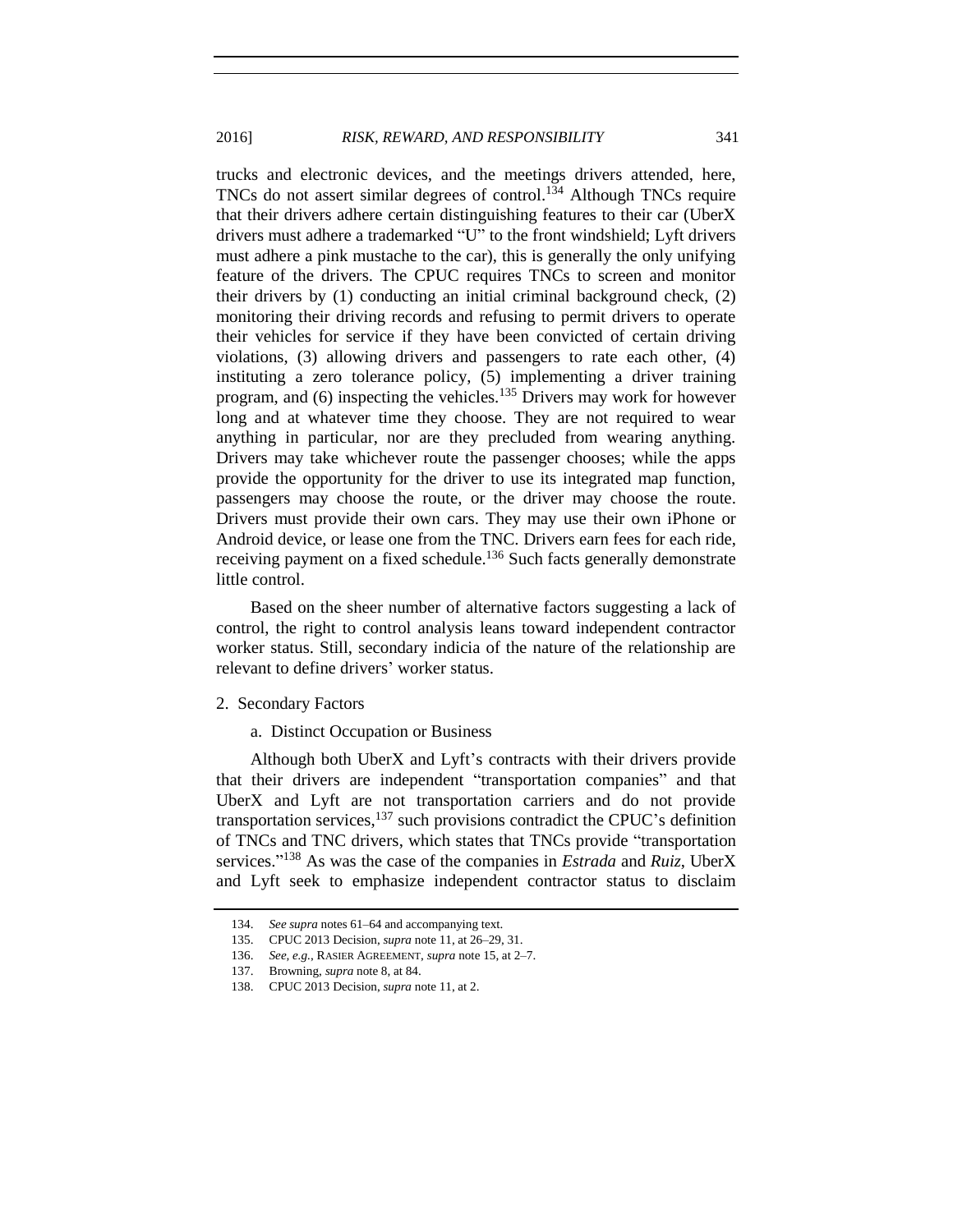potential vicarious liability. Rather, UberX and Lyft are much like the corporations in *Estrada* and *Ruiz*. The corporations in *Estrada* and *Ruiz* included similar terms in the drivers' contracts to emphasize independent contractor status, but the courts noted that the corporations did not treat the drivers as distinct businesses and as such, looked past these terms.<sup>139</sup>

b. Work Done Under Principal's Direction or by Specialist Without Supervision

Similar to *Estrada* and *Ruiz*, in which the courts found that drivers were not specialists,<sup>140</sup> here, TNC drivers are not specialists. The only skill required is the ability to drive. Similar to *Ruiz,* in which the employer "did not require special driving licenses or even any work experience,"<sup>141</sup> here, TNCs do not require any special driving license or any work experience. The CPUC merely requires that TNCs "establish a driver training program to ensure that all drivers are safely operating the vehicle prior to the driver being able to offer service."<sup>142</sup> Thus, TNC drivers are not specialists working without supervision.

Different from *Estrada* and *Ruiz*, in which the courts found that the principals closely supervised their drivers through methods such as creating drivers' routes and mandating meeting times,  $^{143}$  here, TNC drivers' work is not under their principals' direction. TNCs only require that their drivers pass an *initial* driver training program.<sup>144</sup> TNCs are required to maintain a zero-tolerance intoxication policy.<sup>145</sup> TNC drivers' work consists of picking up, driving, and dropping off passengers who request a ride through the TNC app. A driver may accept or decline the request for transportation; if the driver rejects, the request is sent to another driver,

<sup>139.</sup> *See* Ruiz v. Affinity Logistics Corp., 754 F.3d 1093, 1096, 1103–04 (9th Cir. 2014); Estrada v. FedEx Ground Package Sys., Inc., 64 Cal. Rptr. 3d 327, 334–37 (Ct. App. 2007).

<sup>140.</sup> *See Ruiz*, 754 F.3d at 1104 (finding that drivers and deliverymen were not specialists given the employer's minimal requirements "to have a driver's license, sign a work agreement, and pass a physical examination and drug test"); *Estrada*, 64 Cal. Rptr. 3d at 335–37 (finding that drivers were not specialists given employer's sole requirement of ability to drive).

<sup>141.</sup> *Ruiz*, 754 F.3d at 1104.

<sup>142.</sup> CPUC 2013 Decision, *supra* not[e 11,](#page-2-1) at 27.

<sup>143.</sup> *See Ruiz*, 754 F.3d at 1101–03; *Estrada*, 64 Cal. Rptr. 3d at 335–37.

<sup>144.</sup> *See* Kristen V. Brown, *How a Few Drivers Are Turning Uber's Lagging Driver Training into a Cottage Industry*, FUSION (July 1, 2015, 2:56 PM), http://fusion.net/story/159993/how-a-fewdrivers-are-turning-ubers-lagging-driver-training-into-a-cottage-industry/; Ellen Huet, *Uber Skimps On Driver Training, Then Charges Drivers \$65 for Basic Driver Skills Course*, FORBES (Oct. 8, 2014, 9:00 AM), http://www.forbes.com/sites/ellenhuet/2014/10/08/uber-skimps-on-driver-training-thencharges-drivers-65-for-basic-driver-skills-course/.

<sup>145.</sup> CPUC 2013 Decision, *supra* not[e 11,](#page-2-1) at 26–27.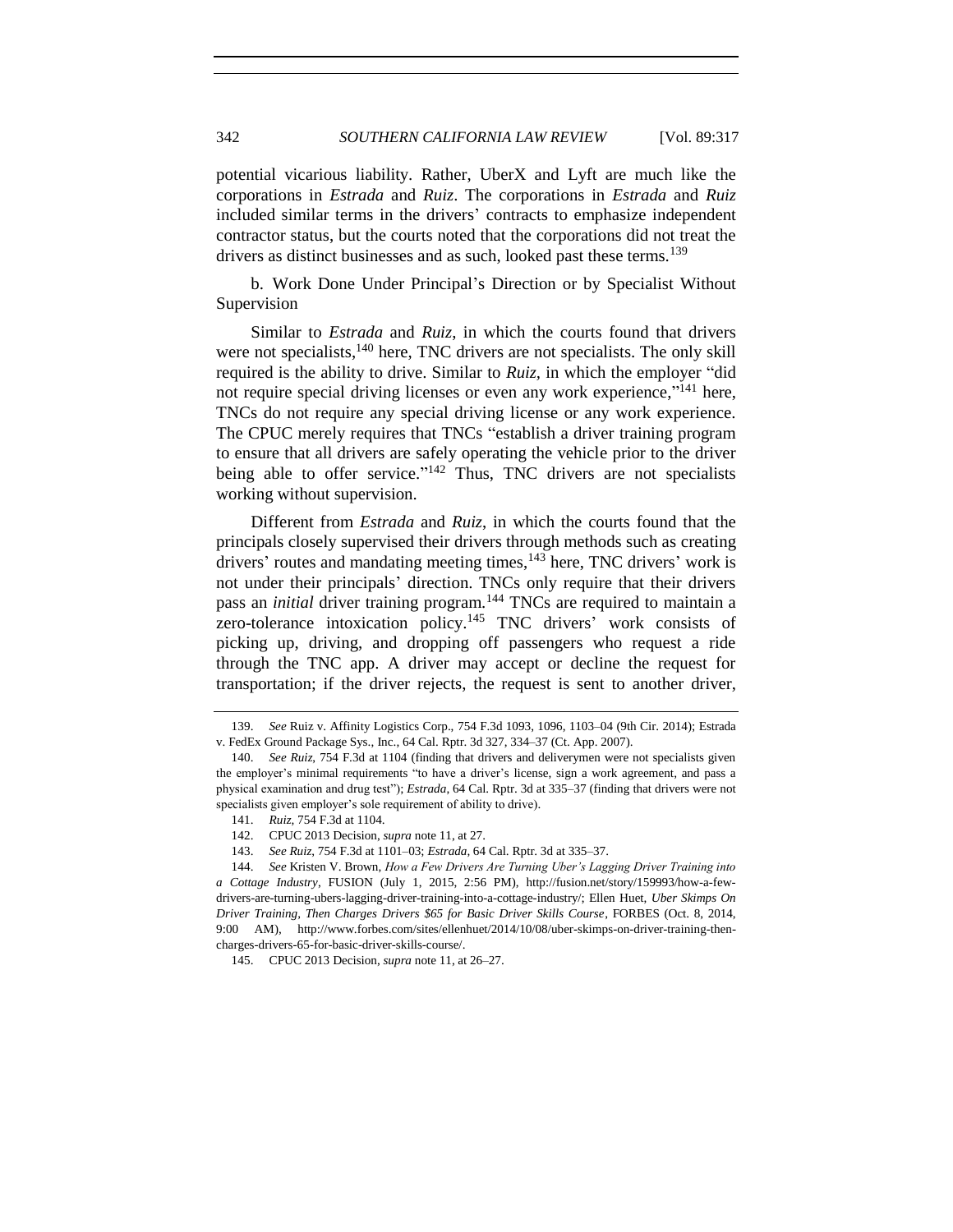who may also accept or reject.<sup>146</sup> Supervision is left up to a rating system, in which the driver and passenger rate each other after completion of the ride.<sup>147</sup> Only if a driver's rating drops below a certain threshold will the TNC reach out to the driver.<sup>148</sup> These minimal directions the TNCs give to their drivers suggest an independent contractor relationship.

#### <span id="page-26-0"></span>c. Skill Required

Since the enactment of section 5381 of the California Public Utilities Code,<sup>149</sup> which authorized the CPUC to regulate charter passenger carriers, and the CPUC's decision in 2013 to adopt certain rules and regulations for TNCs, <sup>150</sup> California law now requires that drivers "possess a valid California driver's license, be at least 21 years of age, and . . . provide at least one year of driving history before providing TNC services."<sup>151</sup> Furthermore, TNCs must annually obtain each driver's driving record before the driver begins working for the TNC and annually thereafter. Last, "[e]ach TNC is required to conduct a criminal background check for each driver prior to that applicant becoming a TNC driver." <sup>152</sup> Similar to *Ruiz* and *Estrada*, in which the courts found that driving an automobile does not require substantial skill,<sup>153</sup> here, driving a car for-hire does not require substantial skill, which is indicative of employee status.

#### d. Supply of Instrumentalities, Tools, and Place of Work

The main tool required for driving for a TNC is a personal vehicle with four doors in "good operating" or "excellent condition," which the driver must supply.<sup>154</sup> Additionally, a mobile device running iOS or Android is required. Drivers may use their own device or lease one from the TNC.<sup>155</sup> While TNCs must provide adequate commercial insurance subject to the CPUC's requirements, this is not necessarily a tool, but rather

<sup>146.</sup> *See, e.g.*, RASIER AGREEMENT, *supra* not[e 15,](#page-3-1) at 1–2.

<sup>147.</sup> *See, e.g.*, *id.* at 5.

<sup>148.</sup> *See, e.g.*, *id.* The TNC has the option at that point to direct the driver by limiting the driver's rights to accept rides, suspend his or her ability to drive for the company, or even terminate the driver at will. The threshold for termination is generally around 4.5 or 4.6 (on a rating scale from one to five). *See* Ellen Huet, *How Uber's Shady Firing Policy Could Backfire On The Company*, FORBES (Oct. 30, 2014, 10:00 AM), http://www.forbes.com/sites/ellenhuet/2014/10/30/uber-driver-firing-policy/.

<sup>149.</sup> CAL. PUB. UTIL. CODE § 5381 (West 2013).

<sup>150.</sup> CPUC 2013 Decision, *supra* not[e 11.](#page-2-1)

<sup>151.</sup> *Id.* at 27.

<sup>152.</sup> *Id*. at 40.

<sup>153.</sup> Ruiz v. Affinity Logistics Corp., 754 F.3d 1093, 1104 (9th Cir. 2014); Estrada v. FedEx Ground Package Sys., Inc., 64 Cal. Rptr. 3d 327, 335–37 (Ct. App. 2007).

<sup>154.</sup> *E.g.,* RASIER AGREEMENT, *supra* note [15,](#page-3-1) at 4; *Vehicle Criteria*, UBER: UBER OHIO, https://drive.uber.com/oh/vehicles (last visited Jan. 14, 2016).

<sup>155.</sup> *See id.* at 7.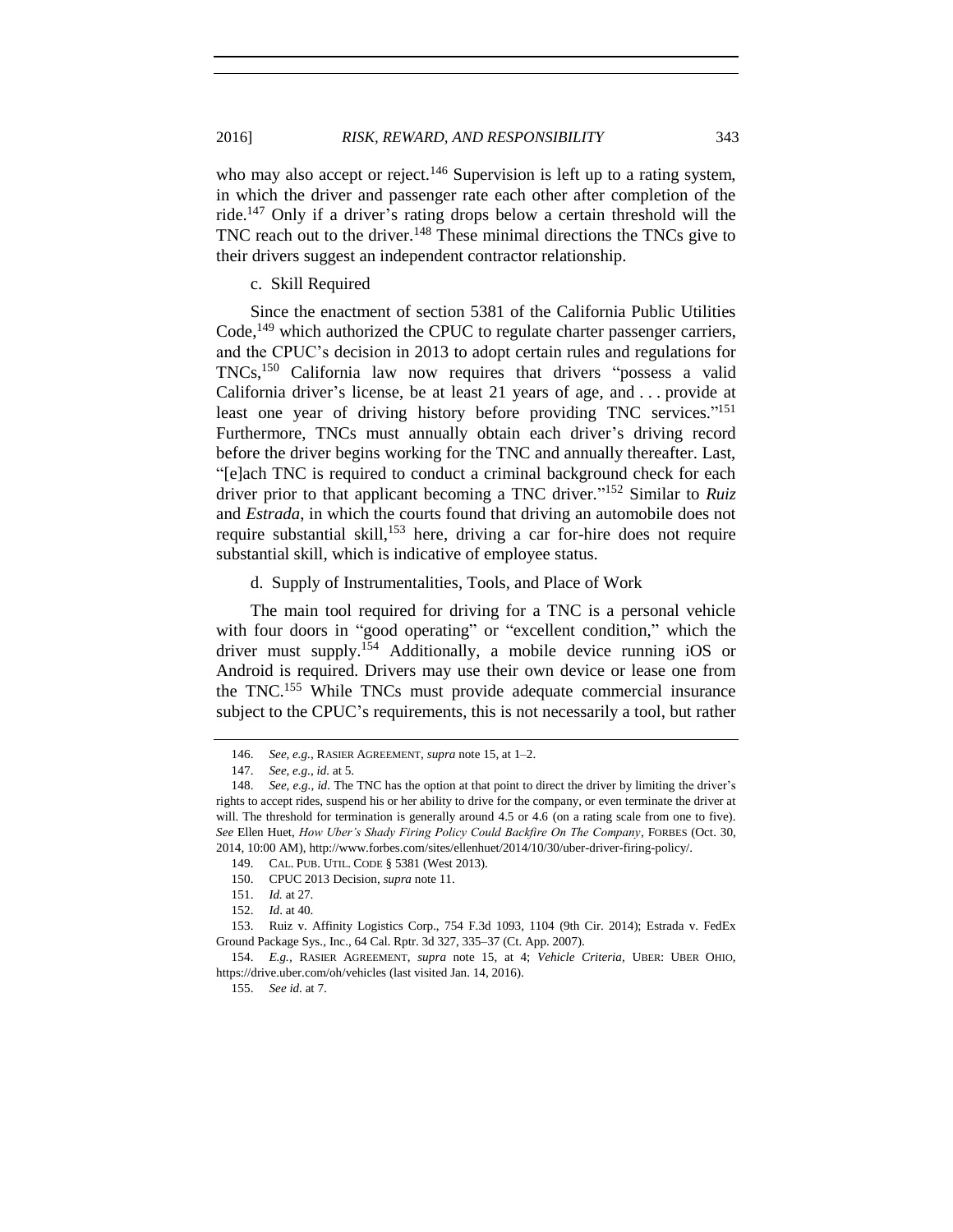can be seen as a mechanism to control costs. Given that the driver generally supplies the tools and place to perform work, this factor also indicates independent contractor status.<sup>156</sup>

#### e. Length of Time for Performance of Services

The relationship has no contemplated end, and a driver may provide services everyday of the week, once a week, once a month, or fewer times. Both UberX and Lyft's contracts with their drivers state that they may be terminated with or without cause.<sup>157</sup> This ability to fire at will is more demonstrative of employee status because it indicates control.<sup>158</sup> Similarly, the fact that the parties have "no contemplated end" indicates an employeremployee relationship.

f. Method of Payment

TNC drivers earn fees with each ride and are paid on a fixed schedule. <sup>159</sup> Thus, unlike the drivers in *Estrada* and *Ruiz*, in which the drivers were paid a relatively regular salary,<sup>160</sup> TNC drivers are paid per trip, as a function of distance, time, and speed.

Uber's terms state that it "reserves the right to establish, remove and/or revise Charges."<sup>161</sup> Similarly, Lyft's terms state that it "reserves the right to determine and modify pricing." <sup>162</sup> Such clauses indicate that the payment is contingent on the ride, based on a number of factors including distance, time, speed, and supply/demand (also known as "surge pricing"). Thus, because the amount of pay can vary—unlike a salaried employee's pay—this variable method of payment indicates independent contractor status.

g. Work Part of Principal's Regular Business

Significantly, the core of TNCs' regular business is providing

<sup>156.</sup> In 2015, the California Labor Commissioner found that Uber "controls the tools drivers use" because "drivers must register their cars with [Uber], and none of their cars can be more than ten years old." Berwick v. Uber Techs., Inc., No. 11-46739 EK, slip op. at 9 (Cal. Labor Comm'r June 3, 2015). Yet the California Labor Commissioner mistakes control with baseline requirements.

<sup>157.</sup> *E.g.*, RASIER AGREEMENT, *supra* note [15,](#page-3-1) at 9–10.

<sup>158.</sup> *See* Huet*, supra* note [150](#page-26-0) ("[T]he companies should always have some control over who drives on their platform, especially when it comes to safety concerns. But when it comes to dealing with disgruntled or underperforming drivers, simply firing them—especially without clear reasons why could land the companies in trouble in court in the next few years.").

<sup>159.</sup> *See, e.g.*, RASIER AGREEMENT, *supra* not[e 15,](#page-3-1) at 4–5.

<sup>160.</sup> *See* Ruiz v. Affinity Logistics Corp., 754 F.3d 1093, 1104–05 (9th Cir. 2014); Estrada v. FedEx Ground Package Sys., Inc., 64 Cal. Rptr. 3d 327, 333 (Ct. App. 2007).

<sup>161.</sup> *Uber Terms*, *supra* not[e 14.](#page-3-0)

<sup>162.</sup> *Lyft Terms*, *supra* not[e 14.](#page-3-0)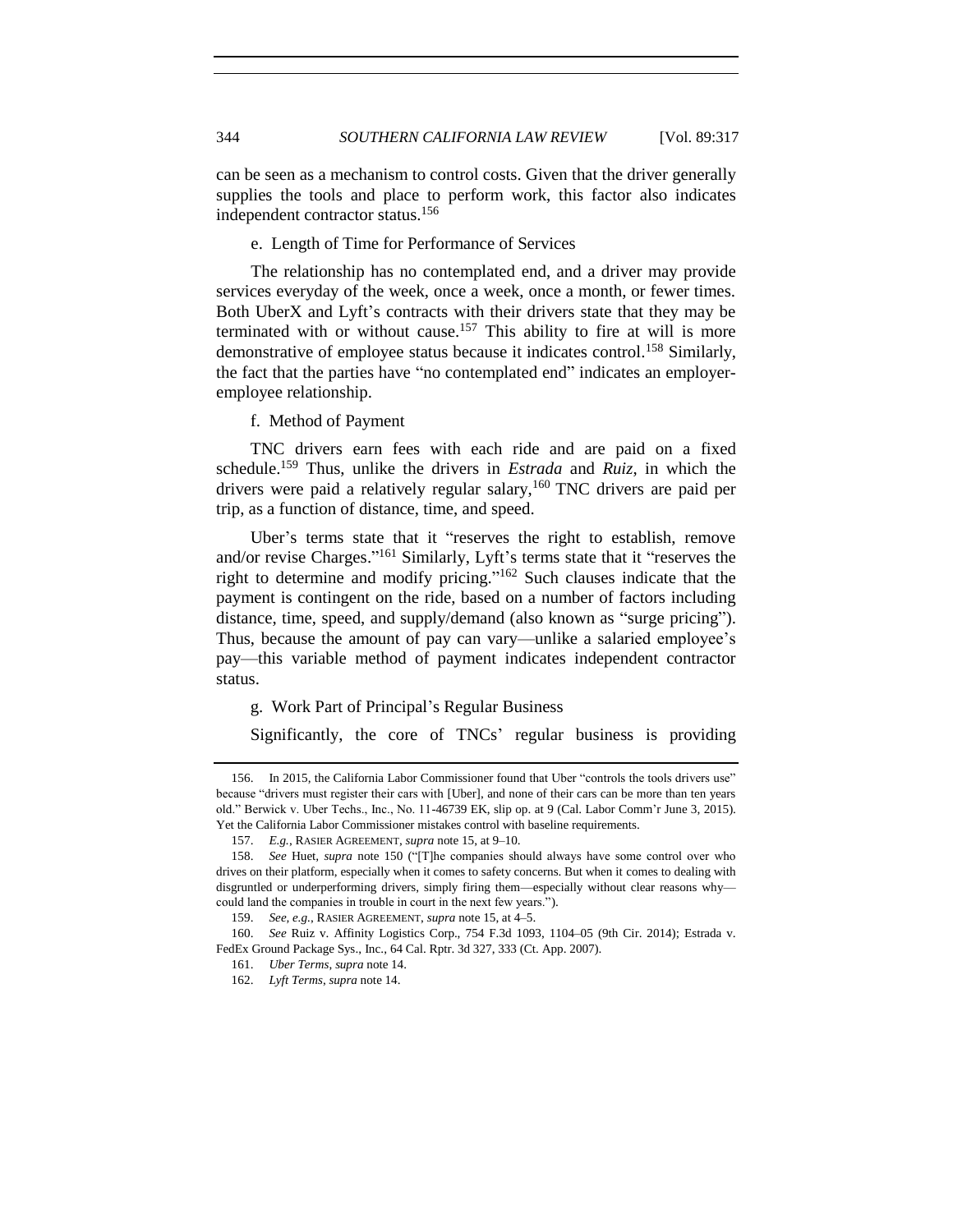transportation for-hire. Without drivers, UberX and Lyft could not be in the rideshare business. The California Labor Commissioner similarly found this factor to be significant: "Plaintiff's [i.e., the driver's] work was integral to Defendants' [i.e., Uber's] business. Defendants are in business to provide transportation services to passengers. Plaintiff did the actual transporting of those passengers. Without drivers such as Plaintiff, Defendants' business would not exist."<sup>163</sup> Nonetheless, UberX and Lyft attempt to skirt such a finding by calling themselves information service providers.<sup>164</sup> The CPUC now labels rideshare companies as TNCs and defines a TNC as "an organization whether a corporation, partnership, sole proprietor, or other form, operating in California that provides prearranged transportation services for compensation using an online-enabled application (app) or platform to connect passengers with drivers using their personal vehicles." <sup>165</sup> Thus, the definition makes clear that TNC drivers' work—driving their cars to transport passengers—is essential to the principal's regular business, indicating employee status.

h. Parties' Belief

Based on the contracts signed by the parties, it appears that the parties understand their relationship to be an independent contractor agreement. However, as explained by the California Court of Appeal and the U.S. Court of Appeals for the Ninth Circuit, the label the parties ascribe to their relationship will be ignored if the parties' actual conduct establishes a different one.<sup>166</sup>

In *Estrada v. FedEx Ground Package System, Inc.*, an agreement between FedEx and its drivers defining the employment relationship as an independent contractor was ignored because the court found that FedEx retained "control over every exquisite detail of the drivers' performance, including the color of their socks and the style of their hair."<sup>167</sup>

Because TNCs seem to lack the right to control the details of their drivers' work, and because the totality of the secondary factors weigh in favor of independent contractor status, under California's common law test,

\* \* \*

<sup>163.</sup> Berwick v. Uber Techs., Inc., No. 11-46739 EK, slip op. at 8 (Cal. Labor Comm'r June 3, 2015).

<sup>164.</sup> *See Uber Terms*, *supra* not[e 14;](#page-3-0) *Lyft Terms*, *supra* not[e 14.](#page-3-0)

<sup>165.</sup> CPUC 2013 Decision, *supra* note [11,](#page-2-1) at 2. *See also* CAL. PUB. UTIL. CODE § 5431 (West Supp. 2015); CPUC Press Release, *supra* not[e 9,](#page-2-0) at 1.

<sup>166.</sup> *See supra* not[e 60](#page-11-0) and accompanying text.

<sup>167.</sup> Estrada v. FedEx Ground Package Sys., Inc., 64 Cal. Rptr. 3d 327, 336 (Ct. App. 2007).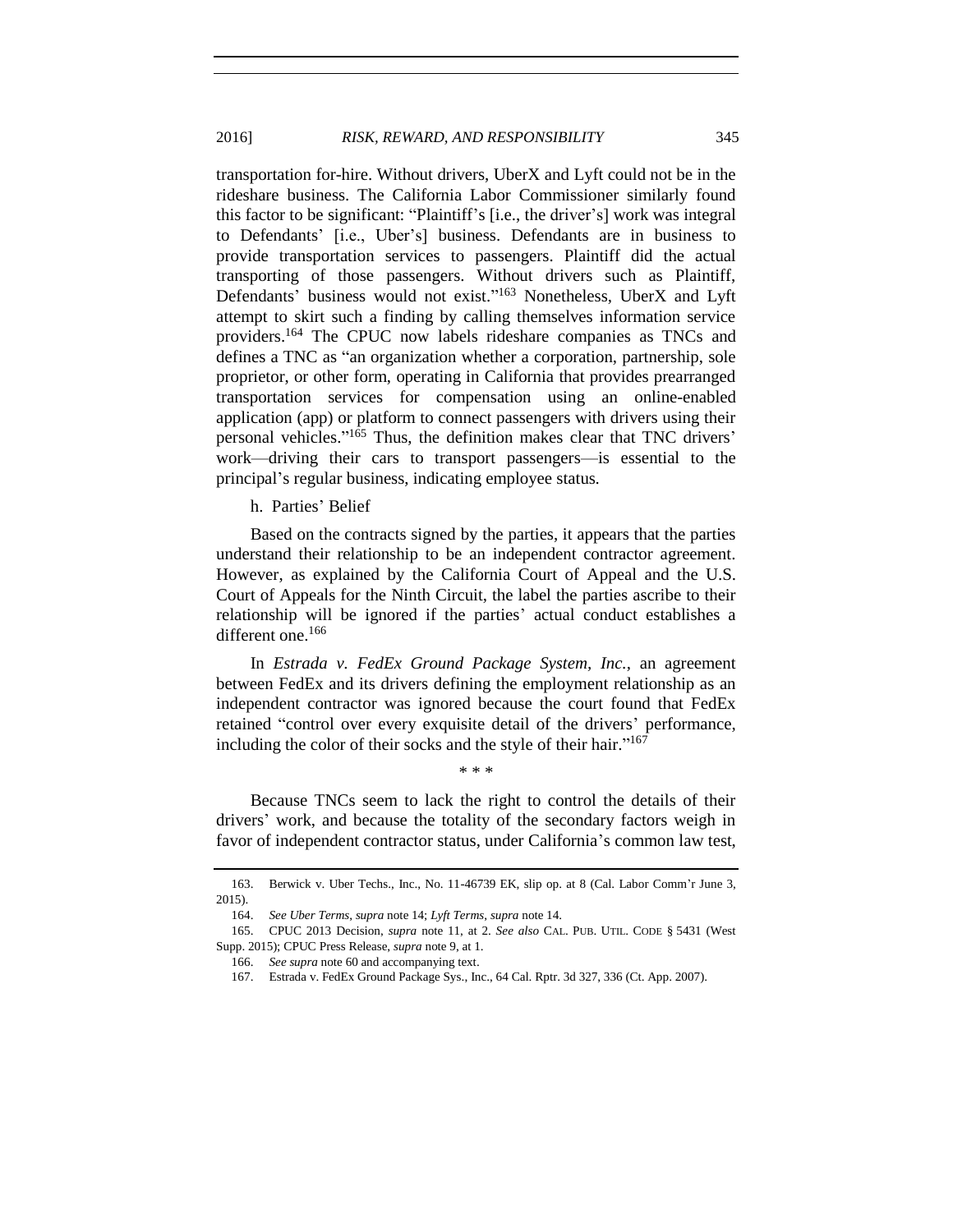TNC drivers appear to be independent contractors rather than employees. Indeed, some secondary factors—special skill is not required and the work is the heart of the principal's regular business—may indicate employee status. It is more likely, however, that TNC drivers are independent contractors. Specifically, because TNCs do not create drivers' work schedules or driving routes or mandate any dress code, the primary rightto-control test suggests that TNCs exhibit little control over their drivers. Additionally, many secondary factors—drivers supply their own cars, drivers can work as often or infrequently as they choose, and payment is contingent on each transport provided—indicate independent contractor status. Therefore, the general rule absolving employers of liability for the harms caused by independent contractors would remain to absolve TNCs from liability for the harms their drivers cause to others. Moreover, the exceptions to the general rule—inherently dangerous activities, nondelegable duties, retained control, and apparent authority—do not apply to the TNC model. Courts have held that driving is not an inherently dangerous activity. Nondelegable duties generally apply to situations relating to maintaining land and structures. Retained control is generally applicable to a subcontractor relationship, and not between a contractor and employer. Last, apparent authority fails to apply because TNCs include in their contracts with drivers and consumers a provision stating that drivers are independent contractors, which will bar courts from finding that a principal has acted to cause a third party to reasonably believe that the driver is an employee.<sup>168</sup> Granted, in any particular case, courts could find that a TNC has been personally negligent in directing, selecting, inspecting, and supervising the independent contractor; however, this exception does not apply to the TNC model as a whole.

The current rule and its exceptions fail to take into account the tremendous changes that corporations such as Uber and Lyft have brought to the transportation market. The rules must adapt to account for TNCs in California.

# B. EVEN IF TNC DRIVERS ARE INDEPENDENT CONTRACTORS, TNCS SHOULD BE HELD VICARIOUSLY LIABLE FOR THE TORTIOUS ACTS OF THEIR DRIVERS

TNC drivers owe a duty to exercise utmost care with respect to their passengers and to exercise reasonable care with respect to pedestrians and

<sup>168.</sup> *See supra* Part I.B.3.e.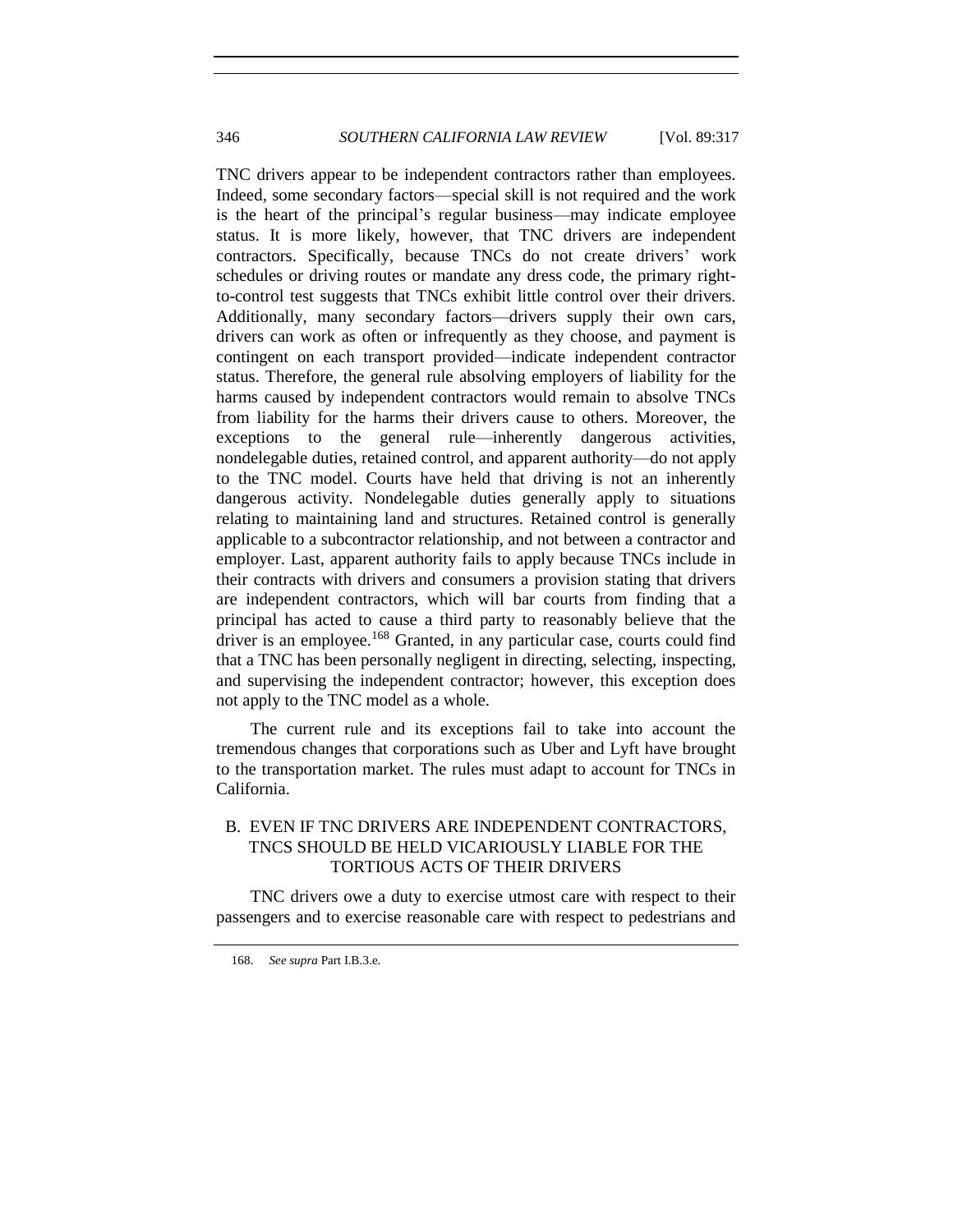### 2016] *RISK, REWARD, AND RESPONSIBILITY* 347

other drivers foreseeably endangered by their conduct.<sup>169</sup> Breach of these duties by a driver will occur presumably when the driver is behind the wheel or helping a passenger into or out of the vehicle. TNCs' business models depend on providing transportation services. While companies such as Uber and Lyft argue that they are merely matching consumers with drivers, the reality is that TNCs have created the risk of harm by constructing these app-based rideshare services. It is foreseeable that by putting these drivers on the road, the risk of accidents increases.

#### 1. Policy Considerations Support Vicarious Liability

The five exceptions to the general rule, outlined above,  $170$  that an employer is not liable for the harms caused by an independent contractor, fail to take into account factors unique to the extensive rise of rideshare companies.

#### a. TNCs' Financial Impact Supports Imposing Vicarious Liability

<span id="page-30-0"></span>TNCs have created an enormous new business that has helped to lower prices, increase job opportunities, and fundamentally change the ride-for-hire transportation market. Uber is valued at more than \$50 billion.<sup>171</sup> Lyft is valued at about \$2.5 billion.<sup>172</sup> Risks of a car accident inhere in providing transportation services. Historically, California has imposed regulations on ride-for-hire companies due to health and safety concerns.<sup>173</sup> For example, regulations in the early twentieth century on jitney transportation services—early examples of ride-for-hire services were enacted based on the risks that arose from increased traffic on public roads due to the emergence of jitneys.<sup>174</sup> The rules imposed requirements on drivers, transportation providers, and insurers to internalize the costs of increased risk of liability resulting from the jitney services.<sup>175</sup> Similarly, TNCs have emerged in the twenty-first century as the new business model

<sup>169.</sup> *See supra* note[s 37](#page-7-0)[–41](#page-8-0) and accompanying text.

<sup>170.</sup> *See* discussion *supra* Part I.B.3 and pp. 129–30.

<sup>171.</sup> MacMillan & Demos, *supra* not[e 96.](#page-17-2) *See also* Beth Jinks, *Icahn Says Lyft Worth More than \$2 Billion Based on Uber Value*, BLOOMBERG (May 19, 2015, 11:12 AM), http://www.bloomberg.com/news/articles/2015-05-19/icahn-says-lyft-worth-more-than-2-billion-basedon-uber-value.

<sup>172.</sup> Jinks, *supra* not[e 171;](#page-30-0) Arjun Kharpal*, Taxi Wars Heat Up: Uber Rival Lyft Valued at \$2.5B*, CNBC (Mar. 12, 2015, 5:06 AM), http://www.cnbc.com/2015/03/12/uber-rival-lyft-valued-at-25bafter-rakuten-investment.html.

<sup>173.</sup> *See* Ravi Mahesh, Note, *From Jitneys to App-Based Ridesharing: California's "Third Way" Approach to Ride-For-Hire Regulation*, 88 S. CAL. L. REV. 965, 968 (2015) (comparing justifications for and the success of regulations on the early twentieth century jitneys and rideshare companies).

<sup>174.</sup> *Id*. at 990.

<sup>175.</sup> *See id*.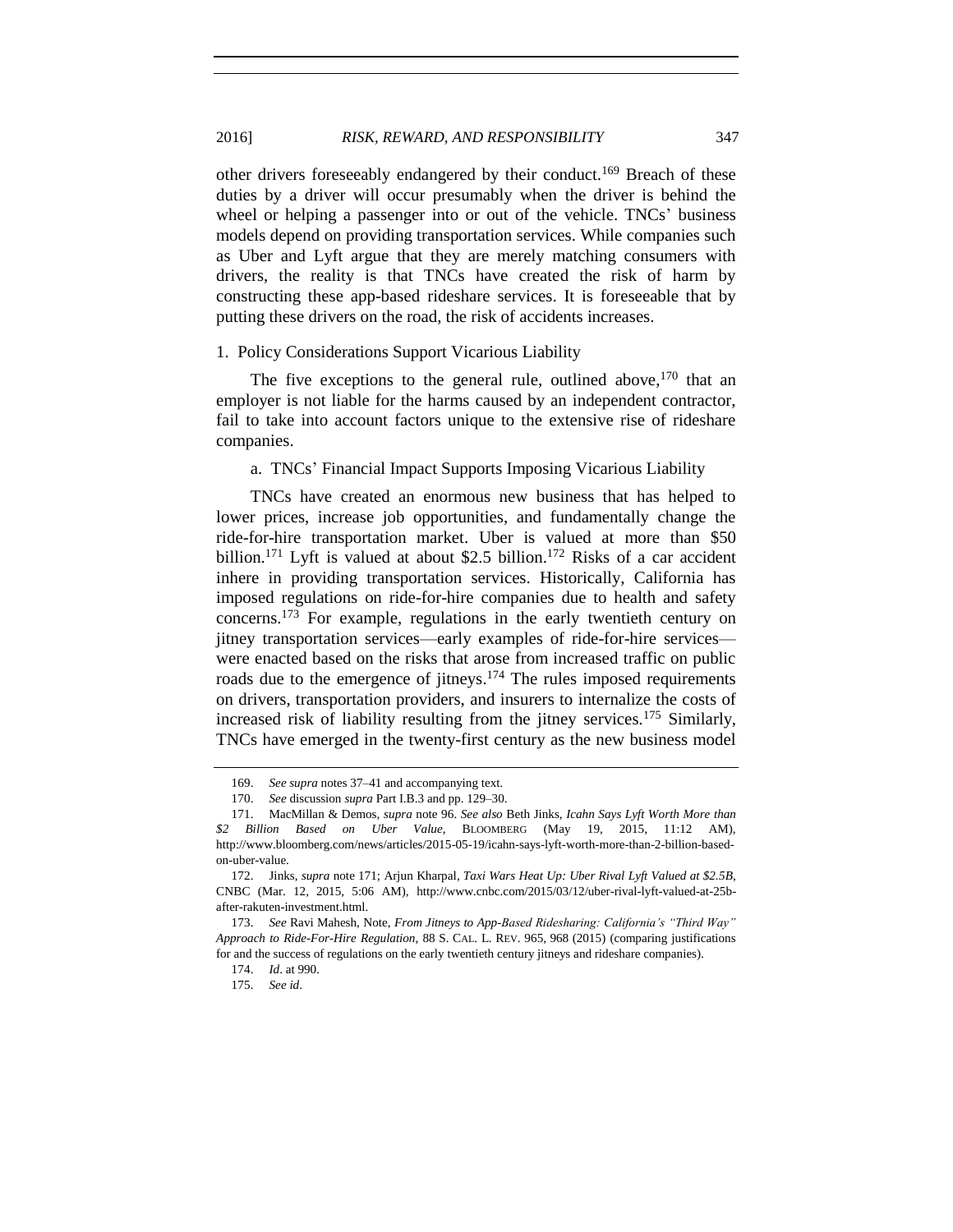for transportation providers, amassing a large market share while squeezing taxicabs out of the ride-for-hire market.<sup>176</sup> The CPUC has recognized the importance of regulating app-based rideshare companies by creating the TNC category. Yet the regulations fail to account for the important distinctions between an employee and independent contractor.

From March 2012 to July 2014, San Francisco witnessed a 65% decline in taxicab use.<sup>177</sup> Los Angeles's largest taxicab company experienced 15% fewer calls in 2013 than it did in 2012.<sup>178</sup> Ridesharing is cheaper than a taxicab. These lower prices have attracted consumers to take more trips they would not have otherwise taken.<sup>179</sup> Ridesharing apps make it easier for consumers to access transportation than did hailing taxicabs or calling a taxicab dispatcher.<sup>180</sup> Governments and insurance companies across the country have begun to adapt the traditional models of insurance to the needs of ridesharing.<sup>181</sup> According to a June 2015 survey conducted by SherpaShare, of on-demand workers for sharing economy companies such as Uber, Lyft, and Airbnb, about two-thirds of the workers surveyed said they considered themselves to be classified as independent contractors.<sup>182</sup> This provides even more evidence for the need for the law to adapt and "re-examine the 20th-century definitions and employment classification we're attempting to apply to a 21st-century work force."<sup>183</sup>

The new technologies at the core of TNCs' business model—using an app on a mobile device with no exchange of cash—negate the hassles of taxicabs. They have helped to lower costs and increase mobility for consumers, to stimulate job growth by allowing owners of vehicles to enter a more permeable transportation market, and to bring new ideas into old markets in need of innovation. TNC consumers do not hail a ride from an individual driver; rather, they choose a particular company—whether it be

<sup>176.</sup> *See* Chris Gayomali, *Why Lyft Thinks the Market Will Be Big Enough for Both Lyft and Uber*, FAST CO. (Dec. 5, 2014, 4:25 PM), http://www.fastcompany.com/3038891/why-lyft-thinks-the-marketwill-be-big-enough-for-both-lyft-and-uber.

<sup>177.</sup> *See* Miller, *supra* not[e 101.](#page-18-0)

<sup>178.</sup> *See* Bergman, *supra* not[e 104.](#page-18-1)

<sup>179.</sup> *See* Rayle et al., *supra* not[e 19,](#page-4-2) at 13.

<sup>180.</sup> *See supra* Part III.B.

<sup>181.</sup> *See supra* Part III.C.

<sup>182.</sup> Jianming Zhou & Ryder Pearce, *Do On-Demand Workers View Themselves as Independent Contractors or Employees?*, SHERPASHARE (June 15, 2015), https://sherpashare.com/static/resources/ SherpaShare-IndependentContractorEmployeeSurveyResults.pdf.

<sup>183.</sup> Mike Isaac & Natasha Singer, *California Says Uber Driver Is Employee, Not a Contractor*, N.Y. TIMES (June 17, 2015), http://www.nytimes.com/2015/06/18/business/uber-contests-californialabor-ruling-that-says-drivers-should-be-employees.html (quoting Senator Mark R. Warner (D-VA) regarding the California Labor Commissioner's June 2015 ruling that an Uber driver should be classified as an employee rather than an independent contractor).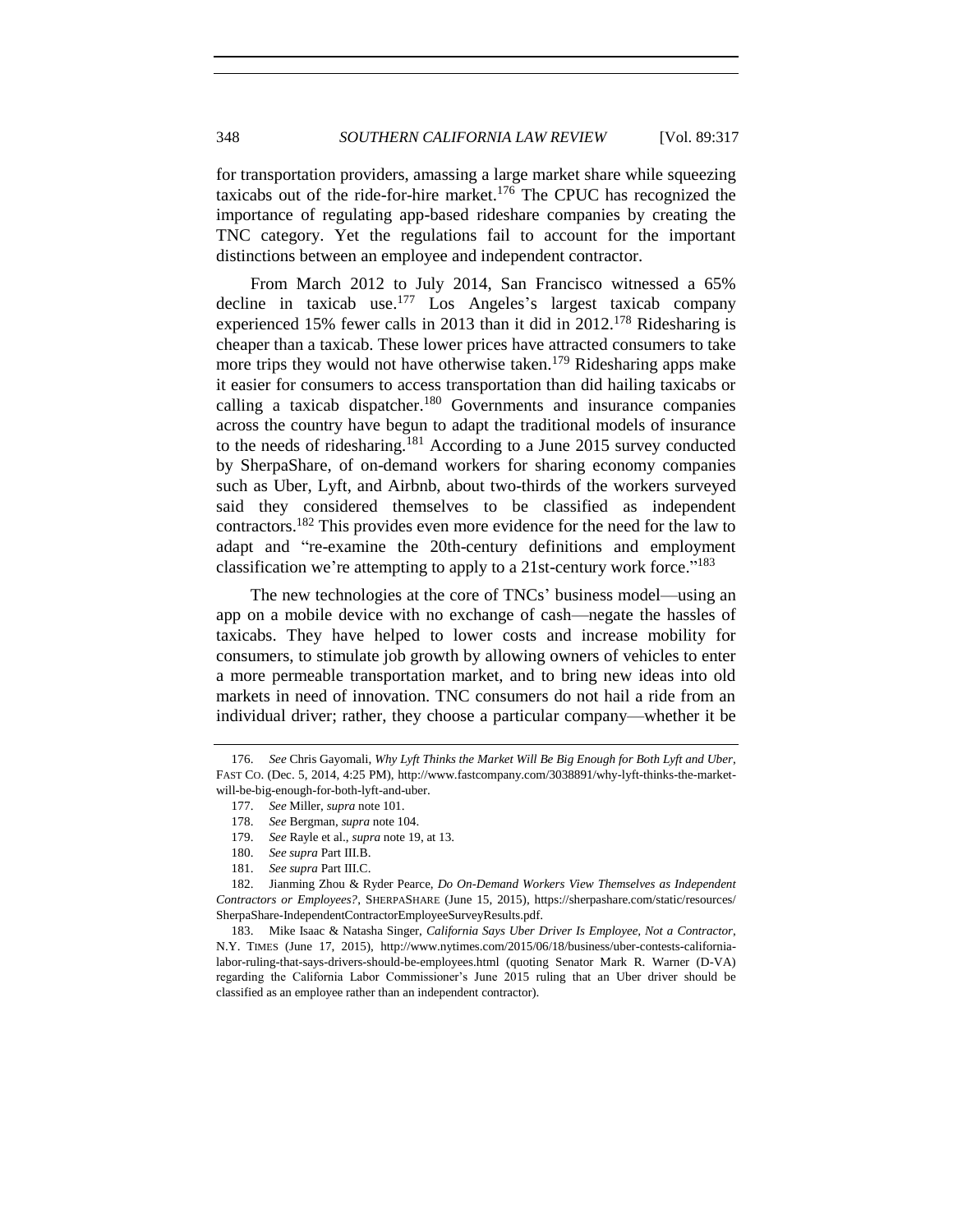Uber or Lyft or otherwise—and click on the app to seek transportation. The consumer knows the UberX or Lyft arrives because the TNCs' app says that the car has arrived. The consumer recognizes the UberX or Lyft car by the trademarked "U" or pink mustache affixed to the vehicle. The California State Legislature found, in enacting section 5440 of the California Public Utilities Code, that "[g]iven the rapidly evolving transportation network company service, it is the intent of the Legislature to continue ongoing oversight of the commission's regulation of these services in order to enact legislation to adjust commission authority and impose specific requirements or prohibitions as deemed necessary as these services evolve."<sup>184</sup> The California State Legislature has recognized that as technology evolves, the law must change with it. And as TNCs' drivers permeate the roads, tort law must adapt to make public roads safe places. In the modern age, these new technologies make the difference between independent contractors and employees extremely important, and the current rules are not workable in their present form.

Take, for example, health care providers. Until 1980, hospitals were generally immune from liability for the negligence of their physicians because physicians of hospitals were generally considered independent contractors. The Superior Court of Pennsylvania in *Capan v. Divine Providence Hospital* recognized that "the changing role of the hospital in society creates a likelihood that patients will look to the institution rather than [to] the individual physician for care."<sup>185</sup> Since then, courts have applied the apparent agency exception to hospitals that hold out their physicians as employees.<sup>186</sup> Similarly, here, the changing role of ride-forhire transportation creates a likelihood that injured parties look to the TNC rather than to the individual driver for transportation services. However, because Uber and Lyft require all those who engage in business with them to agree via contract stating that the driver is an independent contractor, the argument that TNCs hold out their drivers as employees, required to prove the apparent authority exception, fails with regard to TNCs.

b. Traditional Theories of Liability Support Imposing Vicarious Liability

The social functions of tort law can be divided into rights-based—or fairness—justifications and instrumental—or economic efficiency—

<sup>184.</sup> CAL. PUB. UTIL. CODE § 5440(b) (West Supp. 2015).

<sup>185.</sup> Capan v. Divine Providence Hosp*.*, 430 A.2d 647, 649 (Pa. Super. Ct. 1980).

<sup>186.</sup> *See* Steven R. Buchholz, Note, *Health Maintenance Organization's Gatekeeper: Opening the Gate to Liability Through the Ostensible Agency Theory*, 21 W. ST. U. L. REV. 241, 244–48 (1993).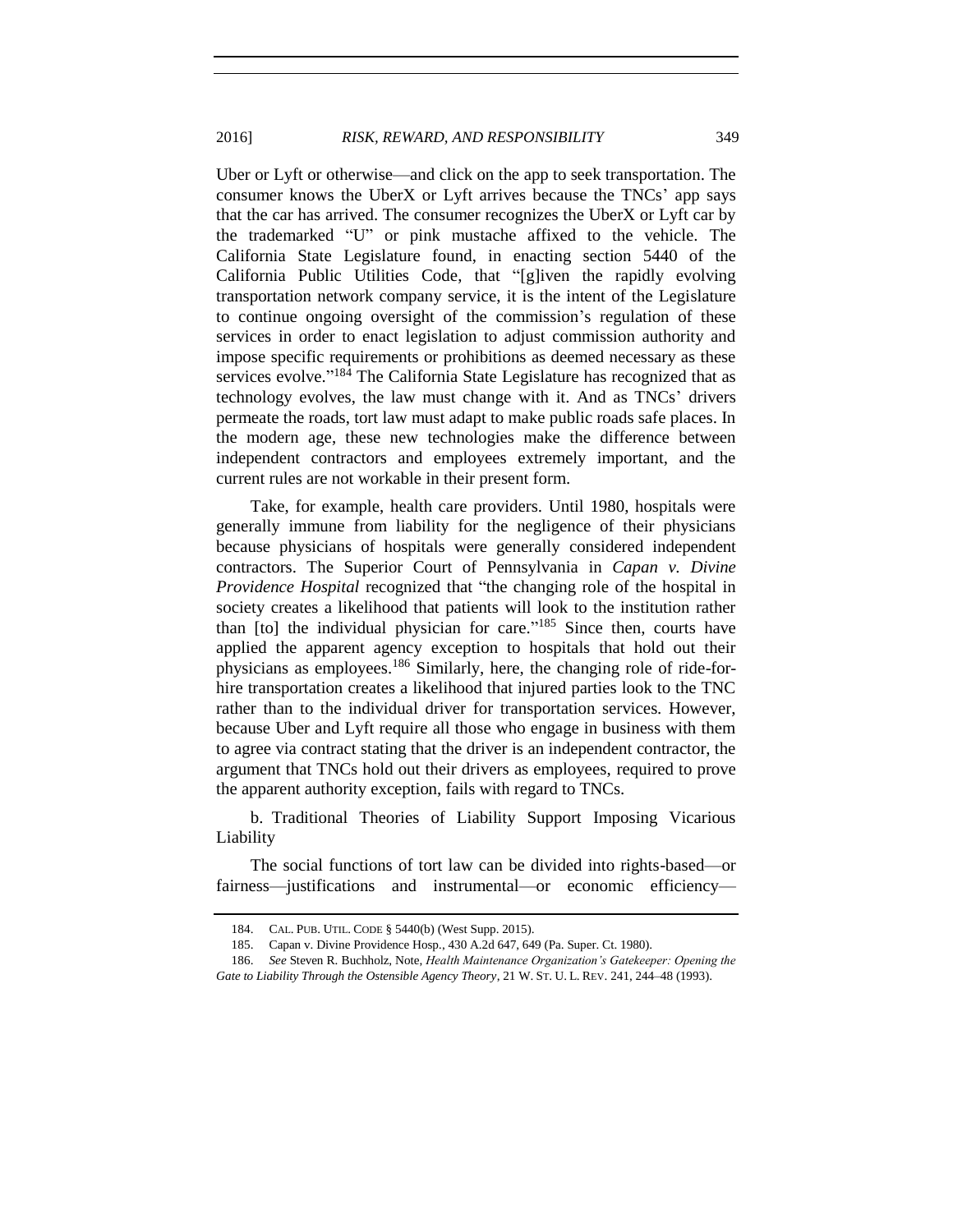<span id="page-33-2"></span>justifications.<sup>187</sup> Both types of justifications support holding TNCs liable for the harms caused by their independent contractor drivers.

Rights-based or fairness justifications are grounded in traditional notions of fairness.<sup>188</sup> The argument follows that tort law exists to shift losses from the injured party to the injurer. Also known as corrective justice, this classic "approach sees the law as providing *rectification* or redress for an invasion of a legal right."<sup>189</sup>

Instrumental or economic efficiency justifications seek to identify and provide incentives for parties to avoid unreasonable conduct. Richard Posner notably influenced this line of thought by arguing that tort law should seek to maximize social wealth.<sup>190</sup> As Guido Calabresi and A. Douglas Melamed explain, essentially:

<span id="page-33-0"></span>Economic efficiency asks that we choose the set of entitlements which would lead to that allocation of resources which could not be improved in the sense that a further change would not so improve the condition of those who gained by it that they could compensate those who lost from it and still be better off than before.<sup>191</sup>

In the typical example of a car accident, high transaction costs preclude parties from reaching the efficient or wealth-maximizing entitlement prior to the accident. Therefore, the justification centers on the notion "that in particular contexts like accidents or pollution[,] this suggests putting costs on the party or activity which can most cheaply avoid them" and that the party who can most cheaply avoid the activity is the one who should bear the costs of liability.<sup>192</sup>

<span id="page-33-1"></span>Enterprise liability theory is a combination of fairness as well as instrumental justifications.<sup>193</sup> Its foundation is that "[l]osses that result from

<sup>187.</sup> *See* RICHARD A. EPSTEIN & CATHERINE M. SHARKEY, CASES AND MATERIALS ON TORTS 135 (10th ed. 2012).

<sup>188.</sup> *Id.*

<sup>189.</sup> *Id.*

<sup>190.</sup> Richard A. Posner, *Wealth Maximization and Tort Law: A Philosophical Inquiry*, *in* PHILOSOPHICAL FOUNDATIONS OF TORT LAW 99, 99 (David G. Owen ed., 1995). Guido Calabresi and A. Douglas Melamed expanded on this idea and stated that "economic efficiency asks for that combination of entitlements to engage in risky activities and to be free from harm from risky activities which will most likely lead to the lowest sum of accident costs and of costs of avoiding accidents." Guido Calabresi & A. Douglas Melamed, *Property Rules, Liability Rules and Inalienability: One View of the Cathedral*, 85 HARV. L. REV. 1089, 1094 (1972).

<sup>191.</sup> Calabresi & Melamed, *supra* not[e 190,](#page-33-0) at 1093–94.

<sup>192.</sup> *Id.* at 1096–97.

<sup>193.</sup> *See* Gregory C. Keating, *The Theory of Enterprise Liability and Common Law Strict Liability*, 54 VAND. L. REV. 1285, 1329–31 (2001). *See also* Daniel J. Koevary, Comment, *Automobile Leasing and the Vicarious Liability of Lessors*, 32 FORDHAM URB. L.J. 655, 664–68 (2005).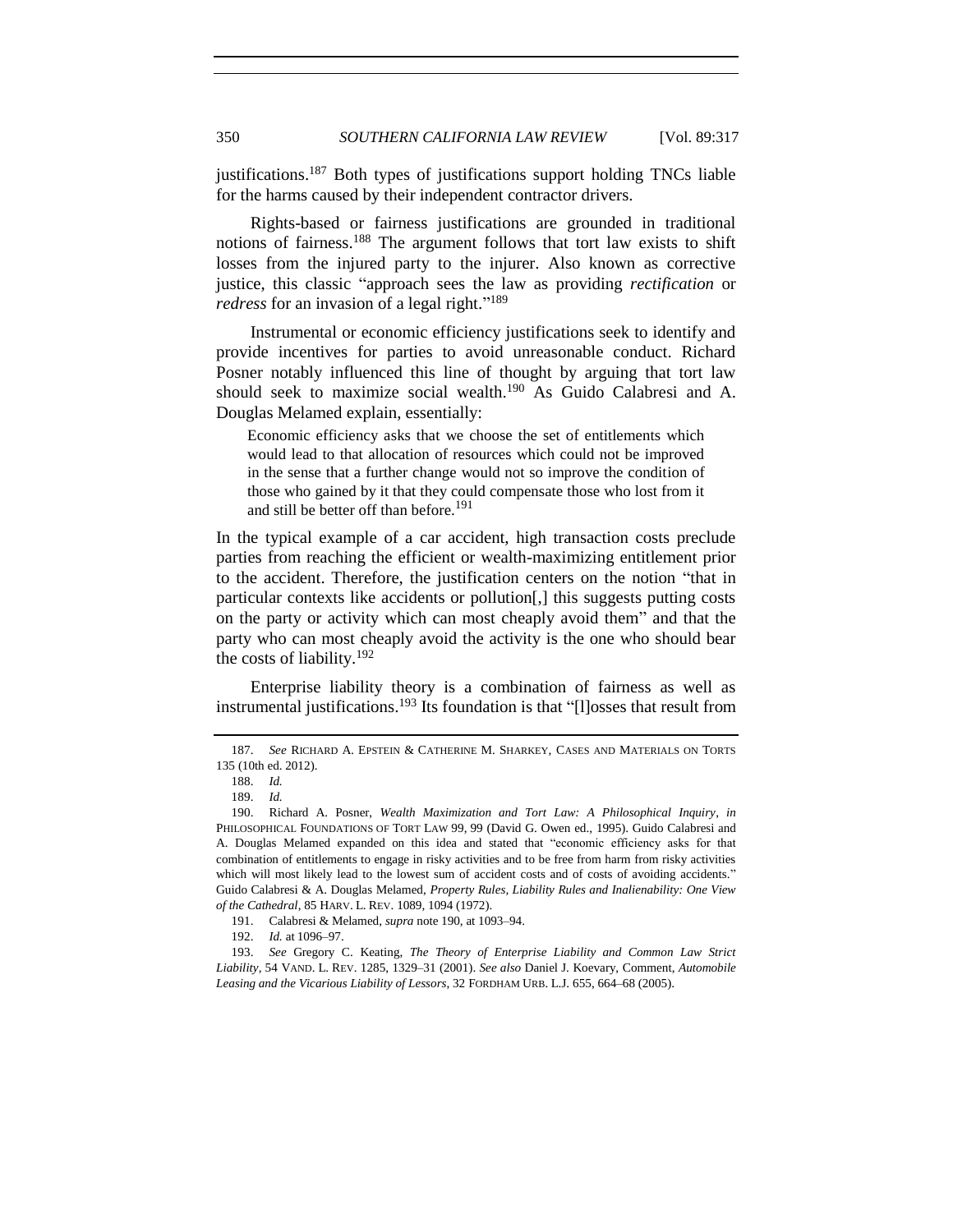using contractors should be borne by the party that contracted for the work as an 'externality' of doing business so that the cost of goods fully reflects the costs of production." <sup>194</sup> In short, "[e]nterprise liability seeks to disperse an activity's accident costs across the activity" by forcing the business to absorb the costs and disperse them in the price paid by consumers.<sup>195</sup>

In the case of a car accident negligently caused by a TNC driver, notions of fairness indicate the injurer should compensate the injured. Economic efficiency pulls back the curtain further to hold the TNC liable for the actions of its driver. Yet tort law as it currently stands will fail to hold TNCs liable for the harms caused by their drivers.

The 2008 financial crisis provides a keen example of imposing rules on companies with large financial impacts to force them to internalize the negative externalities they create. In light of the crisis, the federal government created a category for "systemically important" financial institutions.<sup>196</sup> The category applies to financial institutions that the Treasury Department has deemed too big to fail, and are subject to more stringent requirements than their counterparts.<sup>197</sup> The rationale behind the regulation is that "[i]n maximising their private benefits, individual financial institutions may rationally choose outcomes that, from a systemwide level, are sub-optimal because they do not take into account" negative externalities on the financial system.<sup>198</sup> Similarly, California has taken the initial step in categorizing TNCs in order to subject them to more stringent requirements than those that existed in the deregulated app-based rideshare market. Yet the regulations do not require large influential companies such

*Id.*

198. BASEL COMM. ON BANKING SUPERVISION, BANK FOR INT'L SETTLEMENTS, A FRAMEWORK FOR DEALING WITH DOMESTIC SYSTEMICALLY IMPORTANT BANKS 1 (2012), http://www.bis.org/publ/bcbs224.pdf.

<sup>194.</sup> Conn, *supra* not[e 78,](#page-14-0) at 203.

<sup>195.</sup> Keating, *supra* not[e 193,](#page-33-1) at 1331. *See also* Koevary, *supra* not[e 193,](#page-33-1) at 667–68.

<sup>196.</sup> 12 C.F.R. § 1320.2 (2014).

<sup>197.</sup> *Id*. *See also* Mary Williams Walsh, *U.S. Panel Proposes Subjecting MetLife to Stricter Regulation*, N.Y. TIMES: DEALBOOK (Sept. 4, 2014, 6:33 PM), http://dealbook.nytimes.com/2014/09/04/metlife-is-designated-systemically-important-but-firm-plansa-fight/ (explaining that financial institutions designated systemically important ("Sifis") "would be subject to additional oversight by the Fed and tougher new capital requirements, rules that reduce the institutions' degree of leverage").

These negative externalities include the impact of the failure or impairment of large, interconnected global financial institutions that can send shocks through the financial system which, in turn, can harm the real economy. Moreover, the moral hazard costs associated with direct support and implicit government guarantees may amplify risk-taking, reduce market discipline, create competitive distortions, and further increase the probability of distress in the future. As a result, the costs associated with moral hazard add to any direct costs of support that may be borne by taxpayers.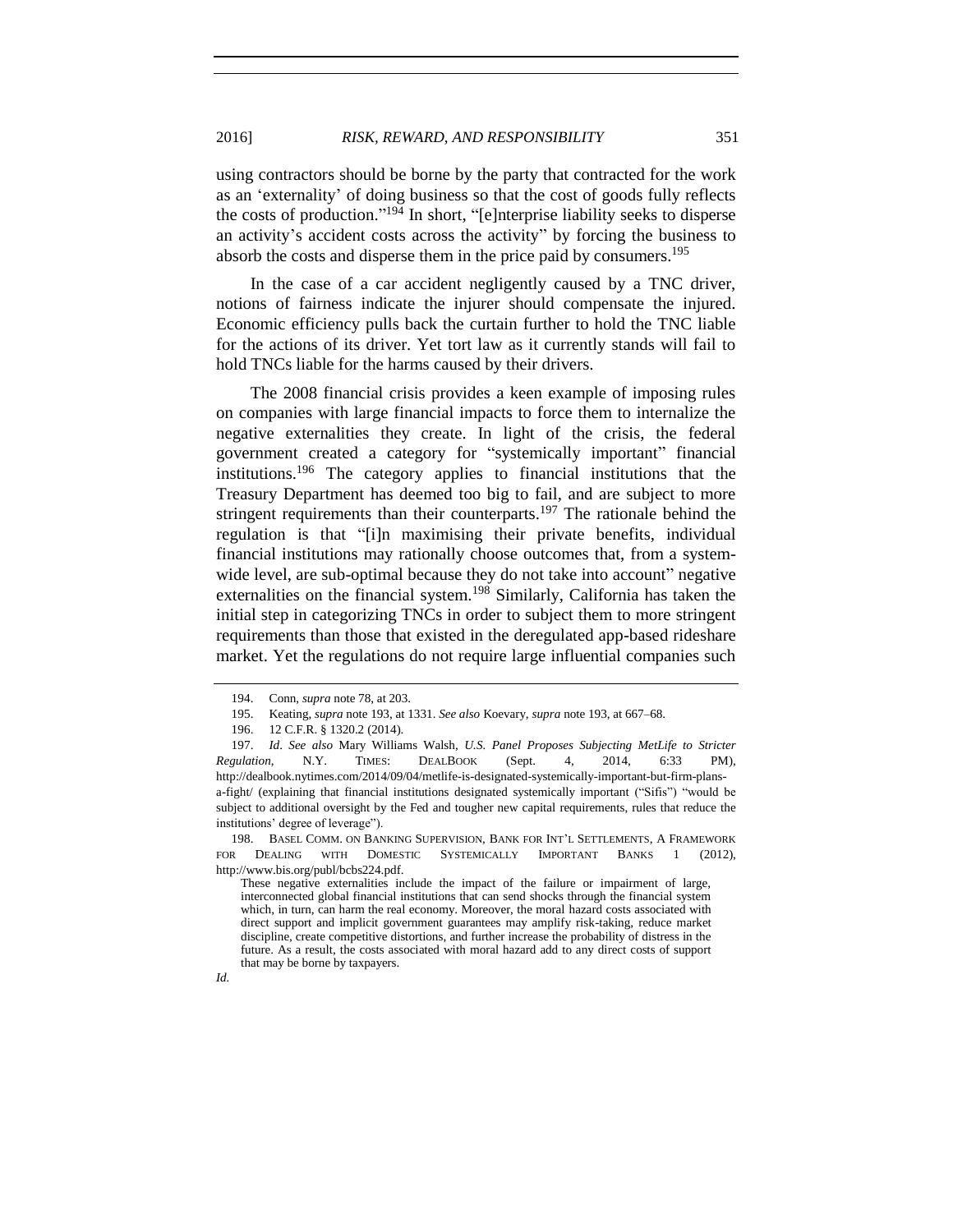as Uber and Lyft to internalize the externalities they bring to the roads. This Note argues that the legislature should revise or enact a new statute holding TNCs liable, or that courts interpret existing law to adapt to the needs of the innovating sharing economy.

#### 2. Framework for Expanding Vicarious Liability to TNCs

Traditional models of liability must adapt to accommodate technological innovations. Employers may be held vicariously liable for the tortious acts of their independent contractors if an exception applies. Because none of the exceptions—personal negligence of the employer, inherently dangerous activities, nondelegable duties, retained control, and apparent authority—apply to the TNC-driver relationship, a new framework is necessary. Policy considerations discussed above support the imposition of vicarious liability on TNCs for the tortious acts of the independent contractors, subject to the following parameters.<sup>199</sup>

The framework this Note proposes will coincide with the periods carved out by the CPUC. To reiterate, Period 1 is when the app is open and the driver is waiting for a match, Period 2 is when the driver has matched with a passenger but has not yet picked the passenger up, and Period 3 is the period of time when the driver picks up the passenger and until the driver safely deposits the passenger.<sup>200</sup> Incorporating the duties common carriers owe, a TNC driver should owe (a) the duty of reasonable care to all during Period 1, (b) the duty to exercise reasonable care to all nonpassengers during Periods 2 and 3, and (c) the duty to exercise utmost care to passengers during Periods 2 and 3.<sup>201</sup>

<span id="page-35-0"></span>a. Duty to Exercise Reasonable Care During Period 1: Vicarious Liability for Using a TNC App While Driving

The California Vehicle Code provides that a driver may not use a wireless device while driving, unless it is used in a hands-free configuration. <sup>202</sup> A driver who violates the Code by illegally using a wireless device while driving is subject to escalating penalties under the

<sup>199.</sup> *See supra* Part IV.B.1.

<sup>200.</sup> *See supra* not[e 13](#page-3-2) and accompanying text.

<sup>201.</sup> *See supra* text accompanying notes [37–](#page-7-0)[41.](#page-8-0)

<sup>202.</sup> The Code states, in relevant part:

A person shall not drive a motor vehicle while using an electronic wireless communications device to write, send, or read a text-based communication, unless the electronic wireless communications device is specifically designed and configured to allow voice-operated and hands-free operation to dictate, send, or listen to a text-based communication, and it is used in that manner while driving.

CAL. VEH. CODE § 23123.5 (West 2015).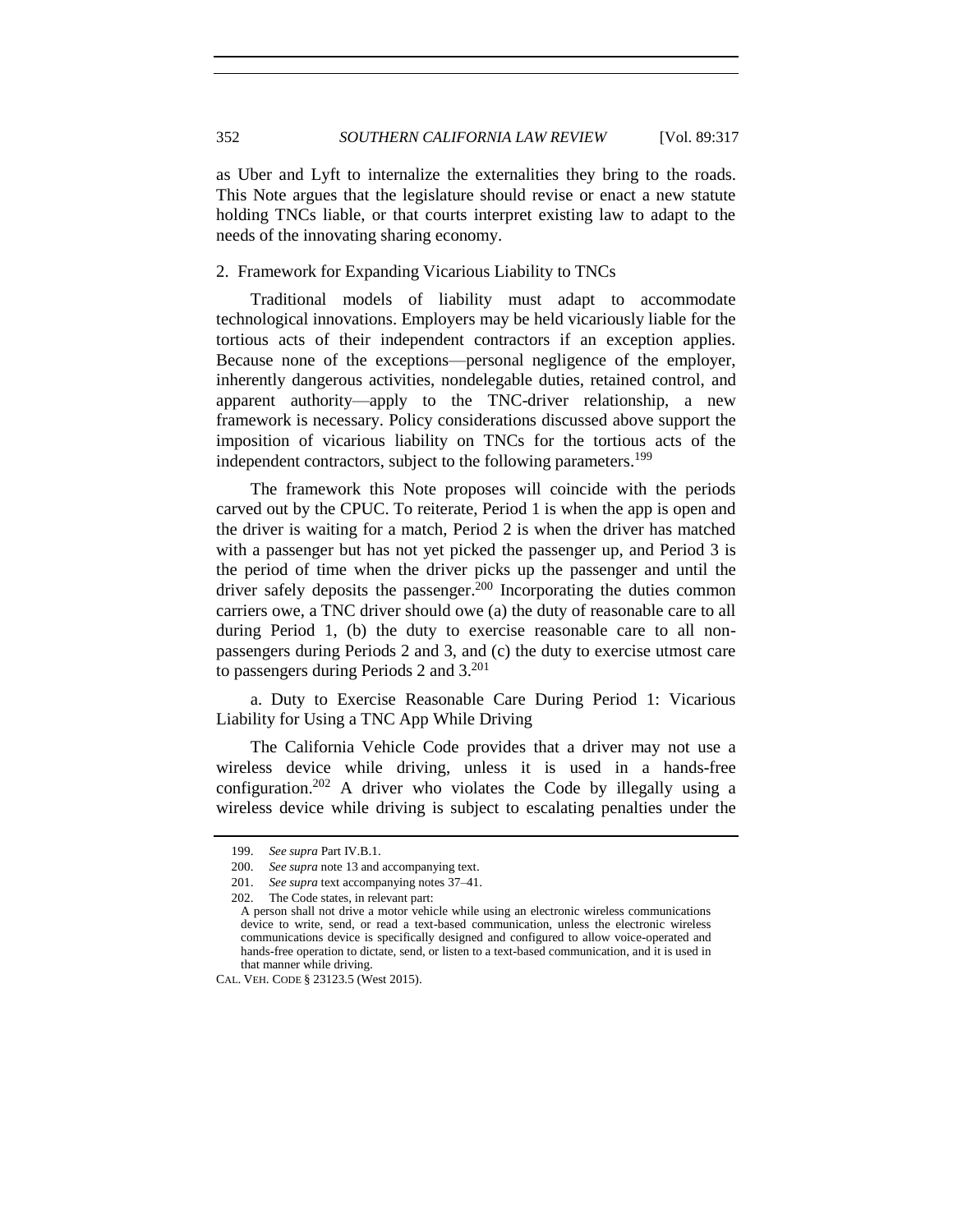Code.<sup>203</sup> Given that TNCs require the use of their apps on their drivers' handheld devices, TNCs should be held vicariously liable for accidents caused by TNC drivers if the drivers are using the app while driving. Use of a mobile device while driving necessarily distracts drivers from exercising reasonable care to those foreseeably endangered by their conduct. Drivers should not use their apps while driving.<sup>204</sup> Yet in order to save time and increase efficiency for TNCs' benefit, drivers engage their apps to look for matches while driving. Because such conduct distracts drivers, endangers other pedestrians and motorists, and benefits TNCs by increasing efficiency and profits, TNCs should be held vicariously liable for such accidents caused by their drivers' negligence as a result of using the TNC app during Period 1.

The rationale behind this proposed rule—that TNCs should be held vicariously liable but only if the TNC drivers used the app during Period 1 while driving—is that during Period 1, a driver is not necessarily working for a TNC. Drivers may be at home waiting for a match. Drivers may have multiple TNC apps open if they have contracts with multiple rideshare companies. Because the driver is not working to make a profit for any particular TNC during Period 1, the TNC should not be held vicariously liable for the negligence of a driver during Period  $1.^{205}$  Only if the driver is using the app while driving and as a result of the distraction, harms another, should the TNC be held vicariously liable.

b. Duty to Exercise Reasonable Care with Respect to Non-Passengers During Periods 2 and 3: Vicarious Liability for the Driver's Negligence

During Periods 2 and 3, TNCs should be held vicariously liable for the negligent acts committed by drivers with respect to non-passengers. TNCs have increased mobility for consumers, who take more trips than they would have otherwise without rideshare options such as UberX and Lyft.<sup>206</sup> These companies are eating the market share of taxicab companies and are

<sup>203.</sup> "A violation of this section is an infraction punishable by a base fine of twenty dollars (\$20) for a first offense and fifty dollars (\$50) for each subsequent offense." *Id.* § 23123.5(d).

<sup>204.</sup> *See id.* § 23123.5. However, California law does not explicitly prohibit the use of mobile device apps while driving. Case law has therefore interpreted statutes narrowly to find that it prohibits even only "listening and talking" (without hands-free configuration) while driving, which includes when one is stopped at a red light, People v. Nelson, 132 Cal. Rptr. 3d 856, 858 (Ct. App. 2011), but it does not prohibit the use of GPS or map features while driving, People v. Spriggs, 168 Cal. Rptr. 3d 347, 358 (Ct. App. 2014). Because using the TNC app while driving is a form of communication, use of the app while driving is likely interpreted as a prohibited use.

<sup>205.</sup> This situation can be viewed as analogous to the employer-employee "within the scope of employment" prong. While a driver is not engaging the app, the driver is arguably not acting within the scope of employment but is merely waiting for work.

<sup>206.</sup> *See* Rayle et al., *supra* not[e 19,](#page-4-2) at 13, 17.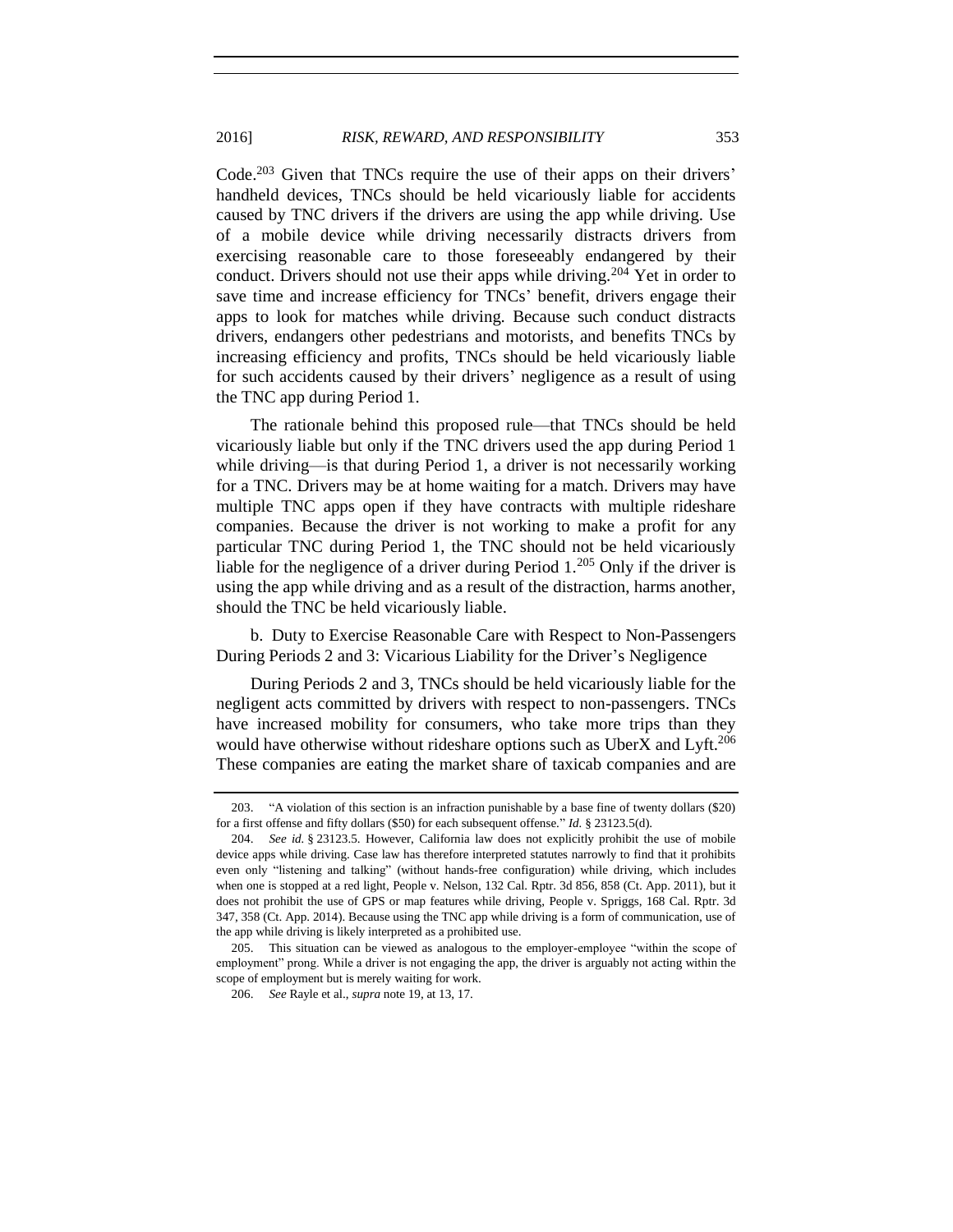growing in value. Fairness justifications dictate that the injured should be compensated by the injurer for harms caused. Economic efficiency notions support the argument that large companies should internalize the negative externalities of car accidents inherent in providing transportation services. By adopting this rule of vicarious liability, enterprise liability would, over its large pool of consumers, disperse the costs of liability, so that an individually injured party would be fully compensated by the TNC. Additionally, by adopting this rule of vicarious liability, TNCs would have a vested interest in ensuring public safety by better oversight and training of their drivers.

To implement the proposed rule effectively and fairly, the rule could be drafted similarly to the current rule on employer-employee vicarious liability. Thus, the question of whether the TNC should be held liable would center on whether the harm was caused while the driver was acting within the scope of employment. The scope of driving for the TNC would involve the period during which the driver accepts the match, to when the driver picks up the passenger, and until the passenger has safely exited the vehicle. Actions with respect to pedestrians and other motorists within the scope of driving would include obeying traffic laws, not getting distracted, and driving carefully, as a reasonable person would do under the circumstances. Actions not within the scope of driving would include the driver stopping to pick up a drink from a convenience store on the way to pick up a passenger or texting friends to tell them where they will meet after the driving shift. TNCs should not be held liable for such conduct because these activities are not part of the TNCs' business model, and vicarious liability should attach only if the driver is acting within the scope of the TNCs' business.<sup>207</sup>

c. Duty to Exercise Utmost Care with Respect to Passengers: Vicarious Liability for Driver's Breach of Heightened Duty

"A carrier of persons for reward must use the utmost care and diligence for their safe carriage, must provide everything necessary for that purpose, and must exercise to that end a reasonable degree of skill."<sup>208</sup> This means that common carriers, which include taxicabs, charter-party carriers, and TNCs, are responsible "for any, even the slightest, negligence."<sup>209</sup>

<sup>207.</sup> As with employee-employer analysis, these actions would not be considered to be within the driver's scope of employment. In the traditional view of scope of employment, these activities would be classified as a frolic, for which employers are not held vicariously liable, rather than a mere detour, for which employers can be held vicariously liable. *See* EPSTEIN & SHARKEY, *supra* not[e 187,](#page-33-2) at 695–96.

<sup>208.</sup> CAL. CIV. CODE § 2100 (West 2010).

<sup>209.</sup> Leonard v. Pickwick Stage Sys., 7 P.2d 1059, 1061 (Cal. Ct. App. 1932).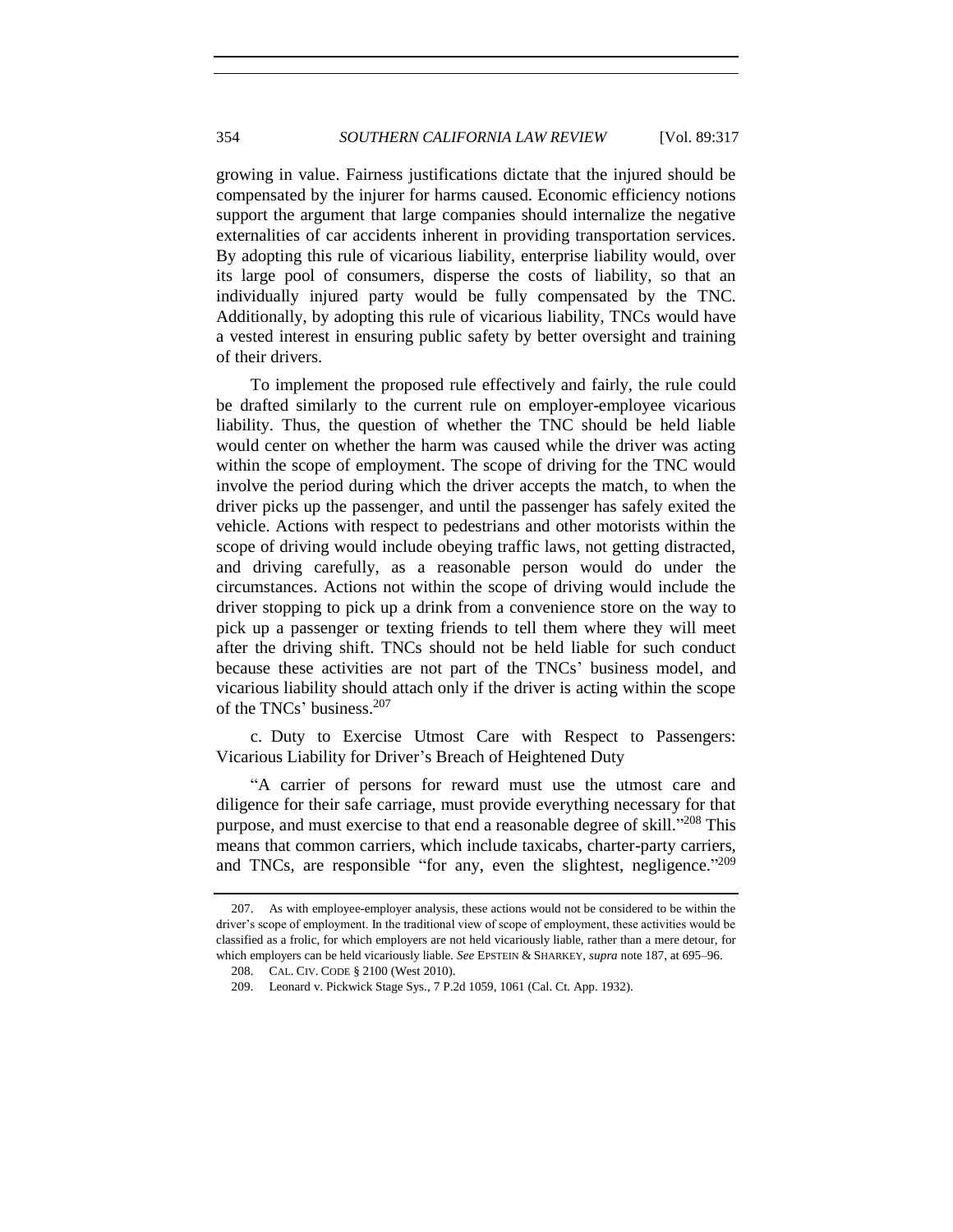Given that TNCs exist because drivers transport passengers who pay the TNC through the TNC's app, TNCs should be held liable for their drivers' violation of the duty to exercise utmost care to the paying passengers.

Passengers "surrender[] themselves to the care and custody" of TNC services; they "give[] up their freedom of movement and actions; there [i]s noting [*sic*] they could do to cause or prevent [an] accident." <sup>210</sup> The way TNCs such as UberX and Lyft hold out their services, even if it says otherwise in their contracts, is that they provide consumers with transportation to get them from point A to point B. TNCs provide transportation services in which passengers put themselves at the mercy of drivers who passengers do not screen and in cars that passengers do not inspect. Both fairness and economic justifications support holding TNCs vicariously liable for the harms to TNC passengers caused by the driver. TNCs have reaped the benefit of an under-regulated area of transportation. Especially significant is the fact that the injured passenger contracted with the TNC to receive these transportation services. TNCs are in the best position to ensure public safety if they cannot legally escape liability as a direct result of the personal injury and physical damage caused by their drivers.

#### **CONCLUSION**

"The triple revolutions in computation, communications, and algorithmic power that have unfolded over the past half century have, as we have been hearing, dramatically lowered the costs of finding a provider of a service, assessing their reliability, and ensuring that the transaction can be performed in an equitable manner."<sup>211</sup> California's creation and recognition of TNCs as a viable system of for-hire transportation was the first step in a dramatic transformation of the market as it existed for over a century. Today, the "sharing economy" utilizes technology "to bring together people with underused assets" with others who seek to use them. <sup>212</sup> TNCs are an archetypal example of a sharing economy product. They have helped to lower transportation prices; increase job opportunities, accessibility, and mobility; and spur refinement of taxicabs. However, with these benefits

<sup>210.</sup> Gomez v. Superior Court, 113 P.3d 41, 49 (Cal. 2005) (quoting Lewis v. Buckskin Joe's, Inc., 396 P.2d 933, 939 (Colo. 1964)) (finding that common carriers must use the utmost care for their passengers' safe carriage regardless of the type of transportation the carrier undertakes (here, an amusement park ride)).

<sup>211.</sup> *The Power of Connection: Peer-to-Peer Businesses: Hearing Before the H. Comm. on Small Bus.*, 113th Cong. 9 (2014) (statement of Philip Auerswald, Associate Professor, School of Public Policy, George Mason University).

<sup>212.</sup> *The Sharing Economy: Boom and Backlash*, *supra* not[e 99.](#page-17-0)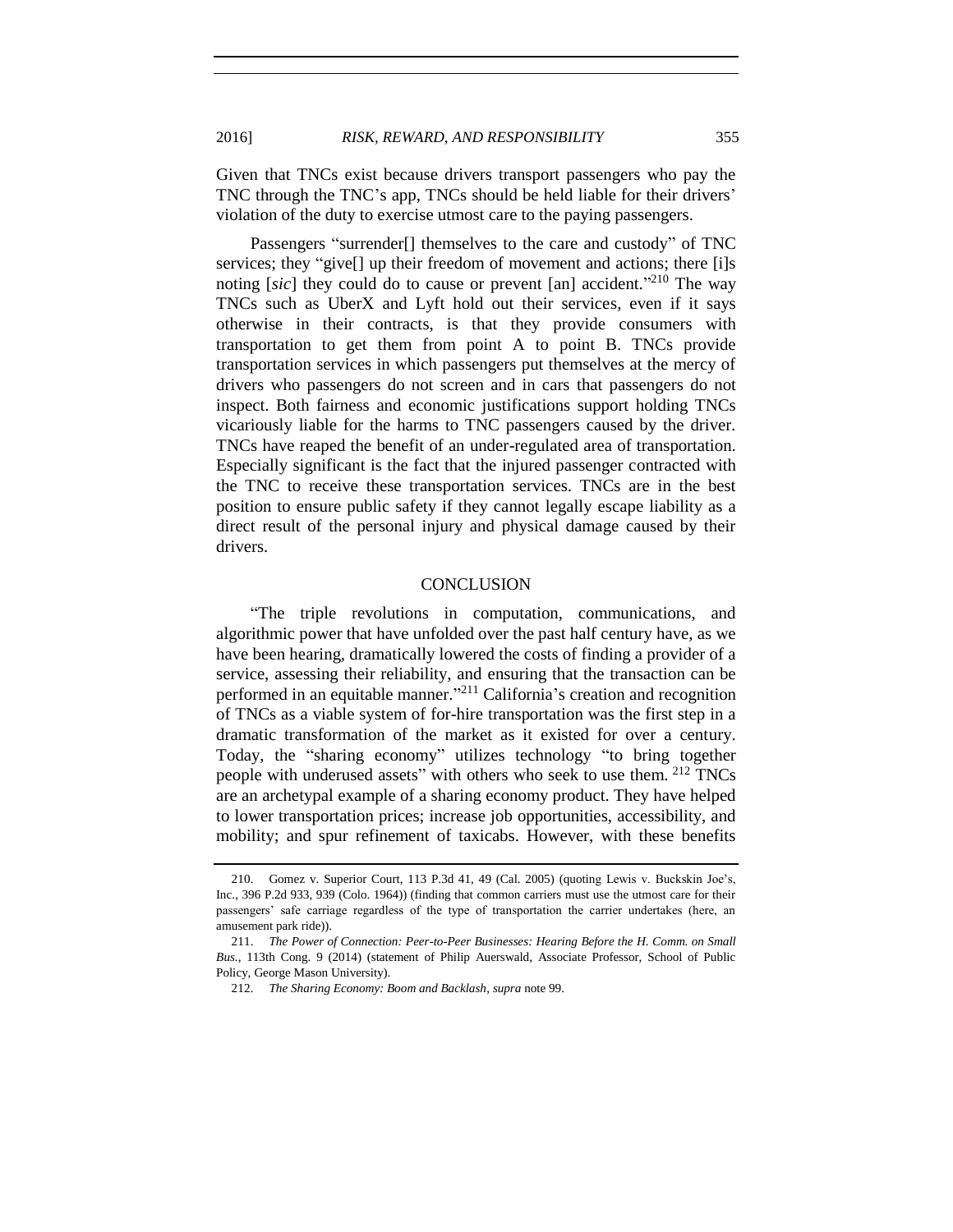come costs: a six-year-old girl, killed, and her brother and father, injured. Uber claims it is not liable for the accident because the driver was an independent contractor waiting for a match, defined as Period 1 by the CPUC. With the large market share and financial impact rideshare companies have amassed comes responsibility for the harms caused by operating TNCs.

TNC drivers are plausibly independent contractors based on California's right-to-control test and the aggregate of the secondary factors. The general rule of non-liability for negligence caused by an independent contractor would therefore seem to absolve TNCs of liability caused by their drivers. Even though this general rule is "riddled with exceptions,"<sup>213</sup> the exceptions that currently exist fail to account for this prodigious transformation in the transportation market. "If the inexorable march of technology and its periodic clashes with long-cherished legal doctrines teach us anything, it is that change is inevitable." <sup>214</sup> California must adapt its laws and recognize an exception to the general rule of non-liability for the harms caused by TNC drivers.

Passengers seeking rideshare transportation specifically choose a particular TNC from whom to hail a ride. While length of wait-time and pricing are factors passengers may consider in choosing which TNC to use, consumers request a ride from one particular TNC. Passengers do not choose their drivers; rather, the TNC matches drivers with passengers. Passengers know which company they called and which company they are paying for services. The app-based rideshare services thrive by their consumers choosing their company regularly. Given that TNCs require passengers to agree in advance to their terms and conditions, and require passengers to seek out their particular company through their specific app or platform, rather than seeking a particular driver or randomly hailing a taxicab, TNCs have a unique and powerful status in the transportation market. With this power comes responsibility: TNCs should be held vicariously liable for the harms caused by their drivers while engaging in commerce on public roads.

The distinctions between Periods 1, 2, and 3, and between the duties owed depending on who is injured, is grounded in TNCs' financial hegemony and traditional tort law justifications.

First, fairness dictates that an injured party should be compensated by the injurer. During Period 1, when the driver is waiting for a match and

<sup>213.</sup> See *supra* not[e 65](#page-13-0) and accompanying text.

<sup>214.</sup> Browning, *supra* not[e 8,](#page-2-2) at 90.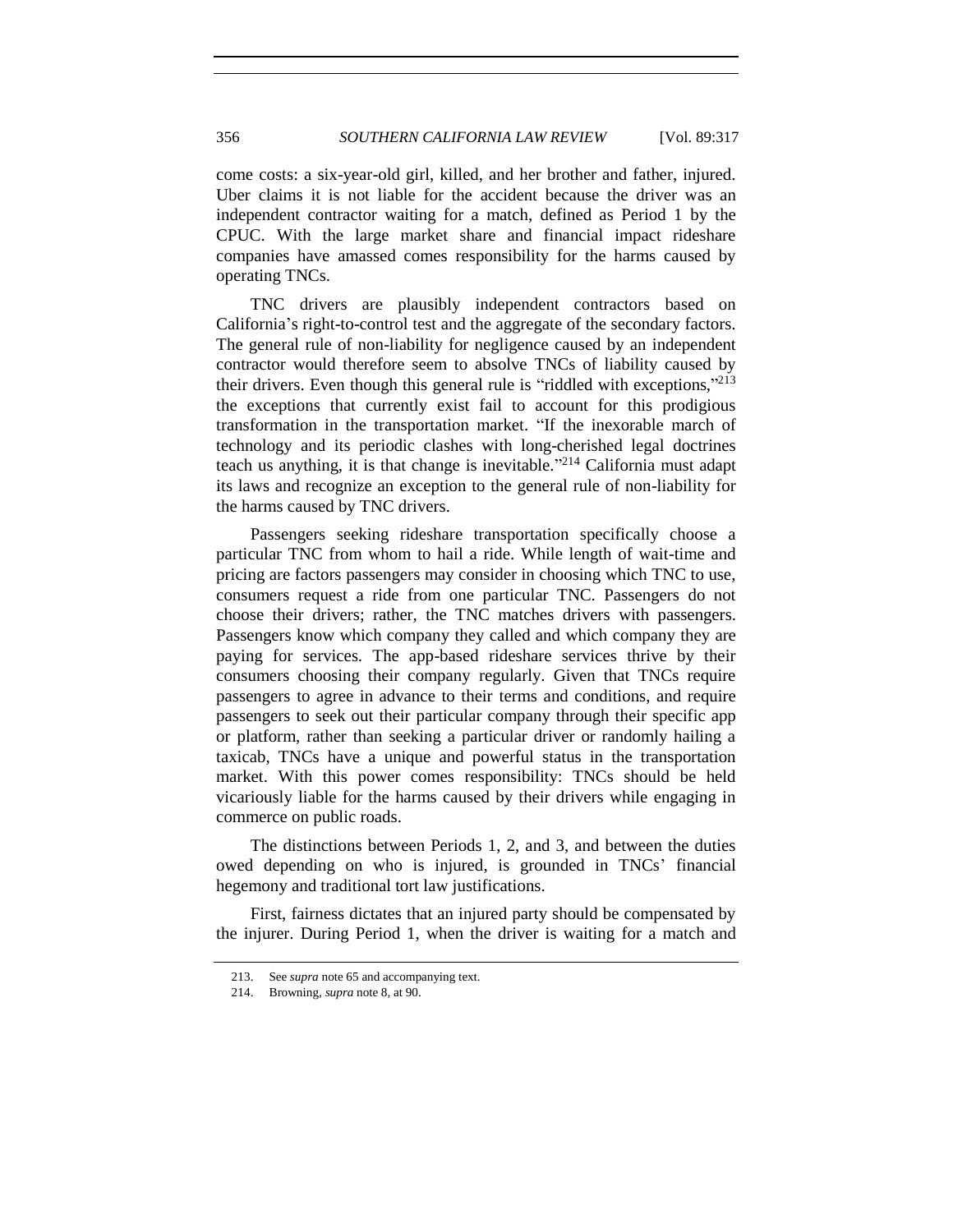may be engaged with multiple TNC apps, a TNC should be held vicariously liable for the harms caused by the driver only if the driver is engaging the app when the harm occurs. Here, the TNC should be liable because the injury occurred as a result of the driver working for the benefit of the TNC. Thus, the TNC has contributed to the injury by existing as a transportation-service provider; and as such, the TNC is an injurer and should compensate the injured party. The injured party has not engaged in any business with the TNC and is a victim to the dangers that inhere in providing transportation services.

During Periods 2 and 3, when the driver has matched with a passenger, is en route to pick up the passenger, actually does pick up the passenger, transports the passenger, and drops the passenger off, the driver owes different duties of care with regard to different groups of people. As to all non-passengers foreseeably endangered by driving, the driver owes a duty to exercise reasonable care. As to all passengers, the driver owes a duty to exercise the utmost care. These rules are in line with the current rules owed by common carriers.<sup>215</sup> Thus, it follows that TNCs should be held vicariously liable for the harms caused by breach of those duties. Fairness supports holding TNCs vicariously liable for harms caused by drivers with respect to non-passengers if the driver was acting within the scope of driving because these activities inhere in transportation activities. The TNC has contributed to the injury by existing as a transportationservice provider and providing the reason for a driver's actions—to drive to a particular location—and as such, is an injurer and should compensate the injured party. Last, fairness supports holding TNCs vicariously liable for breaching the duty of utmost care to passengers because the injured party has contracted with the TNC. Given that they put themselves at the mercy of drivers hired by the TNC, passengers reasonably expect a heightened level of care on behalf of that TNC.

Economic efficiency rationales further justify holding TNCs vicariously liable for the harms caused by their drivers. The theory centers on the notion that the party who can most cheaply avoid accident costs should bear the costs of liability. In the case of TNCs and car accidents, the large companies are the parties who can most cheaply avoid the accident. Their business is ridesharing—the very activity which creates the risk of harm. Therefore, it follows that TNCs should be liable for the harms caused by ridesharing. Given that a negligence cause of action requires proving that the harm is within the scope of liability, the harm must be a result of

<sup>215.</sup> *See supra* text accompanying notes [37–](#page-7-0)[41,](#page-8-0) [201.](#page-35-0)